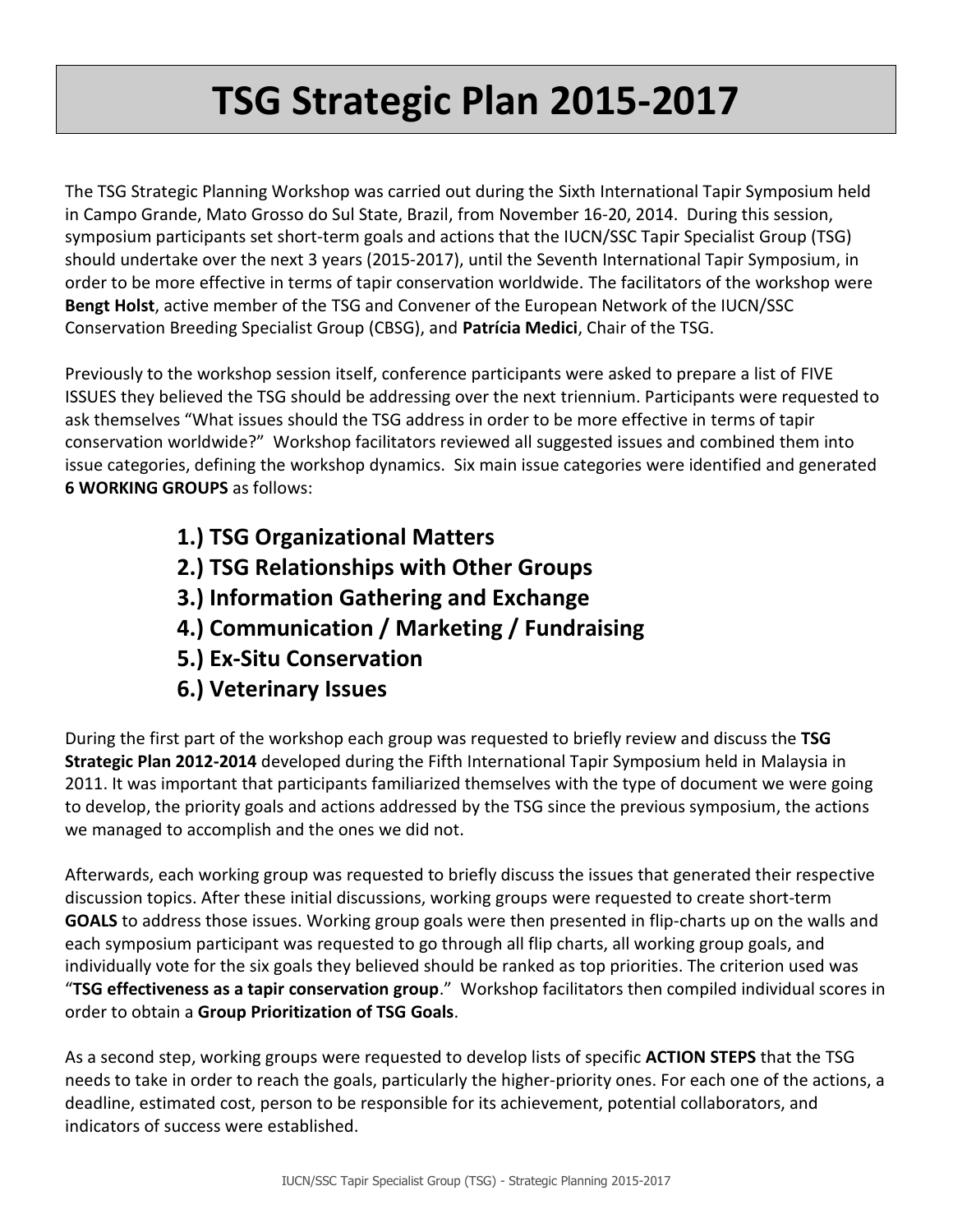**The final outcome of the TSG Strategic Planning Workshop held in Campo Grande, Mato Grosso do Sul, Brazil, in November 2014, is a list of 88 ACTION STEPS that the IUCN/SSC Tapir Specialist Group (TSG) will implement over the next three years (2015-2017) before the Seventh International Tapir Symposium to be held in Colombia in 2017.**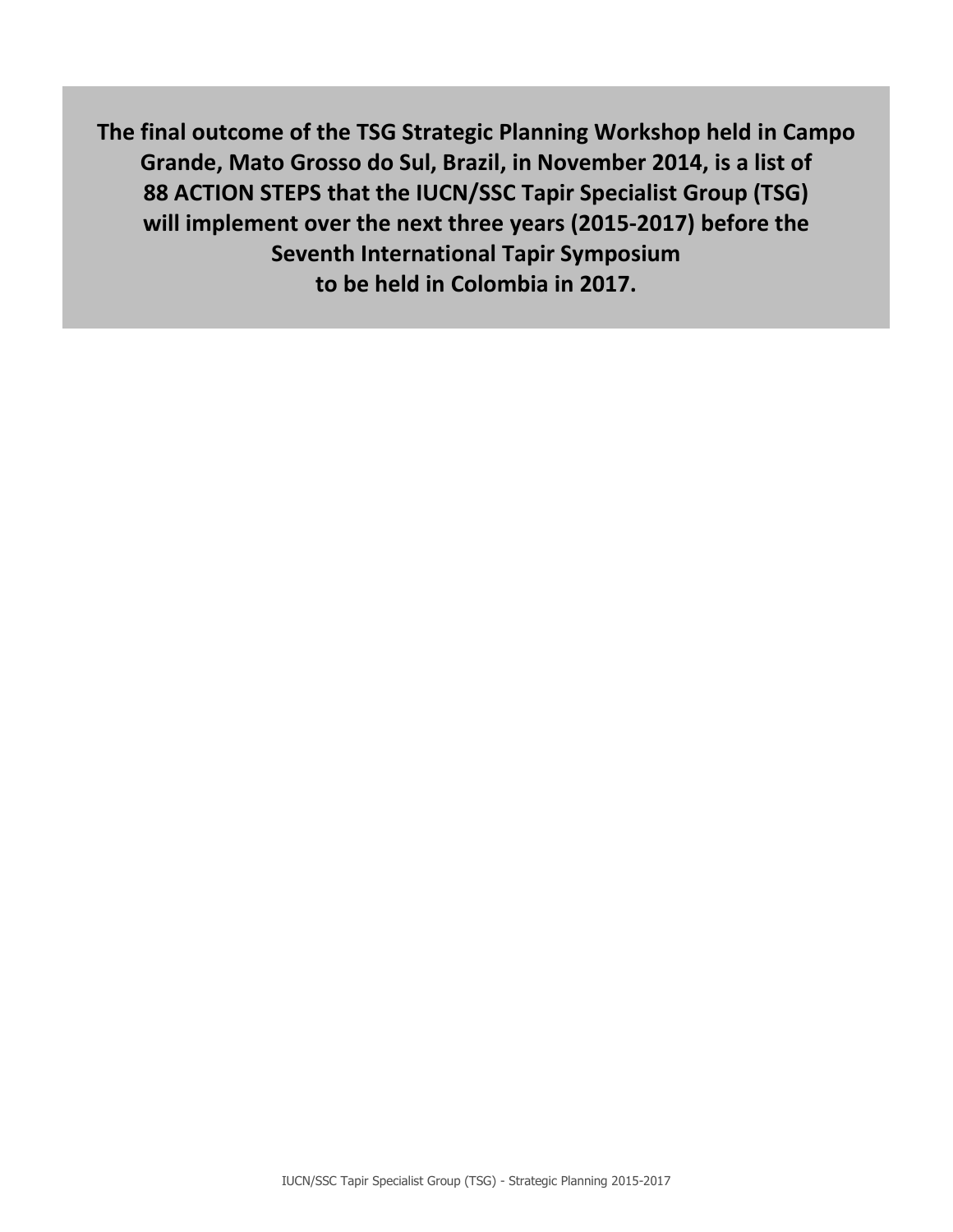# **TSG Organizational Matters**

**PARTICIPANTS:** Cláudia Igayara (Brazil), Cody Schank (USA), Cristina Jaques Cunha (Brazil), Jardel Brandão Seibert (Brazil), and Marília Marini (Brazil).

- **Goal 1 -** To have active TSG Country Coordinators in all tapir range countries.
- **Goal 2 -** TSG Tapir Action Plans used by all tapir range countries.
- **Goal 3 -** To increase TSG representation and activity in all tapir range countries.
- **Goal 4 -** To have platforms to address the following issues: *Tapirus kabomani*, Amazon/Andes Initiative, Sustainable Hunting and Indigenous Communities.

# **TSG Relationships with Other Groups**

**PARTICIPANTS:** Amabili Falqueto Mistura (Brazil), Andrea Herrera Chaves (Costa Rica), Andressa Gatti (Brazil), Carl Traeholt (Malaysia/Denmark), Carolina Carvalho Cheida (Brazil), Celso Poot (Belize), Kevin Flesher (Brazil), Mariana Landis (Brazil), Ninon Meyer (France/Panama), Onnie Byers (USA), Sanusi Mohamed (Malaysia), and Wilson Novarino (Indonesia).

- **Goal 1 -** TSG tapir conservation concerns and priorities form an integrated part of government land-use planning.
- **Goal 2 -** TSG plays a coordinating role in prioritizing tapir conservation research and providing network to facilitate research.
- **Goal 3 -** Development financing includes tapir conservation.
- **Goal 4 -** Tapir conservation and awareness as an integrated part of Standard Operational Procedures (SOP) and Corporate Social Responsibility (CSR) in corporate sector.
- **Goal 5 -** Tapir is included as a priority species by conservation NGOs.
- **Goal 6 -** All IUCN/SSC Specialist Groups are aware of the TSG model of action planning.
- **Goal 7 -** Taxon IUCN/SSC Specialist Groups share relevant information.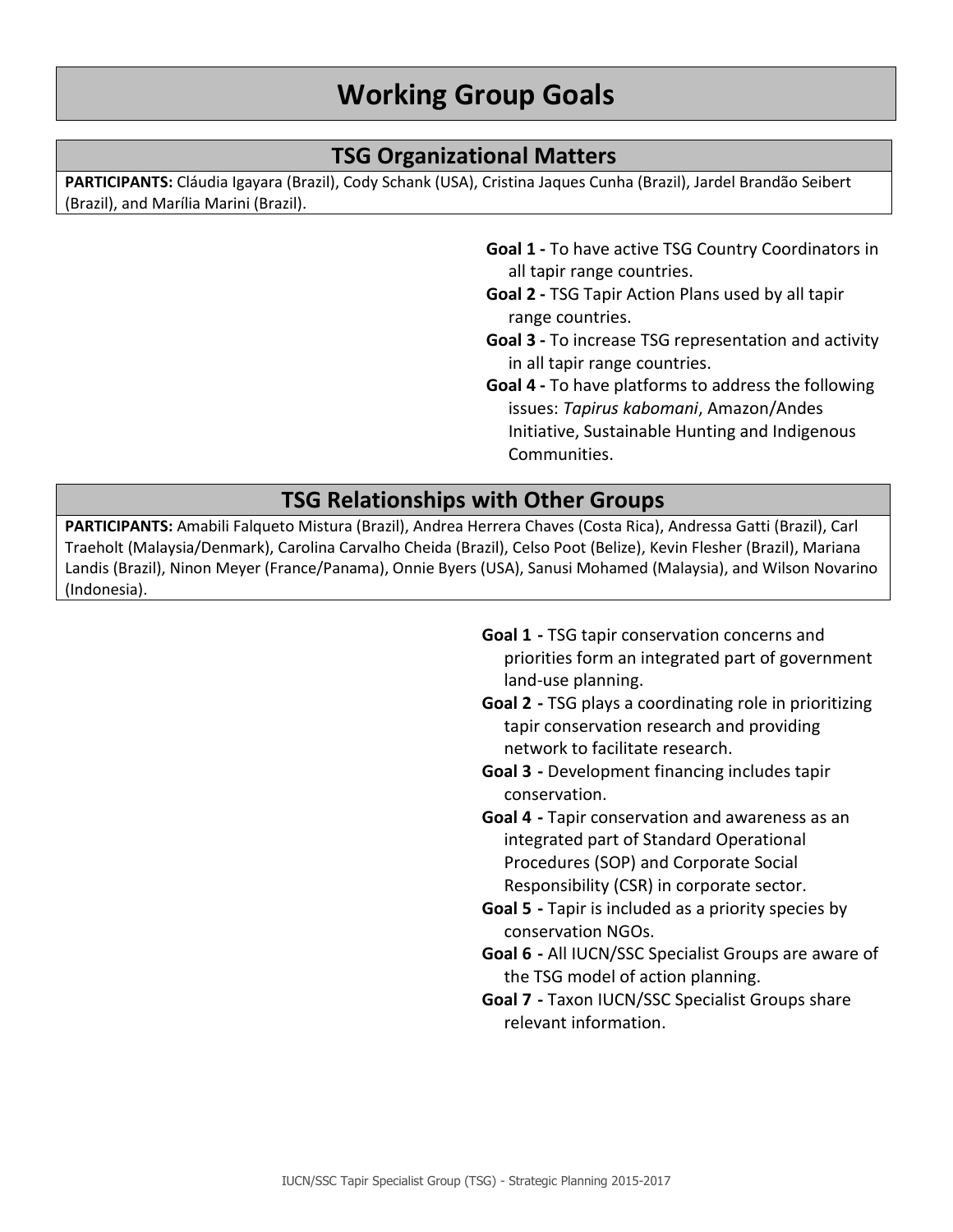# **Information Gathering and Exchange**

**PARTICIPANTS:** Anders Gonçalves da Silva (Brazil/Australia), Andres Tapia (Ecuador), Benoit de Thoisy (French Guiana), Boyd Simpson (Malaysia/Australia), Cleber Gustavo de Góes (Brazil), Cristina Mariella López Málaga (Peru), Diego Lizcano (Colombia), Hugo Batista Esteves (Brazil), Jessica Amanzo (Peru), Lucas Burity de Almeida Teixeira (Brazil), Manolo García (Guatemala), Mario Cozzuol (Brazil), Maron Galliez (Brazil), Matthew Colbert (USA), Mathias Tobler (Switzerland/Peru/USA), and Rafael Ferreira (Brazil).

> **Goal 1 -** To have the status of Tapirus kabomani resolved.

- **Goal 2 -** To have comprehensive knowledge of the distribution of all tapir species.
- **Goal 3 -** Tapir researchers are using the best field methods and statistical tools.
- **Goal 4 -** More tapir research addresses conservation priorities.
- **Goal 5 -** To have a deeper understanding of the status of tapirs in the Amazon/Andes.
- **Goal 6 -** Reduce the impact of infrastructure projects on tapirs and their habitats.
- **Goal 7 -** Be active in the climate change debate.
- **Goal 8 -** To have the conservation status of Tapirus kabomani defined and the need for an Action Plan evaluated.

# **Communication / Marketing / Fundraising**

**PARTICIPANTS:** Alvaro Simons Alonso (Nicaragua), Christopher Jordan (USA/Nicaragua), Fernando Nogales (Ecuador), Georgina O'Farrill (Mexico/Canada), Jeffrey Flocken (USA), Kelly Russo (USA), and Miguel Ruiz Galeano (Nicaragua).

> **Goal 1 -** Double TSG funding budget for grant programs, operational costs and TSG activities. **Goal 2 -** To increase tapir awareness opportunities through 2017.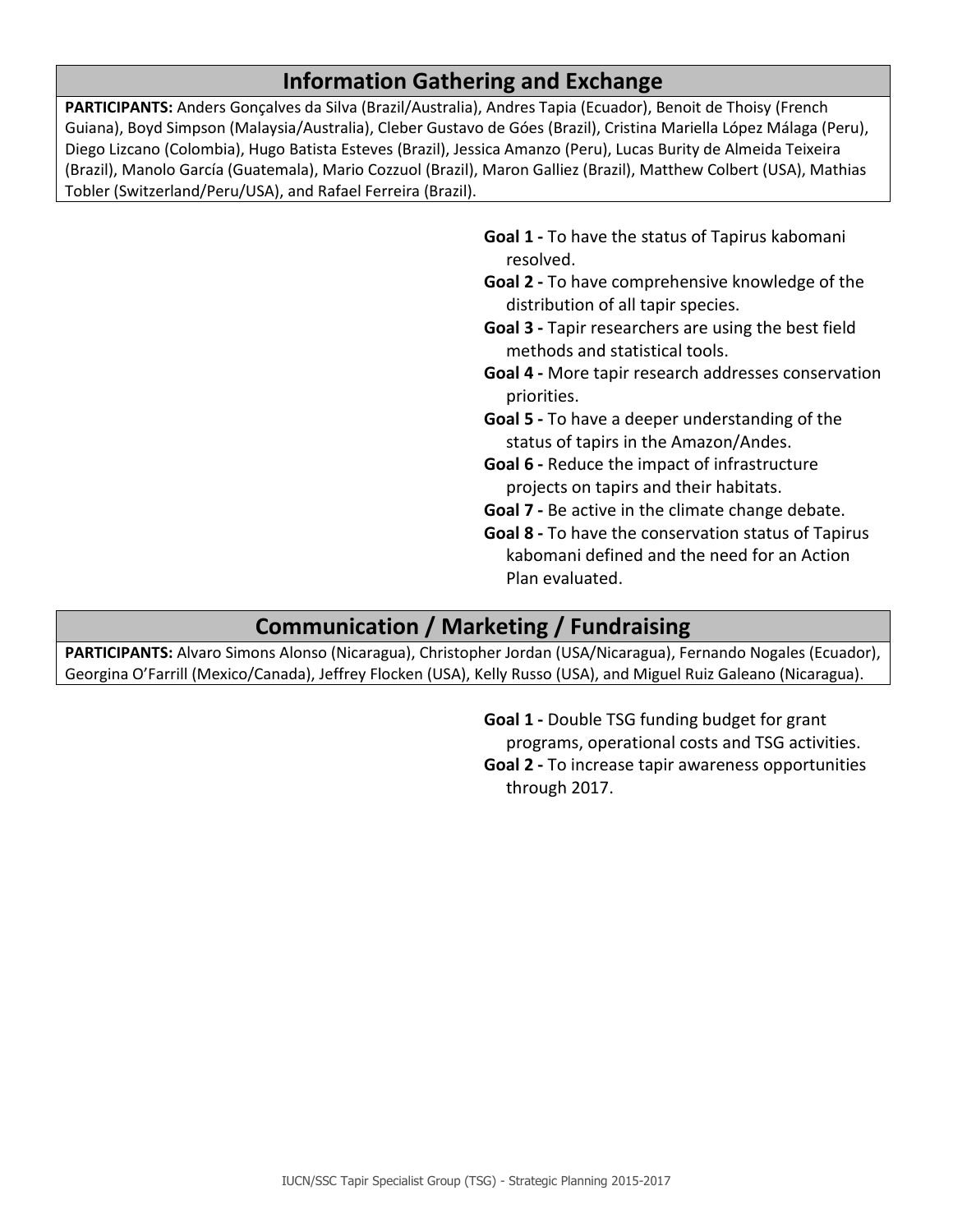# **Ex-Situ Tapir Conservation**

**PARTICIPANTS:** Aude Desmoulins (France), Budhan Pukazhenthi (USA), Carolina Holguin (Mexico), Lautjie Boshoff (Costa Rica), Matt Hartley (UK), Michele Stancer (USA), Paula Gonzalez Ciccia (Argentina), Robert Ian Savill (UK), Rodrigo Teixeira (Brazil), Salman Bin Saaban (Malaysia), Tomasz Strzała (Poland), and Yuko Onuma (Japan).

- **Goal 1 -** All Latin American zoos holding tapirs are participating in population management.
- **Goal 2 -** Ex-situ tapir populations are genetically, behaviorally and physically healthy in order to contribute to conservation.
- **Goal 3 -** One Plan Approach is implemented for tapir conservation.
- **Goal 4 -** Ex-situ tapir populations are utilized in basic and applied research in order to contribute to conservation.
- **Goal 5 -** Ex-situ tapir management plans (studbooks, collection plans) are available at national and regional levels.

# **Veterinary Issues**

**PARTICIPANTS:** Carlos Jimenez (USA/Colombia), Caroline Testa (Brazil), Diego Francis Passos Viana (Brazil), Genevieve Dumonceaux (USA), Hanna Sibuya Kokubun (Brazil), Igor da Cunha Lima Acosta (Brazil), Lucas Bezerra da Silva Azuaga (Brazil), Matt Hartley (UK), Paulo Rogerio Mangini (Brazil), Renata Carolina Fernandes Santos (Brazil), Rogério Loesch Zacariotti (Brazil), Silvia Neri Godoy (Brazil), Thaís Guimarães Luiz (Brazil), Thamy de Almeida Moreira (Brazil), Thiago Fernandes Martins (Brazil), and Zainal Zahari (Malaysia).

- **Goal 1 -** Integration of tapir health management insitu and ex-situ considering the One Plan Approach.
- **Goal 2 -** Consistent veterinarian participation in the TSG Veterinary Committee.
- **Goal 3 -** The impact of tapir health on in-situ and exsitu conservation is well understood and integrated in the TSG Tapir Action Plans.
- **Goal 4 -** Optimal reproductive capacity and genetic diversity.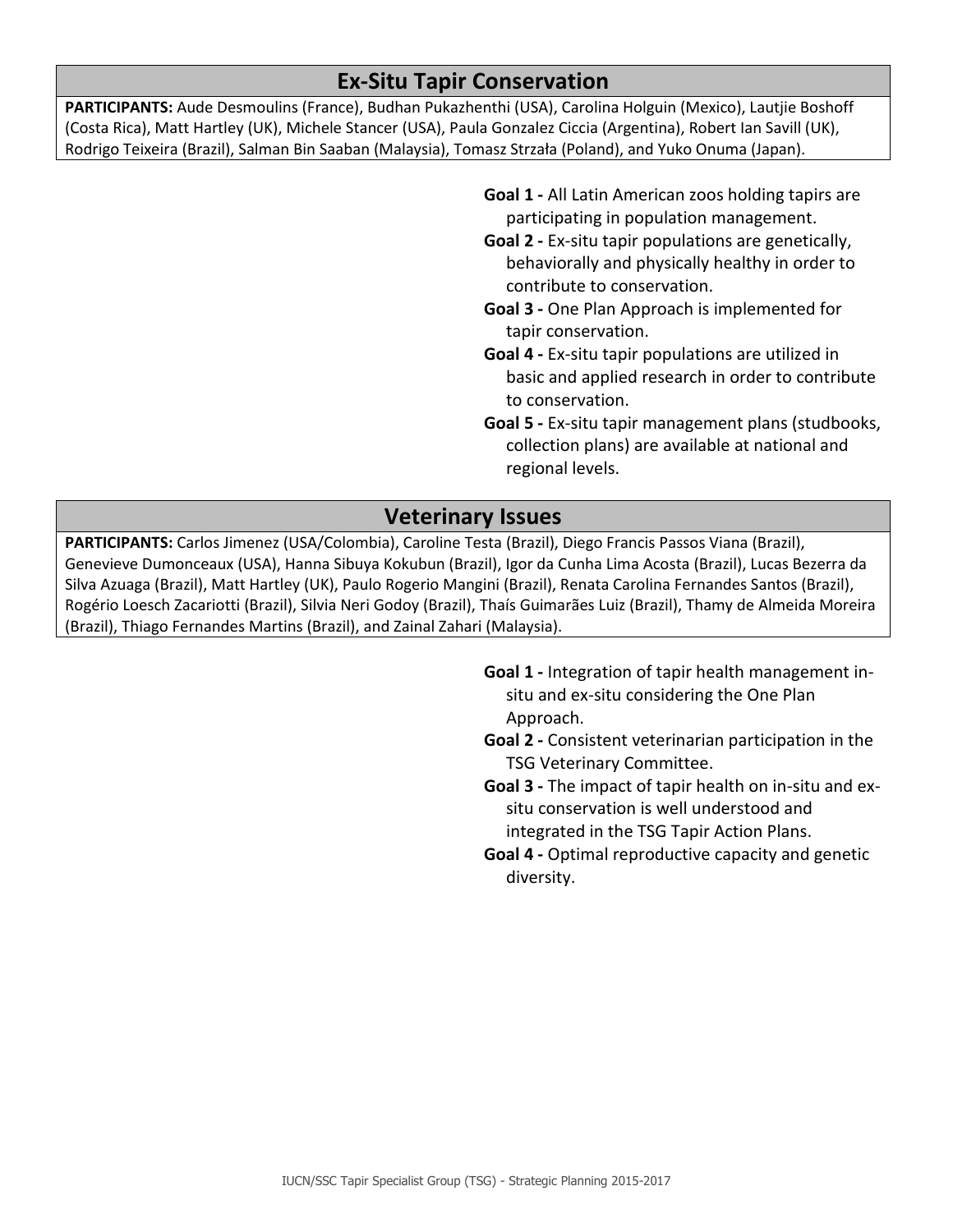# **Group Prioritization of Goals**

|                         | <b>GOAL</b>                                                                                                                                     | <b>Votes</b> |
|-------------------------|-------------------------------------------------------------------------------------------------------------------------------------------------|--------------|
| $\mathbf{1}$            | Double TSG funding budget for grant programs, operational costs and TSG activities                                                              | 38           |
| $\overline{2}$          | To have the status of Tapirus kabomani resolved                                                                                                 | 32           |
| $\overline{\mathbf{3}}$ | To have active TSG Country Coordinators in all tapir range countries                                                                            | 30           |
| $\overline{4}$          | TSG tapir conservation concerns and priorities form an integrated part of government land-use<br>planning                                       | 26           |
| $\overline{5}$          | TSG Tapir Action Plans used by all tapir range countries                                                                                        | 21           |
| $6\phantom{1}6$         | Integration of tapir health management in-situ and ex-situ considering the One Plan Approach                                                    | 21           |
| $\overline{\mathbf{z}}$ | To have comprehensive knowledge of the distribution of all tapir species                                                                        | 20           |
| 8                       | Consistent veterinarian participation in the TSG Veterinary Committee                                                                           | 20           |
| $\overline{9}$          | All Latin American zoos holding tapirs are participating in population management                                                               | 16           |
| 10                      | To increase tapir awareness opportunities through 2017                                                                                          | 15           |
|                         | $11$ The impact of tapir health on in-situ and ex-situ conservation is well understood and integrated<br>in TSG Tapir Action Plans              | 15           |
| 12                      | To increase TSG representation and activity in all tapir range countries                                                                        | 12           |
|                         | 13 Tapir researchers are using the best field methods and statistical tools                                                                     | 12           |
| 14                      | To have platforms to address the following issues: Tapirus kabomani, Amazon/Andes Initiative,<br>Sustainable Hunting and Indigenous Communities | 11           |
|                         | 15 Ex-situ tapir populations are genetically, behaviorally and physically healthy in order to<br>contribute to conservation                     | 10           |
| 16                      | One Plan Approach is implemented for tapir conservation                                                                                         | 10           |
|                         | $17$ Ex-situ tapir populations are utilized in basic and applied research in order to contribute to<br>conservation                             | 9            |
| 18                      | TSG plays a coordinating role in prioritizing tapir conservation research and providing network<br>to facilitate research                       | 6            |
| 19                      | Optimal reproductive capacity and genetic diversity                                                                                             | 6            |
| 20                      | Ex-situ tapir management plans (studbooks, collection plans) are available at national and<br>regional levels                                   | 5            |
| 21                      | More tapir research addresses conservation priorities                                                                                           | 5            |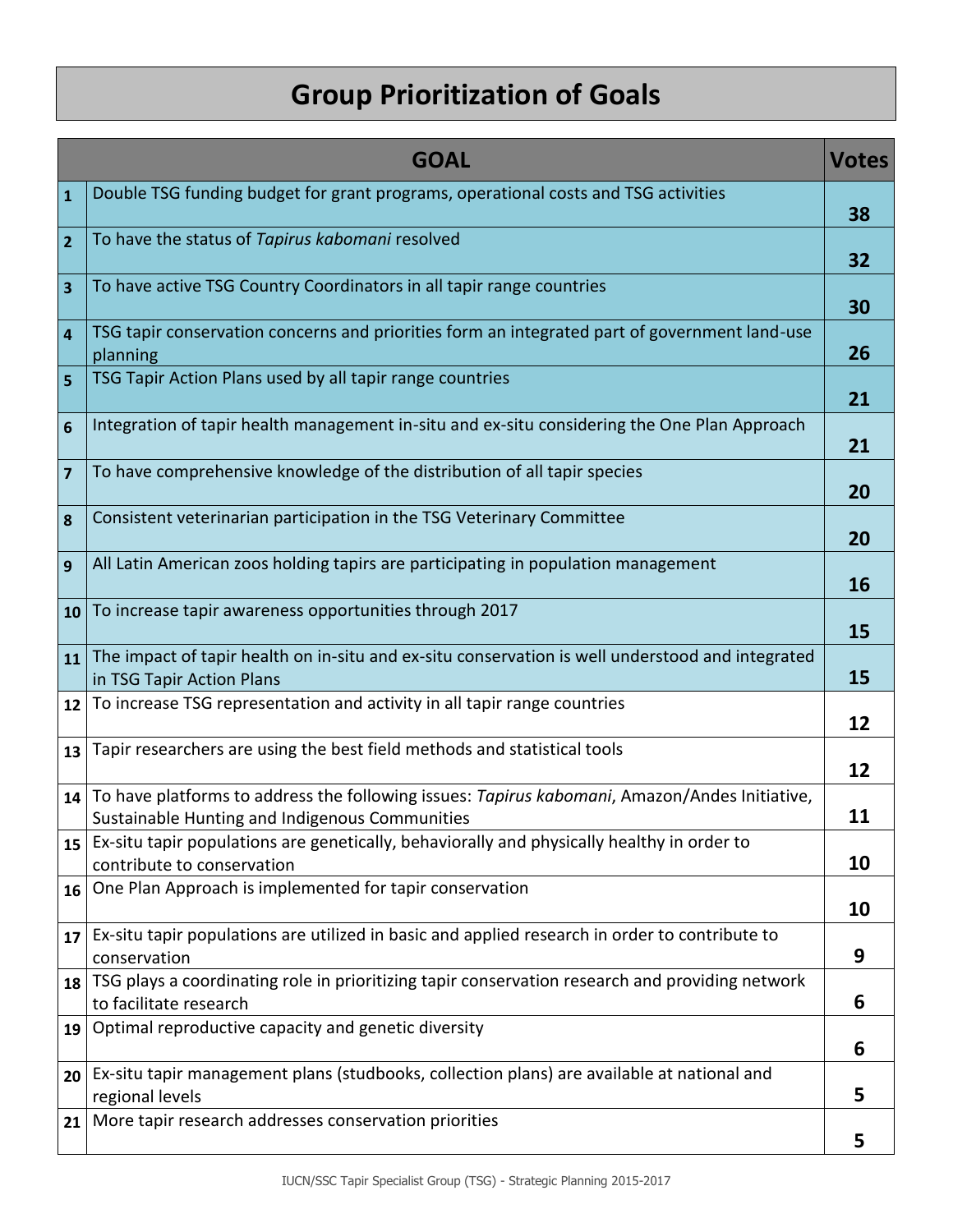| 22              | Development financing includes tapir conservation                                           |   |
|-----------------|---------------------------------------------------------------------------------------------|---|
|                 |                                                                                             | 5 |
| 23              | To have a deeper understanding of the status of tapirs in the Amazon/Andes                  |   |
|                 |                                                                                             | 4 |
| 24              | Reduce the impact of infrastructure projects on tapirs and their habitats                   |   |
|                 |                                                                                             | 4 |
| 25              | Be active in the climate change debate                                                      |   |
|                 |                                                                                             | 4 |
| 26 <sub>1</sub> | Tapir conservation and awareness as an integrated part of Standard Operational Procedures   |   |
|                 | (SOP) and Corporate Social Responsibility (CSR) in corporate sector                         | 3 |
| 27              | Tapir is included as a priority species by conservation NGOs                                |   |
|                 |                                                                                             | 2 |
| 28 <sub>1</sub> | To have the conservation status of Tapirus kabomani defined and the need for an Action Plan |   |
|                 | evaluated                                                                                   |   |
|                 | 29 All IUCN/SSC Specialist Groups are aware of the TSG model of action planning             |   |
|                 |                                                                                             |   |
| 30              | Taxon IUCN/SSC Specialist Groups share relevant information                                 |   |
|                 |                                                                                             |   |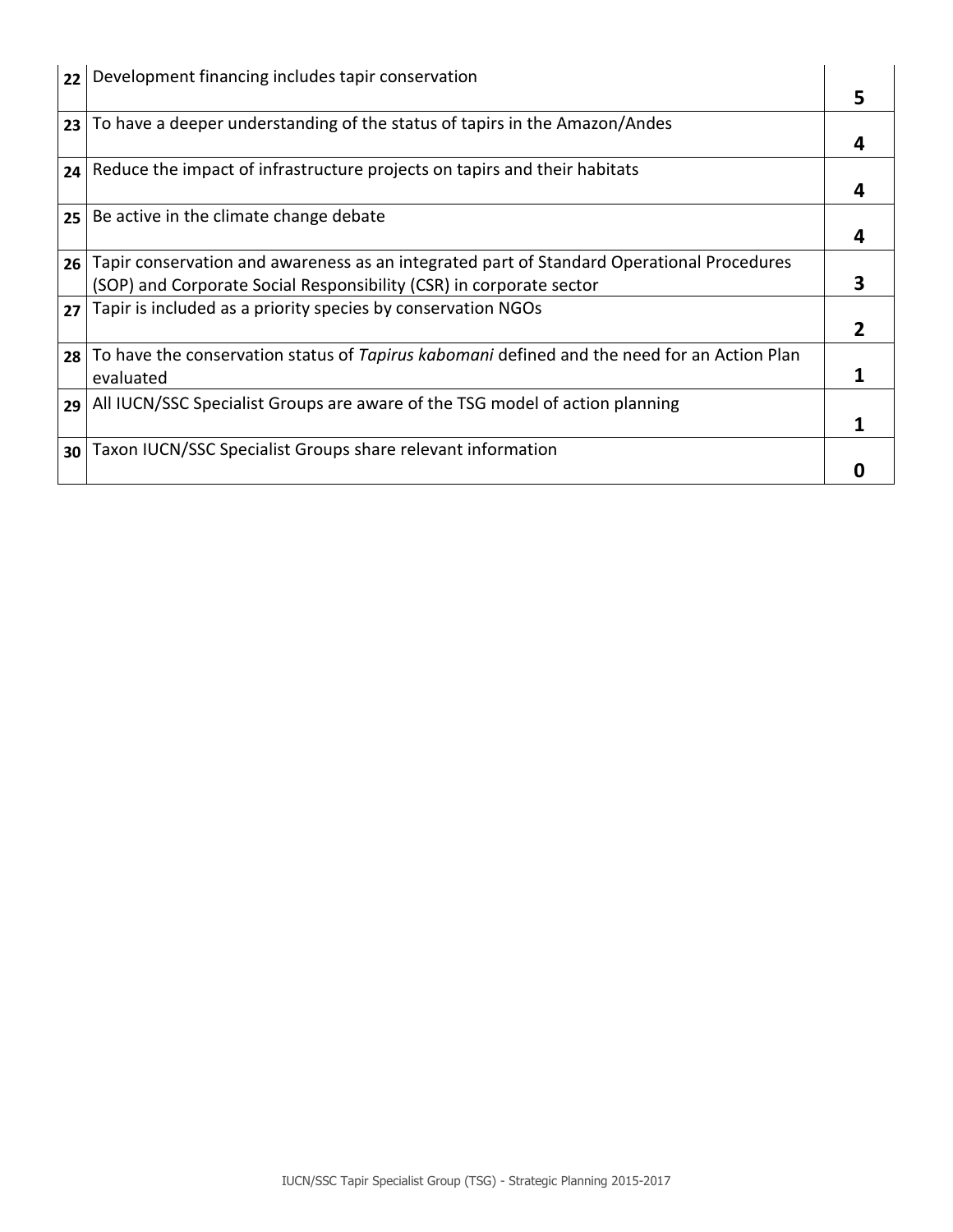# **TSG Strategic Plan 2015-2017**

# **GOAL 01.** Double TSG funding budget for grant programs, operational costs and TSG activities.

**Current Operating Budget:** US\$15,000 annual (Copenhagen Zoo: US\$10,000; Houston Zoo: US\$5,000)

### **Potential Long-Term Fundraising Goals:**

Establishing a TSG funding reserve; Hiring a part-time fundraiser to work in U.S. 501c3: US\$35,000; Professionally moderated strategic planning for TSG Steering Committee: US\$20,000

### **ACTION 1.1 - Improve web fundraising options.**

| Time                  | <b>March 2015</b>                              |
|-----------------------|------------------------------------------------|
| Cost                  | US\$/hour (Kara Masharani)                     |
| <b>Responsibility</b> | Kelly Russo and Kara Masharani (TSG Webmaster) |
| <b>Collaborators</b>  | <b>TSG Chair Patrícia Medici</b>               |
| <b>Indicators</b>     | Donor recognition and donor levels established |

**FEEDBACK FROM KELLY RUSSO:** IN-PROGRESS; Kelly Russo and Kara Masharani are working on a complete re-design and revamp of the TSG Website. New website will be launched before the upcoming Seventh International Tapir Symposium to be held in Houston, USA, 14-18 November 2017.

### **ACTION 1.2 - Determine best option for a tax-deductible status in the U.S.**

| Time                  | Memos are completed by 6 months                                                                        |
|-----------------------|--------------------------------------------------------------------------------------------------------|
| Cost                  | N/A (maybe cost implications depending on choice)                                                      |
| <b>Responsibility</b> | Jeffrey Flocken, Christopher Jordan                                                                    |
| <b>Collaborators</b>  | <b>TSG Steering Committee</b>                                                                          |
| <b>Indicators</b>     | Jeffrey Flocken will create pro/con memo for 501c3 status. Christopher Jordan will create pro/con memo |
|                       | for fiscal sponsor option. TSG Steering Committee will vote on path forward.                           |

**FEEDBACK FROM CHRISTOPHER JORDAN and PATI MEDICI:** CHANGE OF DIRECTION; We did not advance on this action in any significant way. Nonetheless, we have advanced multiple joint tapir initiatives and projects via fiscal sponsors, including the World Tapir Conservation Programme that has a 500,000 Euro budget from Fondation Segré in Switzerland and an US\$80,000 project through the Houston Zoo. We continue to work with the Houston Zoo in the United States and the Copenhagen Zoo in Denmark as our FISCAL SPONSORS. In addition, we are also able to raise funds via Global Wildlife Conservation without any additional formal agreements. All these different options will allow us to raise funds as the TSG through multiple zoos and a non-profit. Given this, we do not believe it is necessary to worry about other taxdeductible arrangements at this time.

# **ACTION 1.3 - Meet with 8 large funding bodies over the next 3 years to introduce them to tapir conservation issues.**

| <b>Time</b>           | 3 years                                                                                                |
|-----------------------|--------------------------------------------------------------------------------------------------------|
| Cost                  | Travel costs for TSG Chair Patrícia Medici                                                             |
| <b>Responsibility</b> | Jeffrey Flocken in the United States; Bengt Holst in Europe; with Patrícia Medici                      |
| <b>Collaborators</b>  | N/A                                                                                                    |
| <b>Indicators</b>     | Someone identifies funders, makes a timeline for meetings                                              |
|                       | <b>FEEDBACK FROM PATI MEDICI:</b> PARTIALLY COMPLETED; Development of proposals for joint conservation |
|                       | programs with Fondation Segré and the US Fish & Wildlife Service. This will be discussed during the    |
|                       | upcoming Seventh International Tapir Symposium to be held in Houston, USA, 14-18 November 2017, and    |
|                       | this ACTION will be maintained in next TSG Strategic Plan 2018-2020.                                   |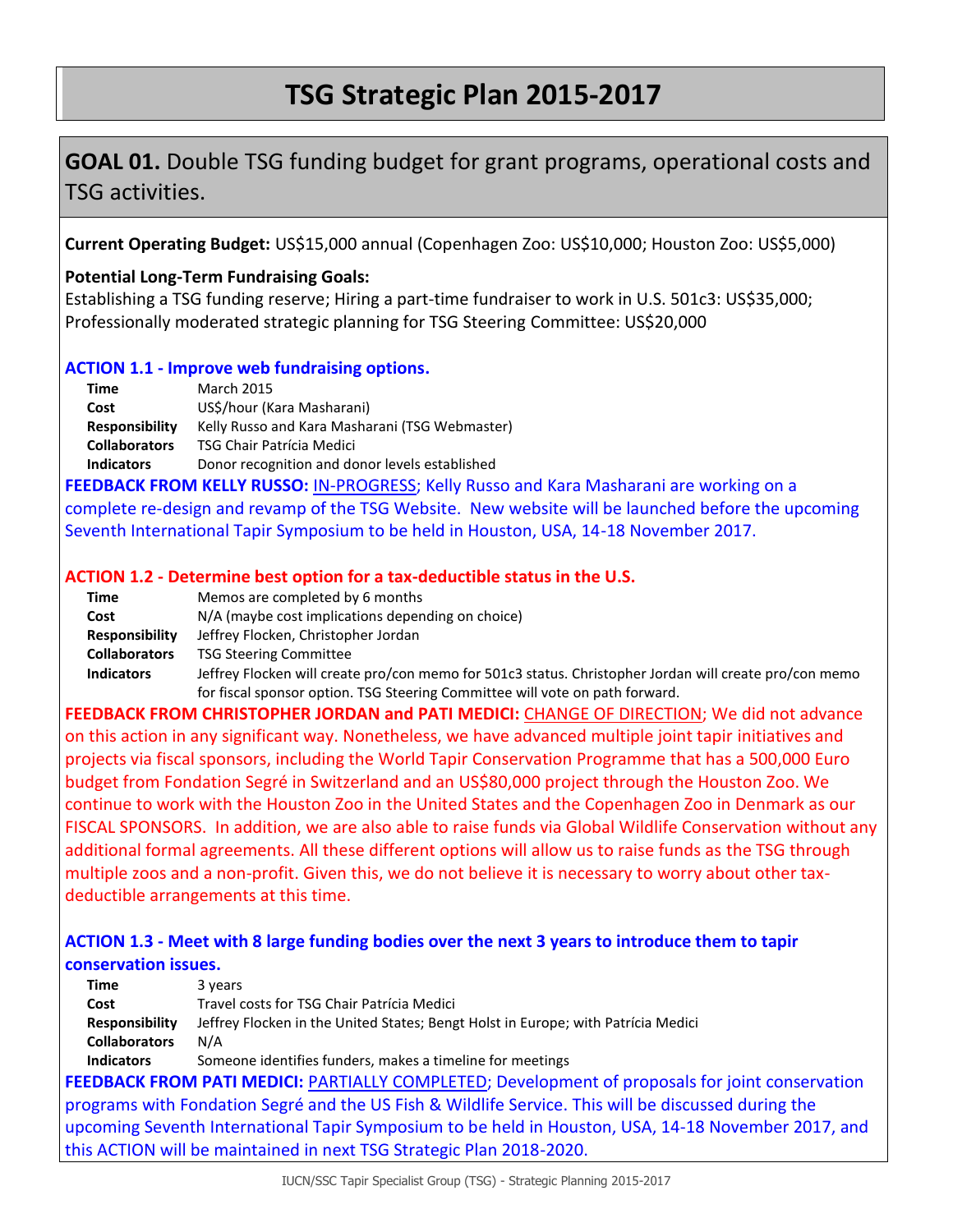### **ACTION 1.4 - Integrate into current TSG Conservation Fund (TSGCF) grant program: Designate funds to help TSG members attend a zoo conference.**

**Time** Begin 2015

**Cost** Travel funds approximately US\$3,000 per year

**Responsibility** TSG Chair Patrícia Medici

**Collaborators** TSG Conservation Fund selection committee

**Indicators** 1 TSG member per year is funded to attend a zoo conference

**FEEDBACK FROM PATI MEDICI:** COMPLETED; funds were designated and advertised, but we did not see a lot of interest. Patrícia Medici and Chris Jordan continued to represent the TSG in zoo conferences including AZA, EAZA, ZACC, and EAZA Conservation Forum.

### **ACTION 1.5 - Hold a Fundraising Seminar adjacent to the 2017 Seventh International Tapir Symposium in Colombia.**

| Time                  | 2017                             |
|-----------------------|----------------------------------|
| Cost                  | US\$12,000                       |
| <b>Responsibility</b> | Jeffrey Flocken                  |
| <b>Collaborators</b>  | Professional fundraising trainer |
| <b>Indicators</b>     | Half-day training seminar occurs |

**FEEDBACK FROM PATI MEDICI and JEFF FLOCKEN:** TO BE IMPLEMENTED during the upcoming Seventh International Tapir Symposium to be held in Houston, USA, 14-18 November 2017.

### **ACTION 1.6 - Research crowdfunding option for TSG projects.**

| Time                  | 6 months                                                                                           |
|-----------------------|----------------------------------------------------------------------------------------------------|
| Cost                  | N/A                                                                                                |
| <b>Responsibility</b> | Georgina O'Farrill, Christopher Jordan                                                             |
| <b>Collaborators</b>  | Kelly Russo, Patrícia Medici                                                                       |
| <b>Indicators</b>     | Recommendations created and distributed to TSG Steering Committee; List of projects identified for |
|                       | funding                                                                                            |

**FEEDBACK FROM CHRISTOPHER JORDAN:** CHANGE OF DIRECTION; Although I have not researched this specifically, I no longer consider this to be a good organizational wide option. Individual project teams or TSG members can certainly create their own crowdfunding campaigns, but the level of fundraising desired for tapir conservation at the scale of the entire TSG is too large for a crowdfunding initiative. I recommend working on larger proposal and larger donors. If someone would like to volunteer to assist with TSG related crowdfunding campaigns this would be acceptable, but I do not think the TSG Steering Committee or others should spend too much time and effort on crowdfunding.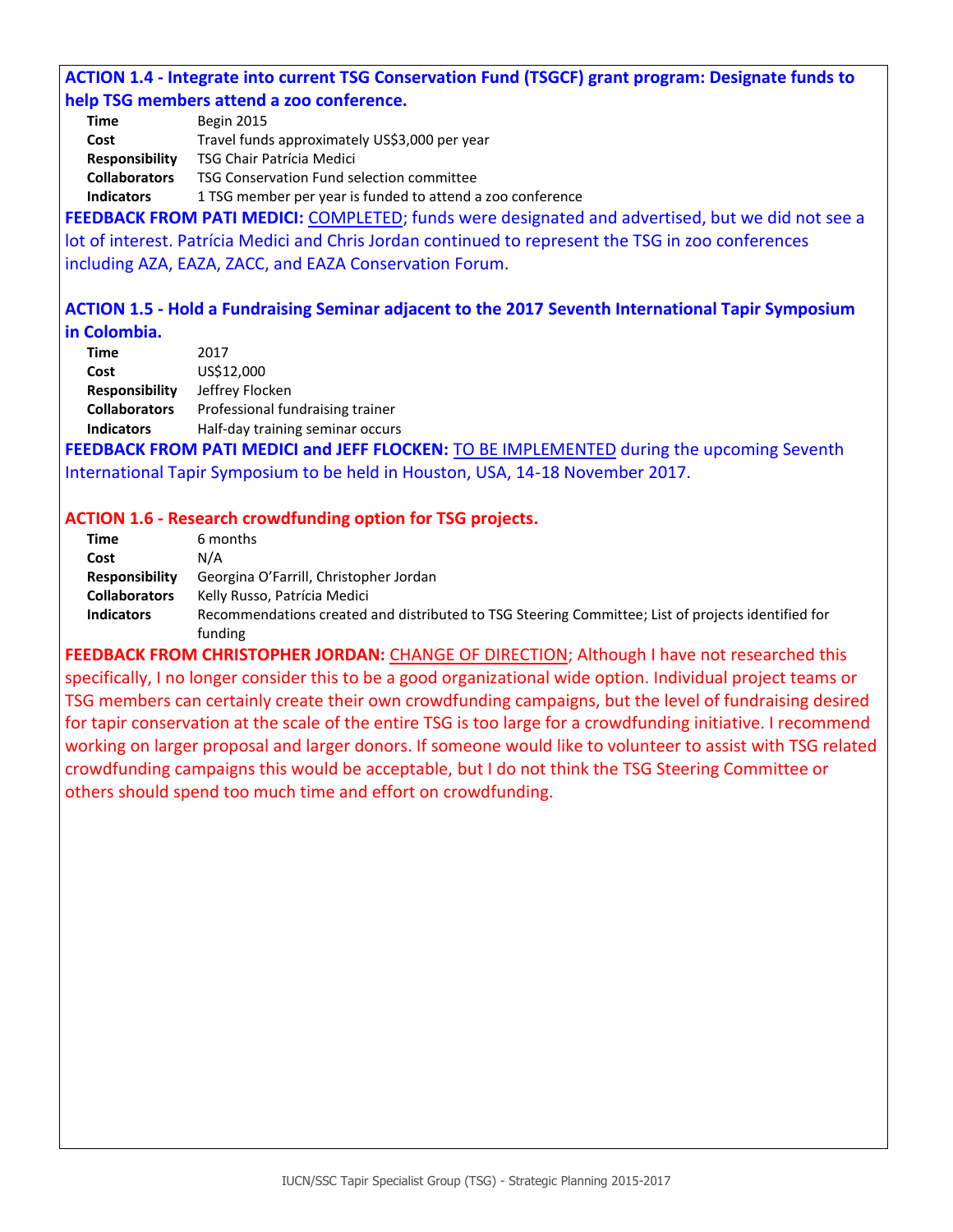# **GOAL 02.** To have the status of *Tapirus kabomani* resolved.

### **ACTION 2.1 - Create a Taskforce to define the conservation status of** *Tapirus kabomani* **and define the need for Red List Assessment and Action Plan.**

| Time                                      | Immediate                                                                                                           |
|-------------------------------------------|---------------------------------------------------------------------------------------------------------------------|
| Cost                                      | N/A                                                                                                                 |
| <b>Responsibility</b>                     | TSG Chair Patrícia Medici                                                                                           |
| <b>Collaborators</b><br><b>Indicators</b> | Anders Goncalves da Silva and Ahimsa Campos-Arceiz, Facilitators of the Tapirus kabomani panel<br>Taskforce created |

**FEEDBACK FROM PATI MEDICI:** COMPLETED; Taskforce created during Sixth International Tapir Symposium held in Campo Grande, MS, Brazil in November 2014.

### **ACTION 2.2 - Facilitate sharing and compile additional samples for genetic and morphological analysis for**  *Tapirus kabomani***,** *Tapirus terrestris***, and** *Tapirus pinchaque***.**

| <b>Time</b>           | On-going                                                                                              |
|-----------------------|-------------------------------------------------------------------------------------------------------|
| Cost                  | US\$1,000                                                                                             |
| <b>Responsibility</b> | Benoit de Thoisy, Mario Cozzuol                                                                       |
| <b>Collaborators</b>  | Matthew Colbert, Armando Castellanos, other tapir researchers, Tapirus kabomani Taskforce             |
| <b>Indicators</b>     | Double the number of specimen for morphology for all species, and obtain four-fold increase of sample |
|                       | size for genetics of Tapirus kabomani and Tapirus pinchaque                                           |

#### **STATUS NOT REPORTED**

### **ACTION 2.3** - **Revisit the recommendation from** *Tapirus kabomani* **panel with new data.**

| Time                  | 12 months                                                                         |
|-----------------------|-----------------------------------------------------------------------------------|
| Cost                  | N/A                                                                               |
| <b>Responsibility</b> | Tapirus kabomani Taskforce: Anders Goncalves da Silva and Ahimsa Campos-Arceiz    |
| <b>Collaborators</b>  | TSG Chair Patrícia Medici                                                         |
| <b>Indicators</b>     | A new recommendation is provided                                                  |
|                       | FEEDBACK FROM PATI MEDICI: NOT COMPLETED; Depends on implementation of action 2.2 |

### **ACTION 2.4** - **Produce and make available a practical guide to identify** *Tapirus kabomani* **from external and morphological characteristics.**

| <b>Time</b>           | 3 months                                                                                       |
|-----------------------|------------------------------------------------------------------------------------------------|
| <b>Cost</b>           | N/A                                                                                            |
| <b>Responsibility</b> | Mario Cozzuol and Benoit de Thoisy                                                             |
| <b>Collaborators</b>  | Tapirus kabomani Taskforce, Anders Gonçalves da Silva, Mathias Tobler, Jessica Amanzo, Matthew |
|                       | Colbert, Cristina Lopez, Gustavo Góes, Rafael Ferreira, Lucas Teixeira, Hugo Esteves.          |
| <b>Indicators</b>     | Guide in 3 languages published on the TSG Website                                              |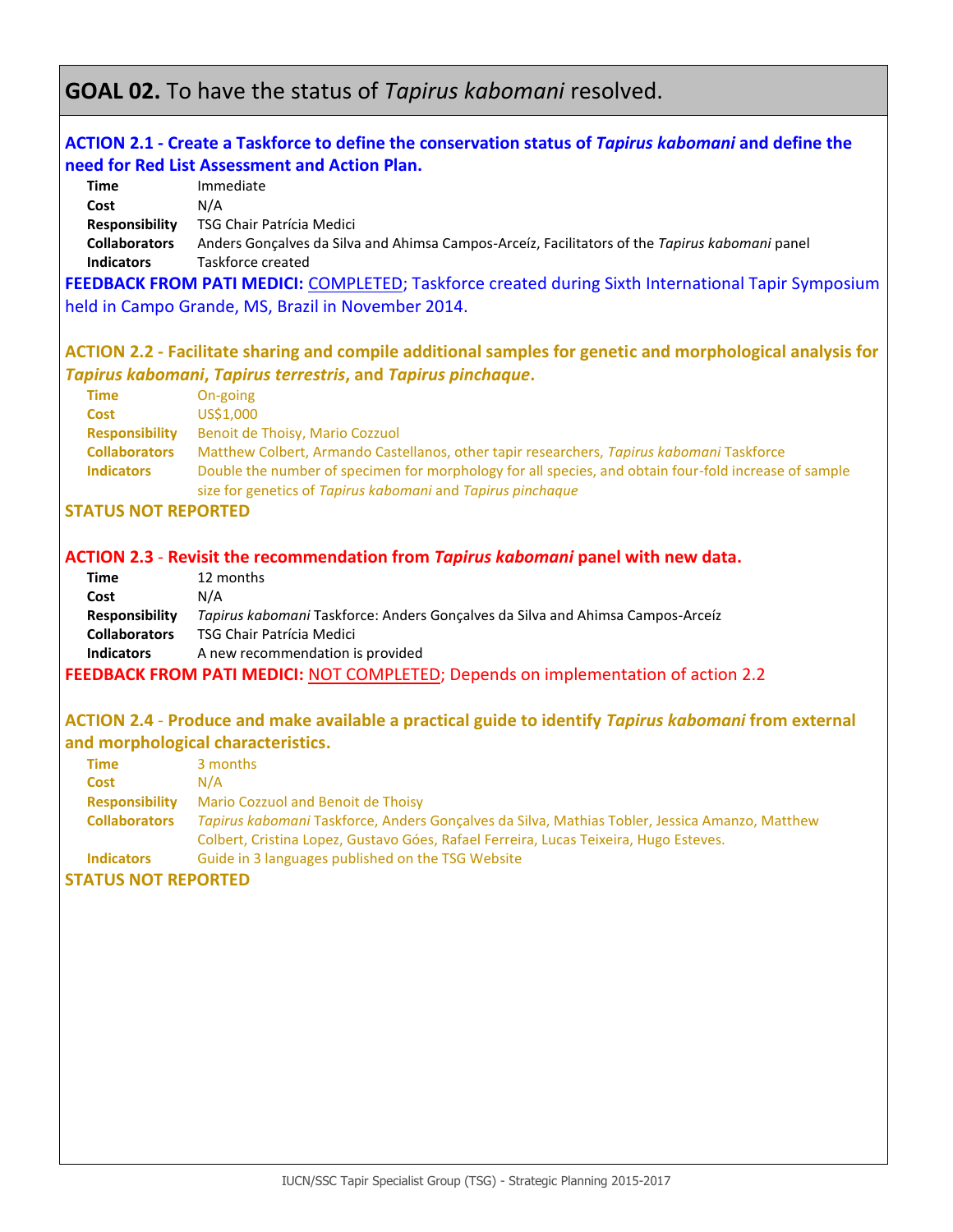# **GOAL 03.** To have active TSG Country Coordinators in all tapir range countries.

### **ACTION 3.1 - To update list of TSG Country Coordinators & identify gaps and replacements needed.**

**Time** January 2015 **Cost** N/A **Responsibility** TSG Chair Patrícia Medici

**Indicators** List of TSG Country Coordinators updated & gaps identified

**FEEDBACK FROM PATI MEDICI:** COMPLETED; Please see attached. **CURRENT GAPS INCLUDE:** Colombia, Venezuela, Belize, Myanmar and Thailand.There are countries where we may need to consider replacements.

**FEEDBACK FROM MANOLO GARCIA, TSG COORDINATOR FOR BAIRD'S TAPIR:** Although we have a TSG Country Coordinator for Costa Rica, we may want to consider a replacement. We believe that Esteban Brenes has been a very active member of the TSG and has a lot of potential to become Country Coordinator for that country.

### **ACTION 3.2 - To identify people to fill the country gaps & necessary regional leadership.**

| Time                  | March 2015                                                                                             |
|-----------------------|--------------------------------------------------------------------------------------------------------|
| Cost                  | N/A                                                                                                    |
| <b>Responsibility</b> | TSG Species Coordinators: Manolo Garcia (Baird's Tapir), Armando Castellanos (Mountain Tapir), Viviana |
|                       | Quse (Lowland Tapir), Carl Traeholt (Malayan Tapir)                                                    |
| <b>Collaborators</b>  | Existing TSG Country Coordinators; TSG Chair Patrícia Medici                                           |
| <b>Indicators</b>     | New TSG Country Coordinators identified                                                                |

**FEEDBACK FROM PATI MEDICI:** PARTIALLY COMPLETED; Some TSG Species Coordinators and Country Coordinators have been helpful in trying to identify people to fill the country gaps. Tony Lynam has been communicating regularly with Pati Medici and Carl Traeholt about his efforts to identify local coordinators for Myanmar and Thailand.

**FEEDBACK FROM CHRISTOPHER JORDAN:** We could use incipient efforts to create a Colombian Mountain Tapir working group to help identify a new TSG Country Coordinator for Colombia.

**FEEDBACK FROM MANOLO GARCIA, TSG COORDINATOR FOR BAIRD'S TAPIR:** In 2016, we created a Google (online) document (to be filled by Country coordinators and collaborators) in order to identify people working with Baird's tapir within its distribution range. This online document was not updated in 2017.

### **ACTION 3.3 - To list actions for all TSG Country Coordinators to implement (job description)**

| Time                  | <b>March 2015</b>                                  |
|-----------------------|----------------------------------------------------|
| Cost                  | N/A                                                |
| <b>Responsibility</b> | TSG Chair Patrícia Medici, Bengt Holst             |
| <b>Collaborators</b>  | TSG Species Coordinators; TSG Country Coordinators |
| <b>Indicators</b>     | Work plan / job description created                |

**FEEDBACK FROM PATI MEDICI and BENGT HOLST:** COMPLETED; Please see attached. Job description will be discussed during the upcoming Seventh International Tapir Symposium to be held in Houston, USA, 14- 18 November 2017.

### **ACTION 3.4 - To contact candidates & get them to accept.**

| Time                  | June 2015                                                                                              |
|-----------------------|--------------------------------------------------------------------------------------------------------|
| Cost                  | N/A                                                                                                    |
| <b>Responsibility</b> | TSG Species Coordinators: Manolo Garcia (Baird's Tapir), Armando Castellanos (Mountain Tapir), Viviana |
|                       | Quse (Lowland Tapir), Carl Traeholt (Malayan Tapir)                                                    |
| <b>Collaborators</b>  | Existing TSG Country Coordinators; TSG Chair Patrícia Medici                                           |
| <b>Indicators</b>     | Complete list of TSG Country Coordinators; TSG represented and active in all tapir range countries in  |
|                       | South and Central America and Southeast Asia                                                           |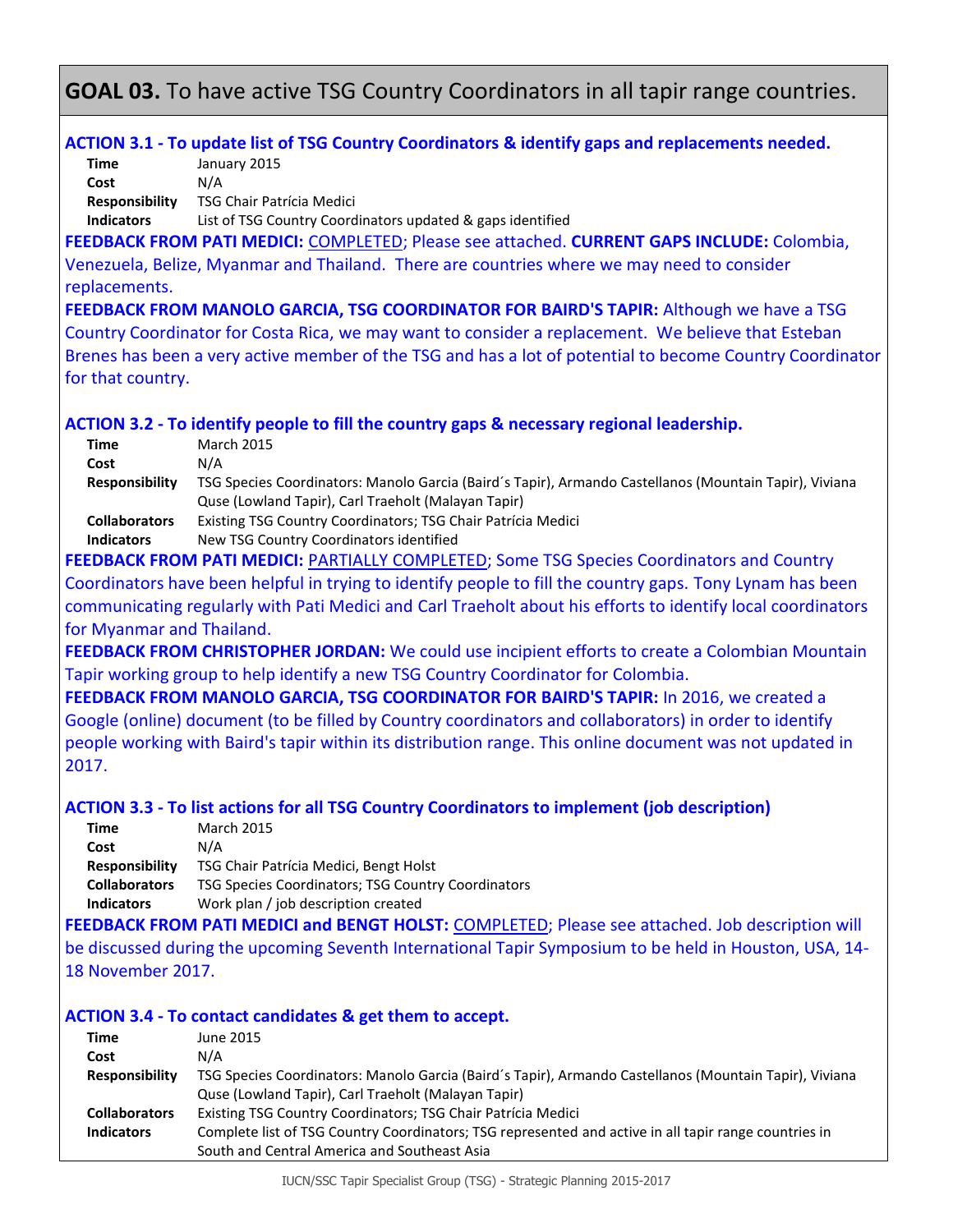**FEEDBACK FROM PATI MEDICI:** PARTIALLY COMPLETED; Some TSG Species Coordinators and Country Coordinators have been communicating with potential candidates (e.g. Tony Lynam for Myanmar and Thailand).

### **ACTION 3.5 - To report on actions implemented by each TSG Country Coordinator.**

**Time** December 2015, 2016, 2017 **Cost** N/A **Responsibility** TSG Country Coordinators **Collaborators** Members of regional groups

**Indicators** Regular e-mail communication with relevant species coordinator and the chair, annual short report FEEDBACK FROM PATI MEDICI: **PARTIALLY COMPLETED**; With the exception of a few countries where coordinators are very active, there was very little communication with the Chair. With that said, all TSG Country Coordinators attending the upcoming Seventh International Tapir Symposium to be held in Houston, USA, 14-18 November 2017, will be requested to present a report.

**FEEDBACK FROM MANOLO GARCIA, TSG COORDINATOR FOR BAIRD'S TAPIR:** In 2016, we created a Google (online) document (to be filled by Country coordinators and collaborators) which compiled actions implemented by each country coordinator that year, but we never compiled a report.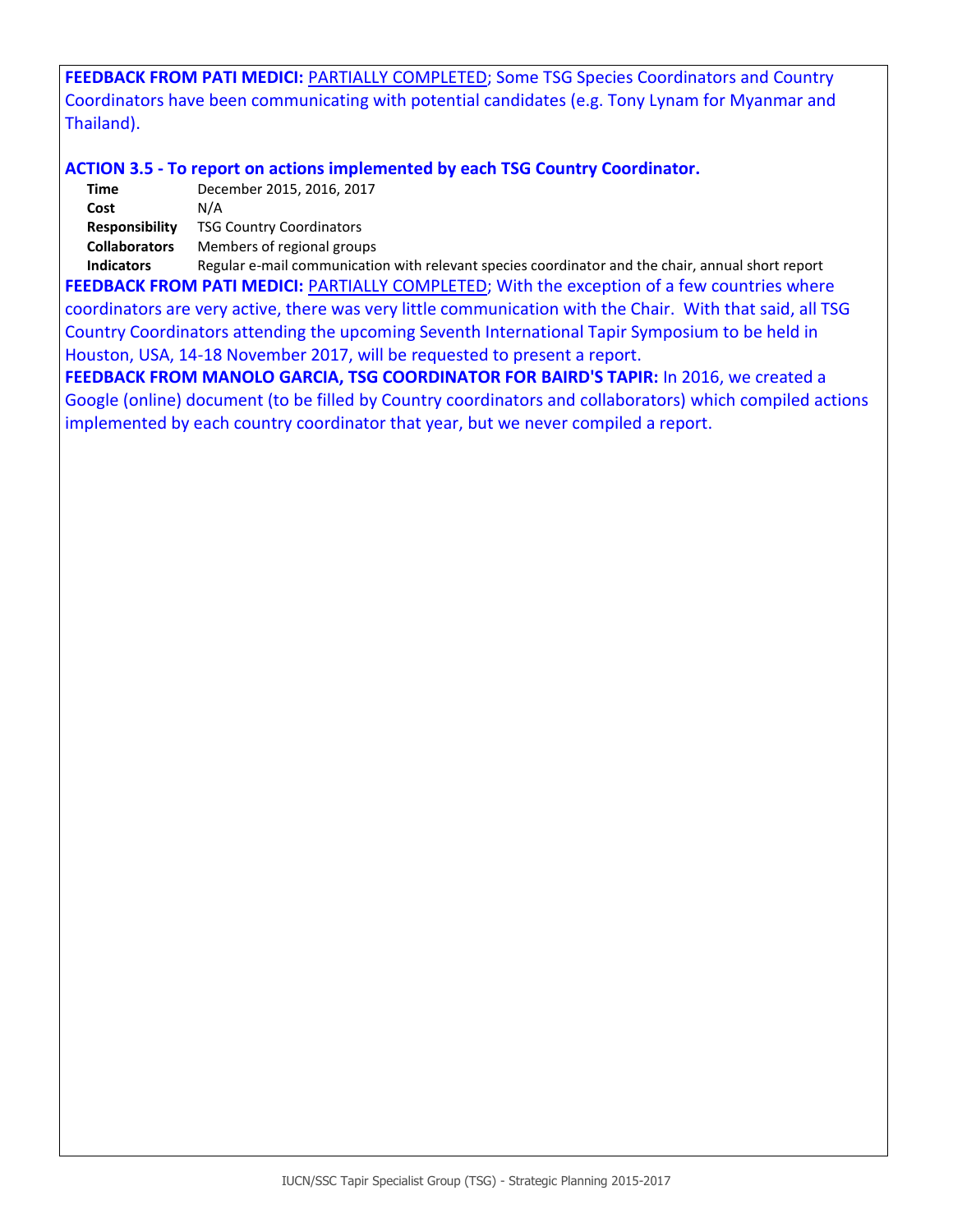# **GOAL 04.** TSG tapir conservation concerns and priorities form an integrated part of government land-use planning.

# **ACTION 4.1 - Develop standard letter including the IUCN/TSG logo and send it to TSG Country Coordinators.**

| Time                       | December 2014                                          |
|----------------------------|--------------------------------------------------------|
| <b>Cost</b>                | N/A                                                    |
| <b>Responsibility</b>      | Ninon Meyer, Celso Poot                                |
| <b>Collaborators</b>       | Proof Reader (Kevin Flesher); TSG Country Coordinators |
| <b>Indicators</b>          | Letter sent                                            |
| <b>STATUS NOT REPORTED</b> |                                                        |

# **ACTION 4.2 - Follow up (workshop, meeting, presentation: appropriate method determined by TSG Country coordinators) and use the opportunity to disseminate TSG information.**

| <b>Time</b>           | 1-2 years                       |
|-----------------------|---------------------------------|
| Cost                  | N/A                             |
| <b>Responsibility</b> | Carl Traeholt                   |
| <b>Collaborators</b>  | <b>TSG Country Coordinators</b> |
| <b>Indicators</b>     | Event carried out               |
|                       |                                 |

**FEEDBACK FROM PATI MEDICI:** PARTIALLY IMPLEMENTED, NOT SISTEMATICALLY; Through the work of individual researchers in different countries.

**FEEDBACK FROM MANOLO GARCIA, TSG COORDINATOR FOR BAIRD'S TAPIR:** Through the Segré project, information about the TSG has been disseminated with different community, governmental and nongovernmental actors in the central and rural areas of Guatemala (mainly in the Maya Biosphere Reserve). **FEEDBACK FROM CHRISTOPHER JORDAN:** In Nicaragua, we have continued to make presentations on tapirs and the TSG. Likewise, Esteban Brenes has made multiple presentations in Costa Rica, including presentations that mention regional collaborations for Baird's tapir conservation.

# **ACTION 4.3 - Effectiveness of previous actions in achieving goal; evaluation and short report on results to be presented during Seventh International Tapir Symposium to be held in Colombia in 2017.**

**Time** 3-6 months before the Seventh International Tapir Symposium to be held in Colombia in 2017 **Cost** N/A **Responsibility** Carl Traeholt, Celso Poot, Carolina Cheida, Ninon Meyer, Wilson Novarino

**Collaborators** TSG Country Coordinators

**Indicators** Report submitted

**FEEDBACK FROM MANOLO GARCIA, TSG COORDINATOR FOR BAIRD'S TAPIR:** NOT IMPLEMENTED, BUT COULD STILL BE DONE

**FEEDBACK FROM CHRISTOPHER JORDAN:** It is unclear to me what this refers to, but we should discuss lessons learned, new direction, etc. during this year's symposium.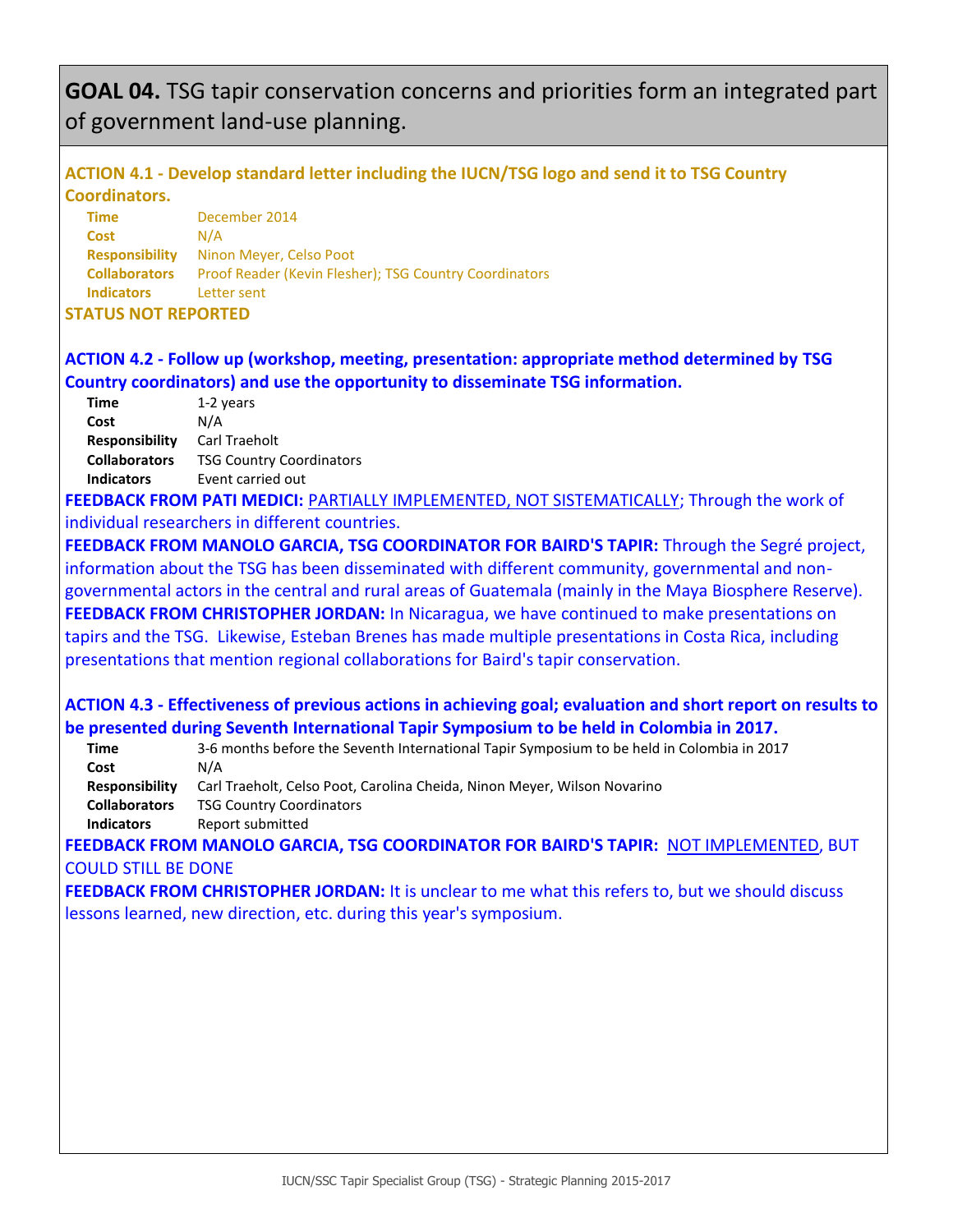**GOAL 05.** TSG Tapir Action Plans used by all tapir range countries.

### **ACTION 5.1 - Create taskforces to update the TSG Tapir Action Plans as needed.**

**Time** January 2015 **Cost** N/A **Responsibility** TSG Chair Patrícia Medici **Indicators** Taskforces in place

**FEEDBACK FROM PATI MEDICI:** CHANGE OF DIRECTION; We have decided we need to create the opportunity to discuss our Tapir Action Plans. Discussions will take place during the upcoming Seventh International Tapir Symposium to be held in Houston, USA, 14-18 November 2017. We must decide if it is still worth it reviewing the plans every three years or if the time has come to develop new plans.

### **ACTION 5.2 - Update TSG Tapir Action Plans.**

**Time** February 2015 **Cost** N/A

**Responsibility** Lowland Tapir (Patrícia Medici, Benoit de Thoisy, Anders Gonçalves da Silva), Baird´s Tapir (Manolo García, Christopher Jordan), Mountain Tapir (Diego Lizcano, Armando Castellanos, Jessica Amanzo, Andres Tapia) **Indicators** Action plans for Lowland Tapir, Baird´s Tapir and Mountain Tapir updated

**FEEDBACK FROM PATI MEDICI:** CHANGE OF DIRECTION; We have decided we need to create the opportunity to discuss our Tapir Action Plans. Discussions will take place during the upcoming Seventh International Tapir Symposium to be held in Houston, USA, 14-18 November 2017. We must decide if it is still worth it reviewing the plans every three years or if the time has come to develop new plans.

# **ACTION 5.3 - Identify gaps\replacements for TSG Action Plan Implementation Taskforce focal points and people to fill these positions.**

| Time                  | February 2015                                                                                               |
|-----------------------|-------------------------------------------------------------------------------------------------------------|
| Cost                  | N/A                                                                                                         |
| <b>Responsibility</b> | Lowland Tapir (Patrícia Medici, Benoit de Thoisy, Anders Gonçalves da Silva), Baird's Tapir (Manolo García, |
|                       | Christopher Jordan), Mountain Tapir (Diego Lizcano, Armando Castellanos, Jessica Amanzo, Andres Tapia)      |
| <b>Indicators</b>     | Focal points identified, contacted and assigned                                                             |

**FEEDBACK FROM PATI MEDICI:** CHANGE OF DIRECTION; We have decided we need to create the opportunity to discuss our Tapir Action Plans. Discussions will take place during the upcoming Seventh International Tapir Symposium to be held in Houston, USA, 14-18 November 2017. We must decide if it is still worth it reviewing the plans every three years or if the time has come to develop new plans.

# **ACTION 5.4 - Preparation of annual reports on actions implemented.**

| Time                  | December 2015, 2016, 2017                                                                              |
|-----------------------|--------------------------------------------------------------------------------------------------------|
| Cost                  | N/A                                                                                                    |
| <b>Responsibility</b> | Lowland Tapir (Benoit de Thoisy, Anders Goncalves da Silva), Baird's Tapir (Manolo García, Christopher |
|                       | Jordan), Mountain Tapir (Diego Lizcano, Armando Castellanos, Jessica Amanzo, Andres Tapia)             |
| <b>Indicators</b>     | Short reports submitted by email to TSG Chair Patrícia Medici                                          |

**FEEDBACK FROM PATI MEDICI:** CHANGE OF DIRECTION; We have decided we need to create the opportunity to discuss our Tapir Action Plans. Discussions will take place during the upcoming Seventh International Tapir Symposium to be held in Houston, USA, 14-18 November 2017. We must decide if it is still worth it reviewing the plans every three years or if the time has come to develop new plans.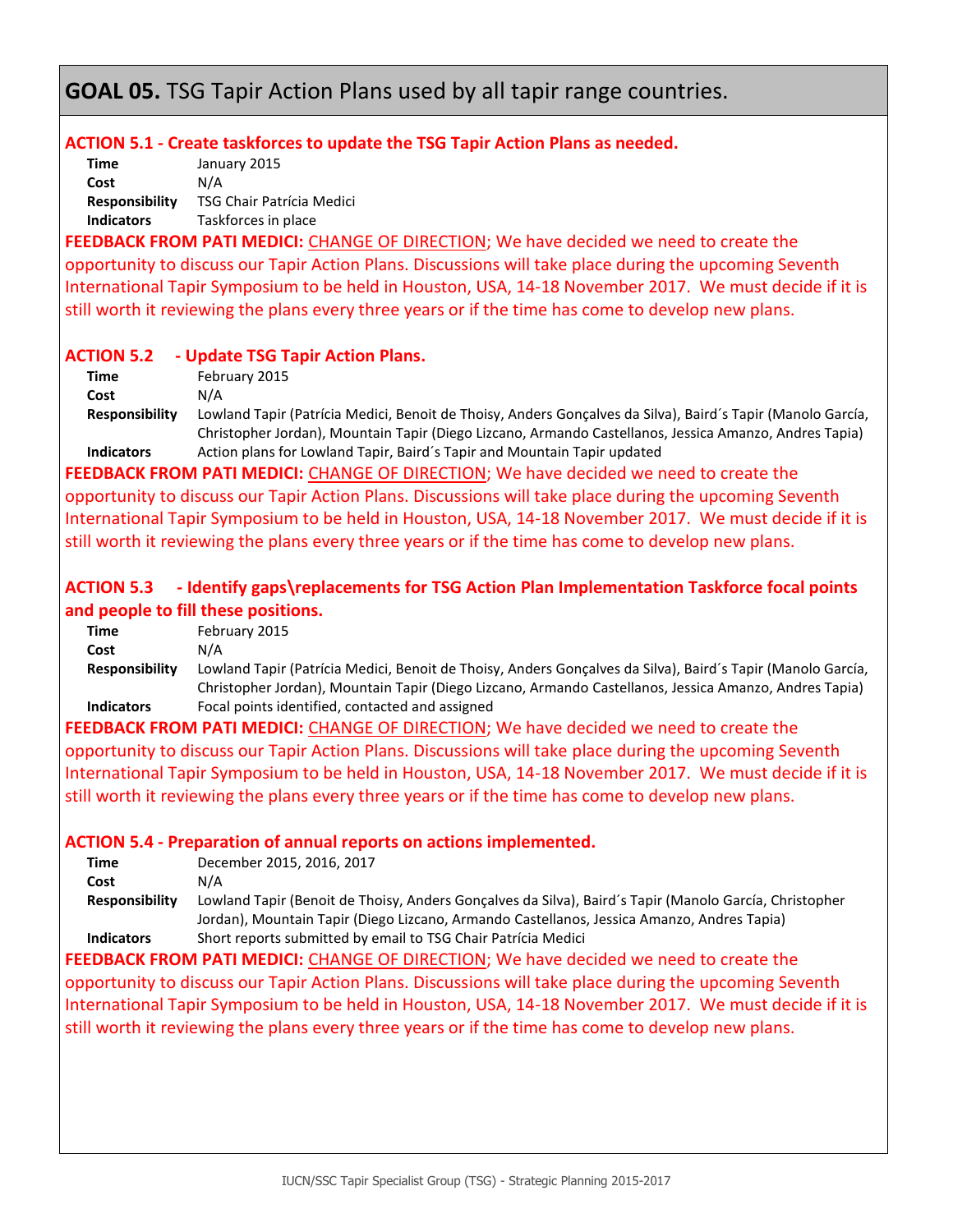#### **ACTION 5.5 - Stimulate and support the creation of National Action Plans.**

| Time                  | December 31 <sup>st</sup> 2017                                                                              |
|-----------------------|-------------------------------------------------------------------------------------------------------------|
| Cost                  | N/A                                                                                                         |
| <b>Responsibility</b> | Lowland Tapir (Patrícia Medici, Benoit de Thoisy, Anders Goncalves da Silva), Baird's Tapir (Manolo García, |
|                       | Christopher Jordan), Mountain Tapir (Diego Lizcano, Armando Castellanos, Jessica Amanzo, Andres Tapia)      |
| <b>Collaborators</b>  | Marilia Marini, ICMBio Brazil                                                                               |
| <b>Indicators</b>     | Development of National Action Plans in progress                                                            |

**FEEDBACK FROM CHRISTOPHER JORDAN, TSG COUNTRY COORDINATOR FOR NICARAGUA:** We have promoted the creation of new action plans at the national level in both Nicaragua and Guatemala via the World Tapir Conservation Programme. Furthermore, through our nascent Baird's Tapir Survival Alliance we hope to update the Baird's Tapir Action Plan and turn it into a larger proposal that can be used for more active fundraising initiatives. We have initial plans to go through a similar process for mountain tapirs. In short, we are re-thinking the process of continually updating action plans by developing smaller, more active tapir species working groups that can better maintain TSG momentum between symposiums that will work on strategic plans for the working groups that include priority actions for each range country. C. Jordan will help with fundraising for these working groups through GWC, Houston Zoo, and others. **FEEDBACK FROM MANOLO GARCIA, TSG Coordinator for BAIRD'S TAPIR:** In Guatemala, we are starting the process of creating the National Action Plan. Six lines of action have been defined and will be addressed by different institutions.

**FEEDBACK FROM NEREYDA ESTRADA, TSG COUNTRY COORDINATOR FOR HONDURAS:** En el caso de Honduras, desde el año 2012 las agencias de Gobierno con el apoyo de los voluntarios del TSG publicaron en plan para la conservación del danto en Honduras. En los años 2015, 2016 y 2017 se han realizado talleres anuales con diversos actores, oficinas de gobierno, ONGs, academia, zoológicos, voluntarios e investigadores para evaluar el avance en el ejecución del mismo e impulsar las actividades a ejecutar. En cada evaluación se ha preparado un informe completo.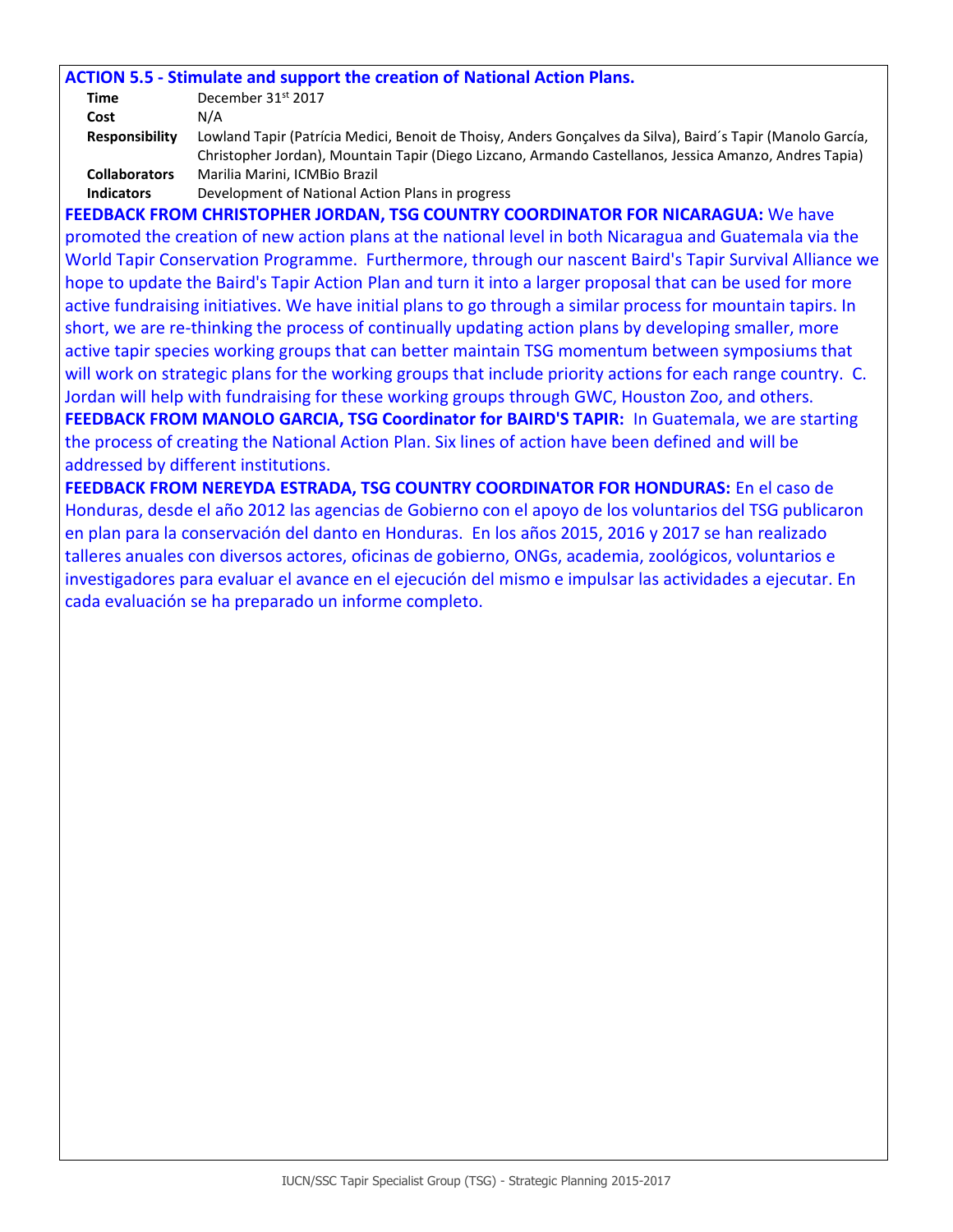**GOAL 06.** Integration of tapir health management in-situ and ex-situ, considering the ONE PLAN APPROACH.

# **ACTION 6.1 - Undertake a tapir health review using a common questionnaire for Lowland and Malayan tapirs in Europe and consider utilizing the same approach in other regions if successful.**

| Time                  | 2017, to be presented at Seventh International Tapir Symposium in Colombia           |
|-----------------------|--------------------------------------------------------------------------------------|
| Cost                  | US\$1,000 (Matt Hartley has the necessary funds for this action)                     |
| <b>Responsibility</b> | Matt Hartley, Dorothée Ordonneau                                                     |
| <b>Collaborators</b>  | Paulo Rogerio Mangini, Renata Carolina Fernandes Santos                              |
| <b>Indicators</b>     | Report including results of the survey (in English)                                  |
|                       | <b>FEEDBACK FROM RENATA SANTOS, CO-COORDINATOR, TSG VET COMMITTEE: NOT COMPLETED</b> |

**ACTION 6.2 - Contact tapir holding institutions in tapir range countries to encourage them to be involved in a tapir health survey. NOTE: This action needs to be integrated with actions for Goal 9, for Latin America and under the responsibility of Paula Gonzalez Ciccia.**

**Time** 2017, previous to the Seventh International Tapir Symposium in Colombia **Cost** N/A **Responsibility** Caroline Testa **Collaborators** Paulo Rogerio Mangini, Renata Fernandes Santos, Zainal Zahari Zainuddin, President of SZB (in Brazil) **Indicators** List of contacted institutions and responses of institutions potentially interested to be involved

**FEEDBACK FROM RENATA SANTOS, CO-COORDINATOR, TSG VET COMMITTEE:** NOT COMPLETED

# **ACTION 6.3 - Identify professionals willing to offer training opportunities for veterinarians interested to work with tapirs in the field and in captivity. Compile a list of study sites, zoos and periods/dates for potential training.**

| Time                  | August 2015                                                                                               |
|-----------------------|-----------------------------------------------------------------------------------------------------------|
| Cost                  | Nil                                                                                                       |
| <b>Responsibility</b> | Renata Carolina Fernandes Santos (Brazil/field veterinarian)                                              |
| <b>Collaborators</b>  | Genevieve Dumonceaux (United States/captive veterinarian), Zainal Zahari Zainuddin (Malaysia/captive      |
|                       | veterinarian), Paulo Rogerio Mangini (Brazil/field veterinarian)                                          |
| <b>Indicators</b>     | Professionals identified and list of training opportunities kept by Co-Coordinators of the TSG Veterinary |
|                       | Committee                                                                                                 |

**FEEDBACK FROM RENATA SANTOS, CAROLINE TESTA, GENEVIEVE DUMONCEAUX:** PARTIALLY

COMPLETED; Please see attached. Missing professionals and training opportunities in some parts of the tapirs' range, particularly Central America and Southeast Asia. This list of potential training opportunities will be finalized and widely distributed before the upcoming Seventh International Tapir Symposium to be held in Houston, USA, 14-18 November.

**FEEDBACK FROM PATI MEDICI:** For the past three years since the Sixth International Tapir Symposium held in Campo Grande, Mato Grosso do Sul, Brazil, in November 2014, the Lowland Tapir Conservation Initiative (LTCI) in Brazil has provided training to over 30 veterinarians from all over the world.

**FEEDBACK FROM CHRIS JORDAN:** We have invited two veterinarians, one from Peru and another from Costa Rica, to visit our site and get their first experience with anesthetizing wild tapirs.

### **ACTION 6.4 - Translate Tapir Veterinary Manual to Portuguese and Spanish.**

| <b>Time</b>           | <b>July 2015</b>                                                                                          |
|-----------------------|-----------------------------------------------------------------------------------------------------------|
| Cost                  | N/A                                                                                                       |
| <b>Responsibility</b> | Renata Carolina Fernandes Santos, Viviana Quse                                                            |
| <b>Collaborators</b>  | Carlos Jimenez (Spanish), Paulo Rogerio Mangini (Portuguese), Rogério Loesch Zacariotti (Portuguese),     |
|                       | Hanna Sibuya Kokubun (Portuguese), Igor C. L. Acosta (Portuguese)                                         |
| <b>Indicators</b>     | Tapir Veterinary Manual translated to Portuguese and Spanish, and different versions available on the TSG |
|                       | Website                                                                                                   |
|                       | FEEDBACK FROM RENATA SANTOS: IN-PROGRESS; The TSG VETERINARY MANUAL (2014) has already been               |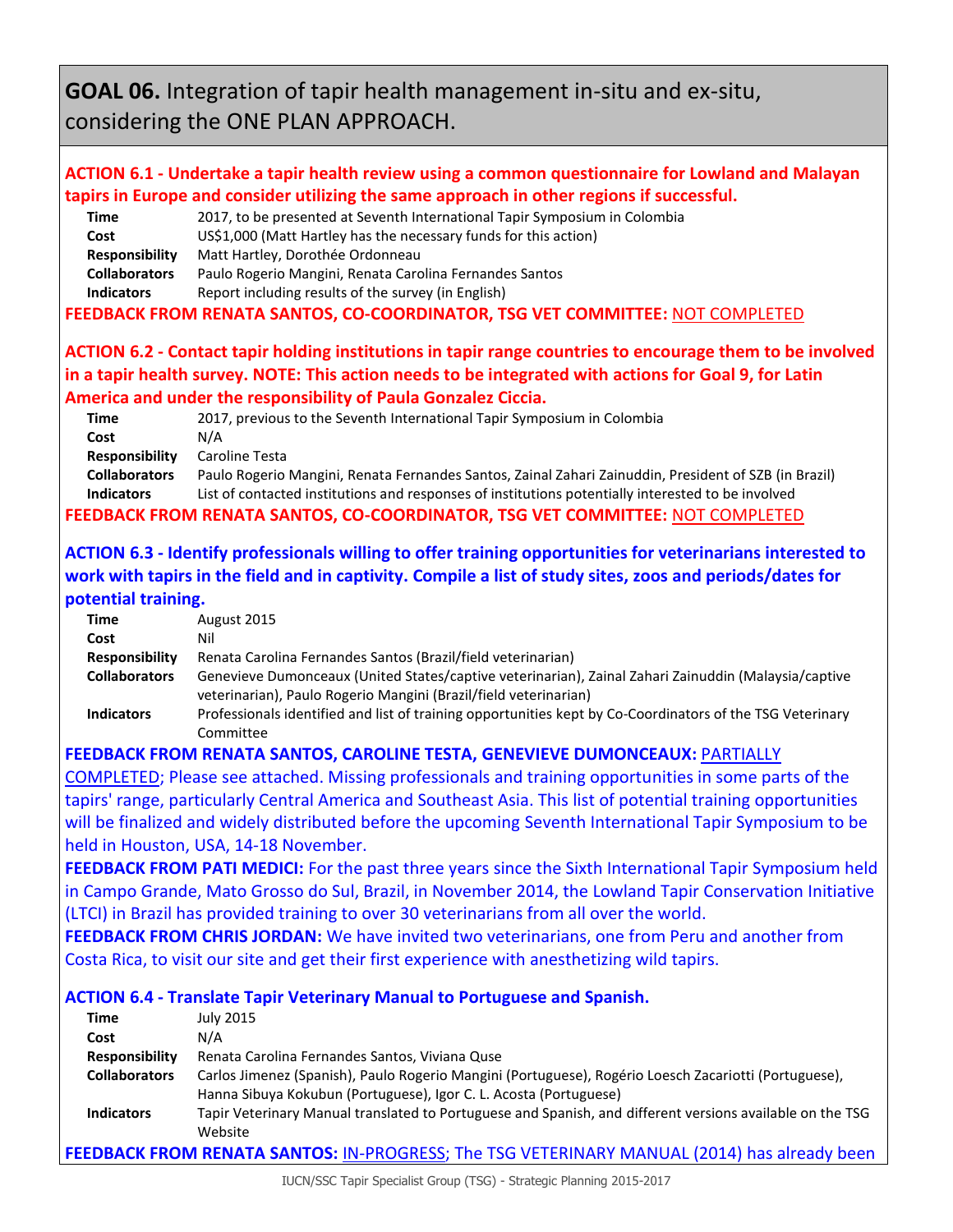translated to PORTUGUESE and SPANISH thanks to a joint effort of all collaborators listed in this action. In 2016, the TSG Veterinary Committee submitted a funding proposal to the Wildlife Disease Association (WDA) Small Grants Program for editing and distribution of the different versions of the manual, and the proposal was accepted. Both versions are currently being reviewed and will be launched right before the upcoming Seventh International Tapir Symposium to be held in Houston, USA, 14-18 November.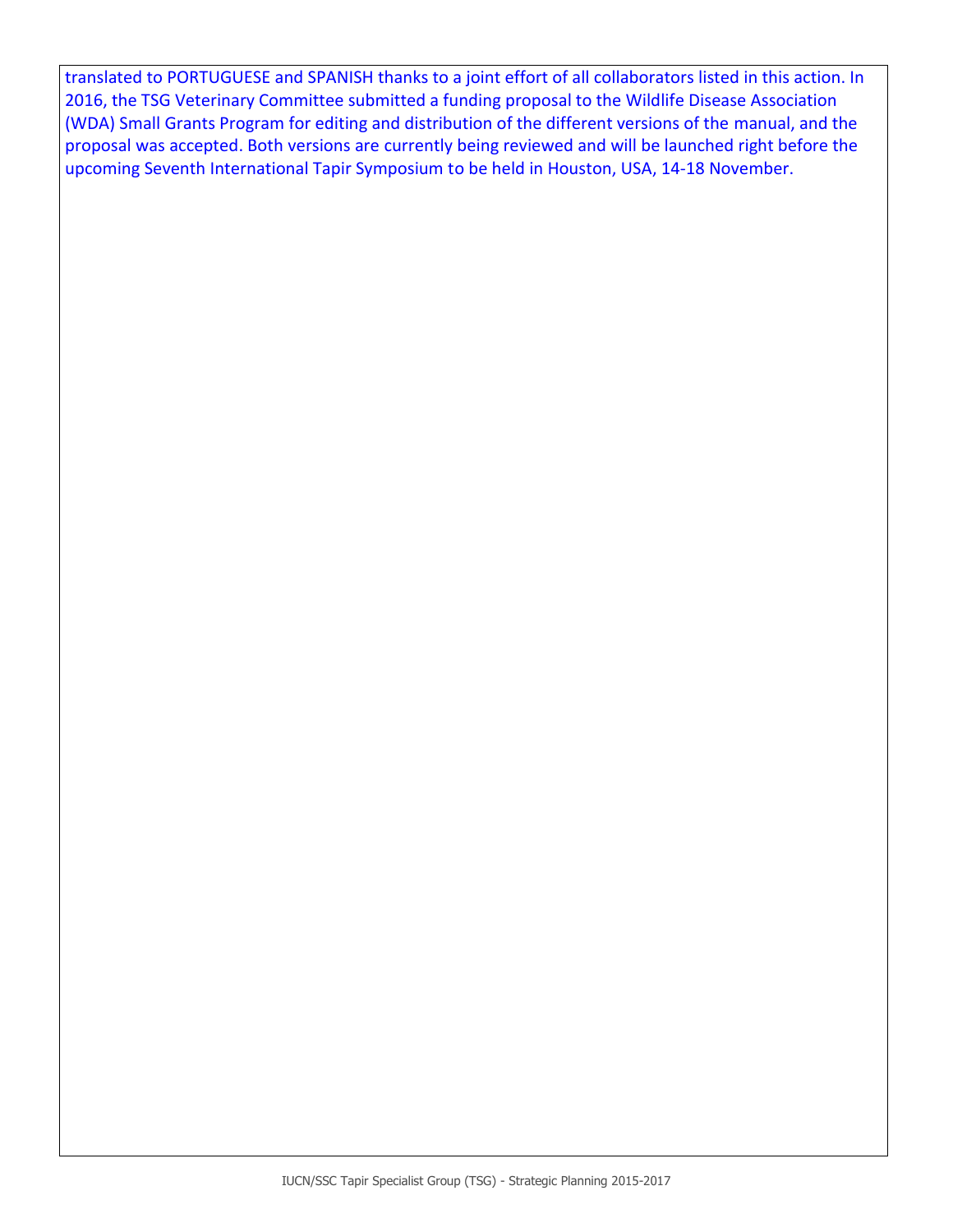# **GOAL 07.** To have comprehensive knowledge of the distribution of all tapir species.

# **ACTION 7.1** - **Create a tapir-wiki with restricted access (to upload data only) for depositing photos / records with associated metadata on tapirs in all range countries and sharing the information.**

| Time                 | INFO not provided by the working group |
|----------------------|----------------------------------------|
| Cost                 | US\$500                                |
| Responsibility       | INFO not provided by the working group |
| <b>Collaborators</b> | Tapir field researchers                |
| <b>Indicators</b>    | 100 records / year                     |
|                      |                                        |

**FEEDBACK FROM CODY SCHANK: PARTIALLY COMPLETED; I am not officially listed for Action 7.1. However,** I did look into using iNaturalist to serve this function. In general, it seems like the technical capacity is there to serve the purpose of this action. We decided not to move forward however, due to concerns about asking experts to share their data.

**ACTION 7.2** - **Update tapir distribution maps (add new sites, refine boundaries & resolution, and identify gaps).**

| Time                  | 12 months with regular updates during Tapir Symposiums                                              |
|-----------------------|-----------------------------------------------------------------------------------------------------|
| Cost                  | N/A                                                                                                 |
| <b>Responsibility</b> | Manolo García (Baird's Tapir), Diego Lizcano (Mountain Tapir), Benoit de Thoisy and Patrícia Medici |
|                       | (Lowland Tapir), Boyd Simpson (Malayan Tapir), Mario Cozzuol (Kabomani Tapir)                       |
| <b>Collaborators</b>  | Tapir field researchers, Tapir-Wiki, TSG Members                                                    |
| Indicators            | Undeted range mans available on the Red List Webnage and TCC Website                                |

**Indicators** Updated range maps available on the Red List Webpage and TSG Website

**FEEDBACK FROM PATI MEDICI:** COMPLETED; Distribution maps updated for the last Red Listing process. **FEEDBACK FROM MANOLO GARCIA, TSG Coordinator for BAIRD'S TAPIR:** 2 papers developed for Baird's tapir distribution (1 regional and 1 for Guatemala):

- Schank et al. (2015). Integrating current range-wide occurrence data with species distribution models to map the potential distribution of Baird's Tapir. Tapir Conservation Newletter

- García, M. J. & Leonardo, R. (2016).Clasificación del hábitat potencial del tapir centroamericano (Tapirus bairdii Gill, 1865) para su conservación en Guatemala. Therya, 7 (1), 107-12. doi: 10.12933/therya-16-345, ISSN 2007-3364

And the 2016 Red List updated map based on Schank et al. (2015): García, M. J., Jordan, C., O'Farril, G., Poot, C., Meyer, N., Estrada, N., Leonardo, R., Naranjo, E., Simons, Á., Herrera, A., Urgilés, C., Schank, C., Boshoff, L. & Ruiz-Galeano, M. (2016). Tapirus bairdii. The IUCN Red List of Threatened Species 2016: e.T21471A45173340. http://dx.doi.org/10.2305/IUCN.UK.2016-1.RLTS.T21471A45173340.en.

**FEEDBACK FROM CHRISTOPHER JORDAN:** Additional paper updating Baird's tapir range aside those mentioned by Manolo was recently accepted by Diversity and Distributions: Schank, C. et al. 2017. Using a novel model approach to assess the distribution and conservation status of the endangered Baird's tapir. Diversity and Distributions.

**ACTION 7.3** - **Compile sources of data on potential location of infrastructure projects including mining, hydro, agriculture, or any other projects threatening tapir habitat.**

| <b>Time</b>           | 12 months, updated periodically            |
|-----------------------|--------------------------------------------|
| <b>Cost</b>           | N/A                                        |
| <b>Responsibility</b> | INFO not provided by the working group     |
| <b>Collaborators</b>  | <b>TSG Country Coordinators</b>            |
| <b>Indicators</b>     | Country lists published on the TSG Website |
| STATUS NOT RFPORTFD   |                                            |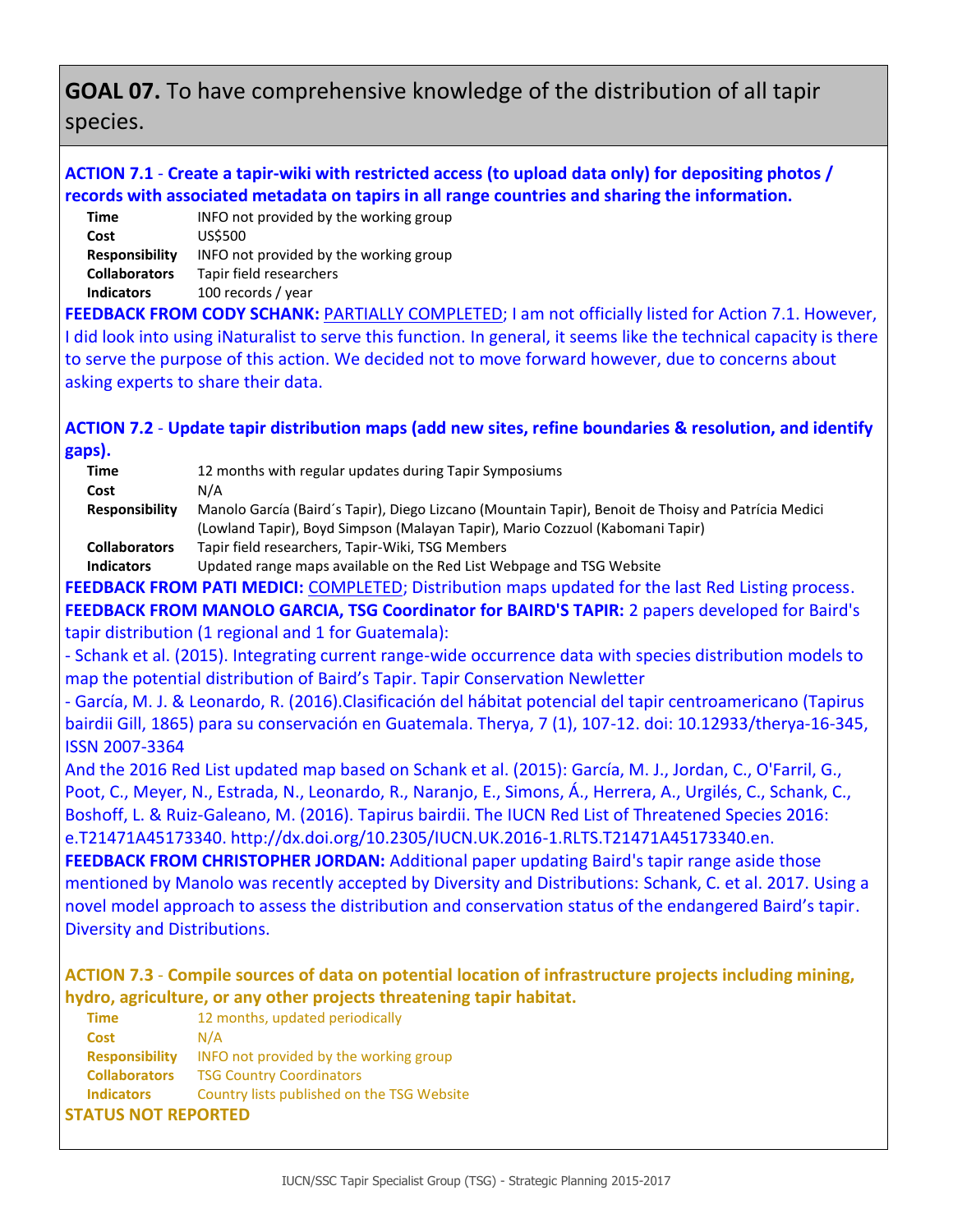# **GOAL 08.** Consistent veterinarian participation in the TSG Veterinary Committee.

### **ACTION 8.1 - Review and re-organization of the current TSG Veterinary Committee.**

| Time                  | May 2015                                          |
|-----------------------|---------------------------------------------------|
| Cost                  | N/A                                               |
| <b>Responsibility</b> | Renata Carolina Fernandes Santos (as facilitator) |
| <b>Collaborators</b>  | TSG Chair Patrícia Medici, Viviana Quse           |
| <b>Indicators</b>     | <b>TSG Veterinary Committee reorganized</b>       |

**FEEDBACK FROM RENATA SANTOS:** IN-PROGRESS; Viviana Quse (Co-Coordinator of the TSG Veterinary Committee) is currently reviewing the list of members of the TSG Veterinary Committee. This action will be finalized before the upcoming Seventh International Tapir Symposium to be held in Houston, USA, 14- 18 November.

### **ACTION 8.2** - **Establishment of a core group of five (5) veterinarians as consistent participating individuals on TSG activities. These individuals will be key references in selected veterinarian expertise.**

| Time                 | <b>July 2015</b>                                  |
|----------------------|---------------------------------------------------|
| Cost                 | N/A                                               |
| Responsibility       | Renata Carolina Fernandes Santos (as facilitator) |
| <b>Collaborators</b> | TSG Chair Patrícia Medici, Viviana Quse           |
| <b>Indicators</b>    | Core group established                            |
|                      |                                                   |

### **FEEDBACK FROM RENATA SANTOS:** NOT COMPLETED

# **ACTION 8.3 - Establish a network of veterinarians (members of the TSG Veterinary Committee and/or external consultants) to respond more efficiently to demands received by the TSG Veterinary Committee.**

| Time                  | July 2015                                         |
|-----------------------|---------------------------------------------------|
| Cost                  | N/A                                               |
| <b>Responsibility</b> | Renata Carolina Fernandes Santos (as facilitator) |
| <b>Collaborators</b>  | TSG Chair Patrícia Medici, Viviana Quse           |
| <b>Indicators</b>     | Network of veterinarians established              |

FEEDBACK FROM RENATA SANTOS: PARTIALLY COMPLETED; Please see attached. Missing professionals for MOUNTAIN and MALAYAN tapirs. This network will be finalized and information about it widely distributed before the upcoming Seventh International Tapir Symposium to be held in Houston, USA, 14- 18 November.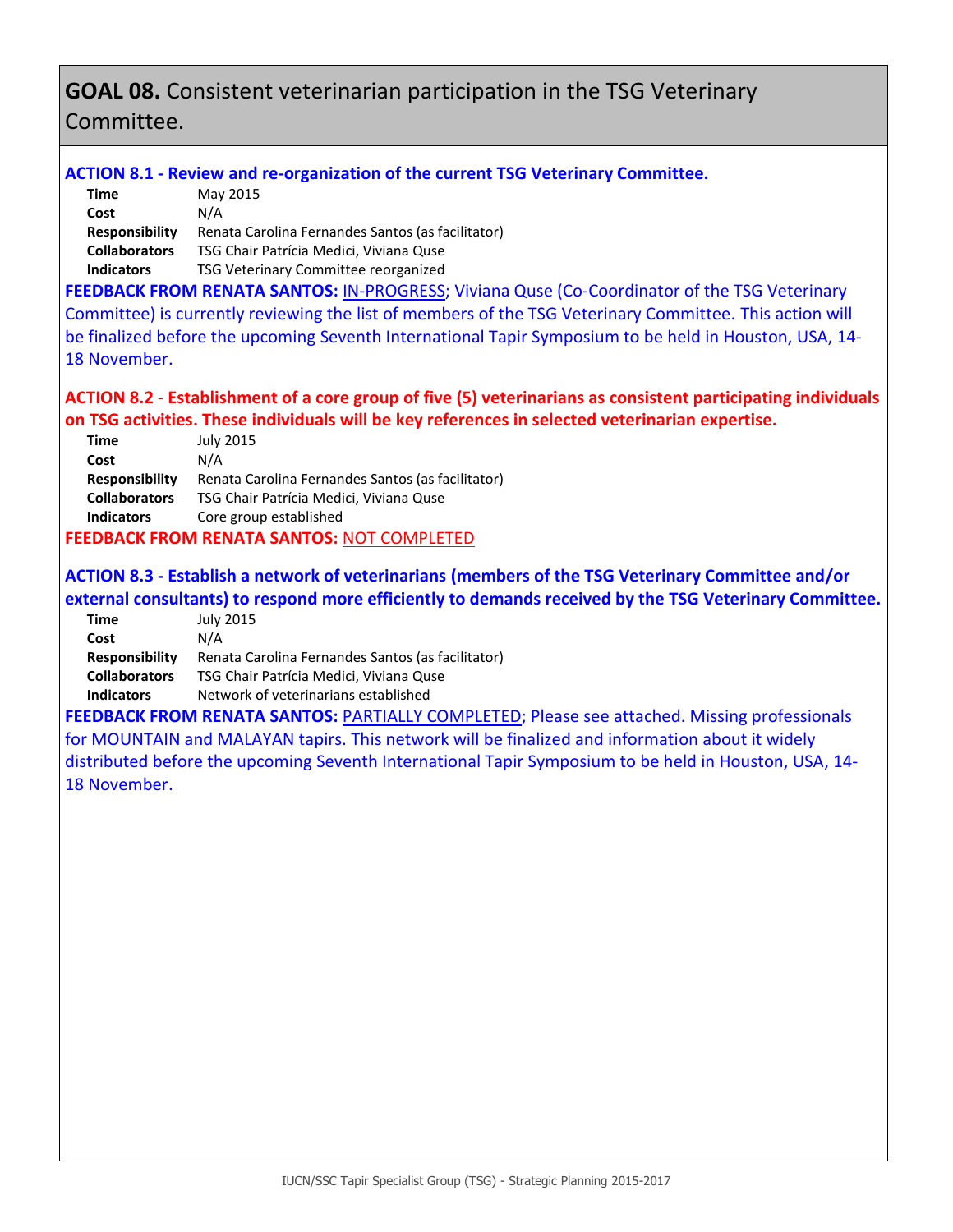# **GOAL 09.** All Latin American zoos holding tapirs are participating in population management.

### **ACTION 9.1 - Identify lowland tapir holders and contact person(s) in Latin American countries.**

| Time                  | <b>July 2015</b>                                                                                                          |
|-----------------------|---------------------------------------------------------------------------------------------------------------------------|
| <b>Cost</b>           | N/A                                                                                                                       |
| <b>Responsibility</b> | Paula Gonzalez Ciccia                                                                                                     |
| <b>Collaborators</b>  | Brazil (Rodrigo Teixeira); Mexico (Carolina Holguin); Central America (Lautije Boshoff); Directors of Zoo<br>Associations |
| <b>Indicators</b>     | List of lowland tapir holders and contact person(s) in Latin America available                                            |
| CTATHC NOT DEDODTED   |                                                                                                                           |

### **STATUS NOT REPORTED**

# **ACTION 9.2 - Collect data from lowland tapir holders by mailing (or via email) a bilingual survey available from ALPZA. Include a cover letter explaining the purpose of this survey.**

| Time                  | <b>July 2016</b>                                                                                                          |
|-----------------------|---------------------------------------------------------------------------------------------------------------------------|
| Cost                  | N/A                                                                                                                       |
| <b>Responsibility</b> | Paula Gonzalez Ciccia                                                                                                     |
| <b>Collaborators</b>  | Brazil (Rodrigo Teixeira); Mexico (Carolina Holguin); Central America (Lautjie Boshoff); Directors of Zoo<br>Associations |
| <b>Indicators</b>     | Responses to surveys received; Data on lowland tapirs in various holding institutions in Latin America<br>available       |

# **STATUS NOT REPORTED**

### **ACTION 9.3 - Compile a studbook for Lowland Tapirs in Latin American Zoos.**

| Time                  | January 2017                                                                            |
|-----------------------|-----------------------------------------------------------------------------------------|
| <b>Cost</b>           | N/A                                                                                     |
| <b>Responsibility</b> | <b>Paula Gonzalez Ciccia</b>                                                            |
| <b>Collaborators</b>  | Brazil (Rodrigo Teixeira); Mexico (Carolina Holguin); Central America (Lautjie Boshoff) |
| <b>Indicators</b>     | Studbook for Lowland Tapirs in Latin America is published                               |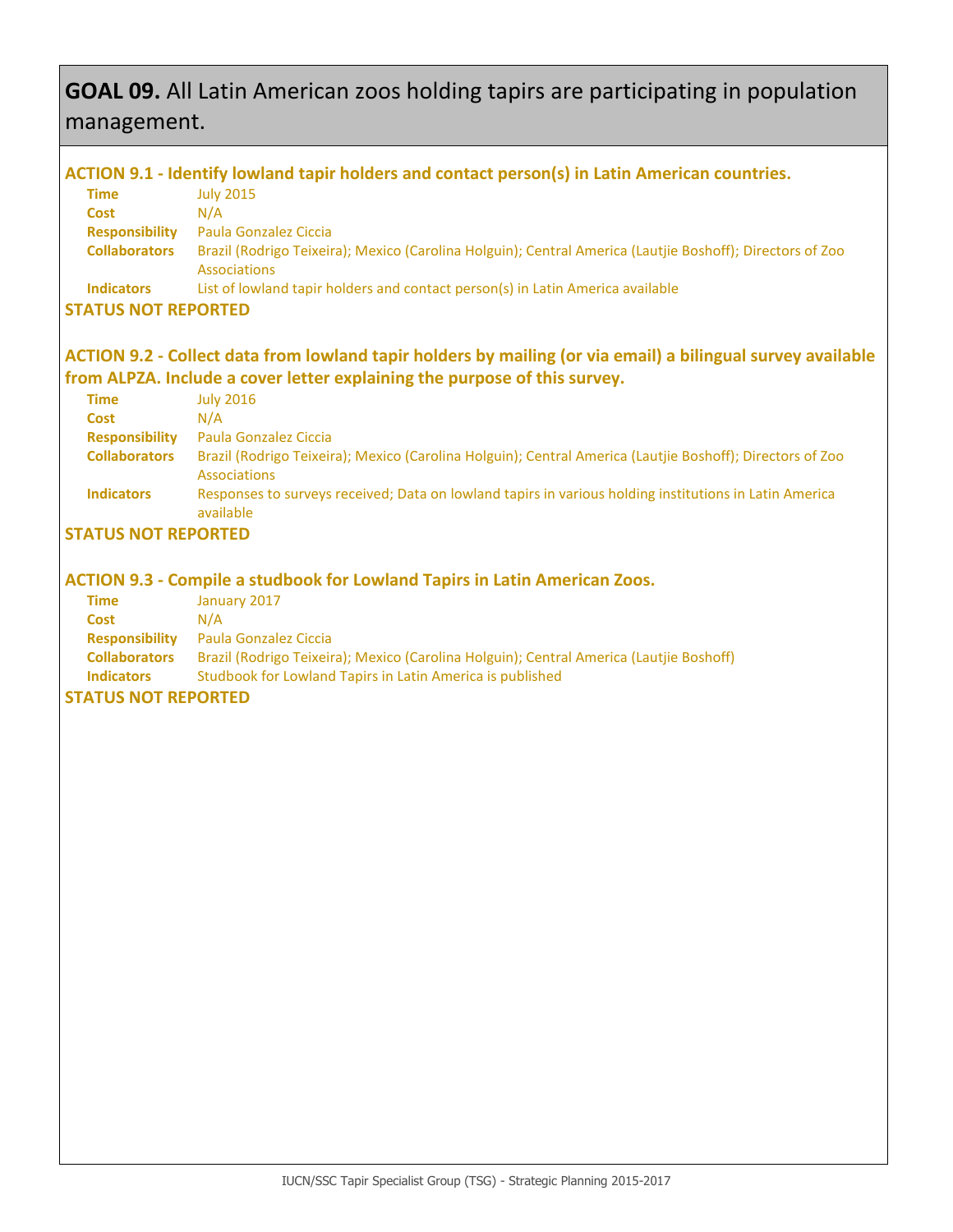# **GOAL 10.** To increase tapir awareness opportunities through 2017.

### **ACTION 10.1 - Create a generic template for an Education Toolkit (that can be translated easily in different languages).**

| Time                  | TRD                                                        |
|-----------------------|------------------------------------------------------------|
| Cost                  | US\$10,000                                                 |
| <b>Responsibility</b> | TSG Chair Patrícia Medici, Jeffrey Flocken                 |
| <b>Collaborators</b>  | Contractor (Terry O'Connor, USA)                           |
| <b>Indicators</b>     | Education Toolkit is created and available for translation |
|                       |                                                            |

**FEEDBACK FROM PATI MEDICI and JEFF FLOCKEN:** FINAL STAGES; The Education Toolkit will be launched during the upcoming Seventh International Tapir Symposium to be held in Houston, USA, 14-18 November 2017. Terry O'Connor will attend the Symposium in Houston to present the Toolkit and train people on how to use it.

#### **ACTION 10.2 - Update TSG website and make it mobile friendly.**

| Time                  | 1 year                                           |
|-----------------------|--------------------------------------------------|
| Cost                  | TO BE DETERMINED                                 |
| <b>Responsibility</b> | Kelly Russo and Kara Masharani                   |
| <b>Collaborators</b>  | Paid contractor, Georgina O'Farrill              |
| <b>Indicators</b>     | New mobile friendly website created and launched |
|                       |                                                  |

**FEEDBACK FROM KELLY RUSSO:** IN-PROGRESS; Kelly Russo and Kara Masharani are working on a complete re-design and revamp of the TSG Website. New website will be launched before the upcoming Seventh International Tapir Symposium to be held in Houston, USA, 14-18 November 2017.

#### **ACTION 10.3 - Create and distribute a coffee table book on tapirs.**

| Time                  | 2015                                                           |
|-----------------------|----------------------------------------------------------------|
| Cost                  | US\$100,000                                                    |
| <b>Responsibility</b> | TSG Chair Patrícia Medici, Environmental Journalist Liana John |
| <b>Collaborators</b>  | TSG Education & Marketing Committee                            |
| <b>Indicators</b>     | Photos collected, copy written, book published                 |
|                       | <b>FEEDBACK FROM PATI MEDICI: NOT COMPLETED; Lack of funds</b> |

#### **ACTION 10.4 - Increase the number of Social Media followers by 2,000 people.**

| Time                                        | 2015                                  |
|---------------------------------------------|---------------------------------------|
| Cost                                        | N/A                                   |
| <b>Responsibility</b>                       | Kelly Russo                           |
| <b>Collaborators</b>                        | N/A                                   |
| <b>Indicators</b>                           | Increased number of Social Media fans |
| <b>FEEDBACK FROM KELLY RUSSO: COMPLETED</b> |                                       |

#### **ACTION 10.5 - Measuring the number of media impressions.**

| Time                  | ongoing                                         |
|-----------------------|-------------------------------------------------|
| Cost                  | N/A                                             |
| <b>Responsibility</b> | Kelly Russo                                     |
| <b>Collaborators</b>  | N/A                                             |
| <b>Indicators</b>     | Measurement tool in place to record impressions |
|                       | <b>FEEDBACK FROM KELLY RUSSO: IN-PROGRESS</b>   |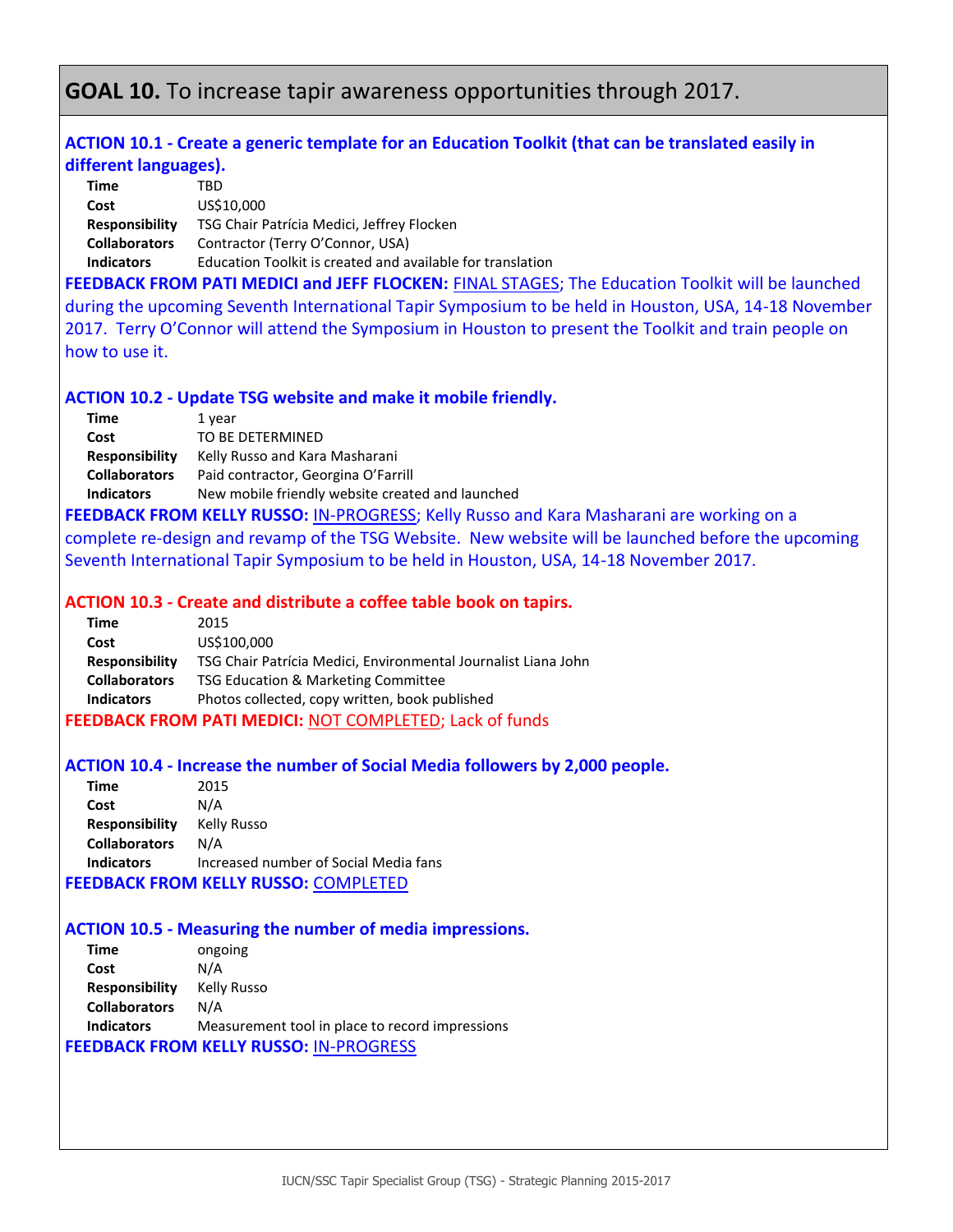#### **ACTION 10.6 - Promote World Tapir Day and encourage TSG members to participate.**

| Time                  | Yearly on April 27      |
|-----------------------|-------------------------|
| Cost                  | TBD                     |
| <b>Responsibility</b> | Kelly Russo             |
| <b>Collaborators</b>  | <b>TSG Members</b>      |
| معرم الممثلة والمرا   | $C$ aardinatad asti $u$ |

**Indicators** Coordinated activities globally such as tapir monitoring, tapir hashtag/selfie campaign

**FEEDBACK FROM KELLY RUSSO and PATI MEDICI:** CONTINUOUS, EVERY YEAR

**FEEDBACK FROM MANOLO GARCIA, TSG Coordinator for BAIRD'S TAPIR:** Posts on Facebook for World Tapir Day on 2016 (Cecon/Usac + Conap) and 2017 (Cecon/Usac + Defensores de la Naturaleza Foundation + World Tapir Conservation Programme TSG-Segré). As part of Guatemala's Program on Segré project, a World Tapir Day Campaign is being developed for 2018.

**FEEDBACK FROM NEREYDA ESTRADA, TSG COUNTRY COORDINATOR FOR HONDURAS:** Desde el año 2015 hemos celebrado el dia internacional del tapir. Para esto los voluntarios se han organizado para realizar actividades educativas y de difusión.

### **ACTION 10.7 - Target 8 major communications outlets in the next 3 years to get tapir media stories published.**

| Time                                             | 3 years                                                   |
|--------------------------------------------------|-----------------------------------------------------------|
| Cost                                             | <b>Travel costs TBD</b>                                   |
| <b>Responsibility</b>                            | Jeff Flocken (TBD by country)                             |
| <b>Collaborators</b>                             | Georgina O'Farrill                                        |
| <b>Indicators</b>                                | Someone identifies funders, makes a timeline for meetings |
| <b>FEEDBACK FROM JEFF FLOCKEN: NOT COMPLETED</b> |                                                           |

### **ACTION 10.8 - Translate key TSG materials for local use.**

| Time                  | 1 vear                                                                                                                                     |
|-----------------------|--------------------------------------------------------------------------------------------------------------------------------------------|
| Cost                  | N/A                                                                                                                                        |
| <b>Responsibility</b> | Kelly Russo                                                                                                                                |
| <b>Collaborators</b>  | N/A                                                                                                                                        |
| <b>Indicators</b>     | Identify the document package; create editable versions available for distribution; send notice out to TSG<br>listsery when they are ready |

#### **FEEDBACK FROM KELLY RUSSO:** NOT COMPLETED

#### **ACTION 10.9 - Add schedules of zoo conferences and meetings to TSG website.**

| Let TSG members know when there is a meeting |
|----------------------------------------------|
|                                              |

**FEEDBACK FROM KELLY RUSSO:** IN-PROGRESS; Kelly Russo and Kara Masharani are working on a complete re-design and revamp of the TSG Website. New website will be launched before the upcoming Seventh International Tapir Symposium to be held in Houston, USA, 14-18 November 2017.

#### **ACTION 10.10 - Support ex-situ education and outreach opportunities.**

| <b>Time</b>           | On-going                                                                                                                  |
|-----------------------|---------------------------------------------------------------------------------------------------------------------------|
| <b>Cost</b>           | N/A                                                                                                                       |
| <b>Responsibility</b> | Diego Lizcano                                                                                                             |
| <b>Collaborators</b>  | TSG Chair Patrícia Medici, TSG Country Coordinators, TSG members                                                          |
| <b>Indicators</b>     | Support and provide resources for local zoo education campaigns about tapirs such as the Cali Zoo with<br>mountain tapirs |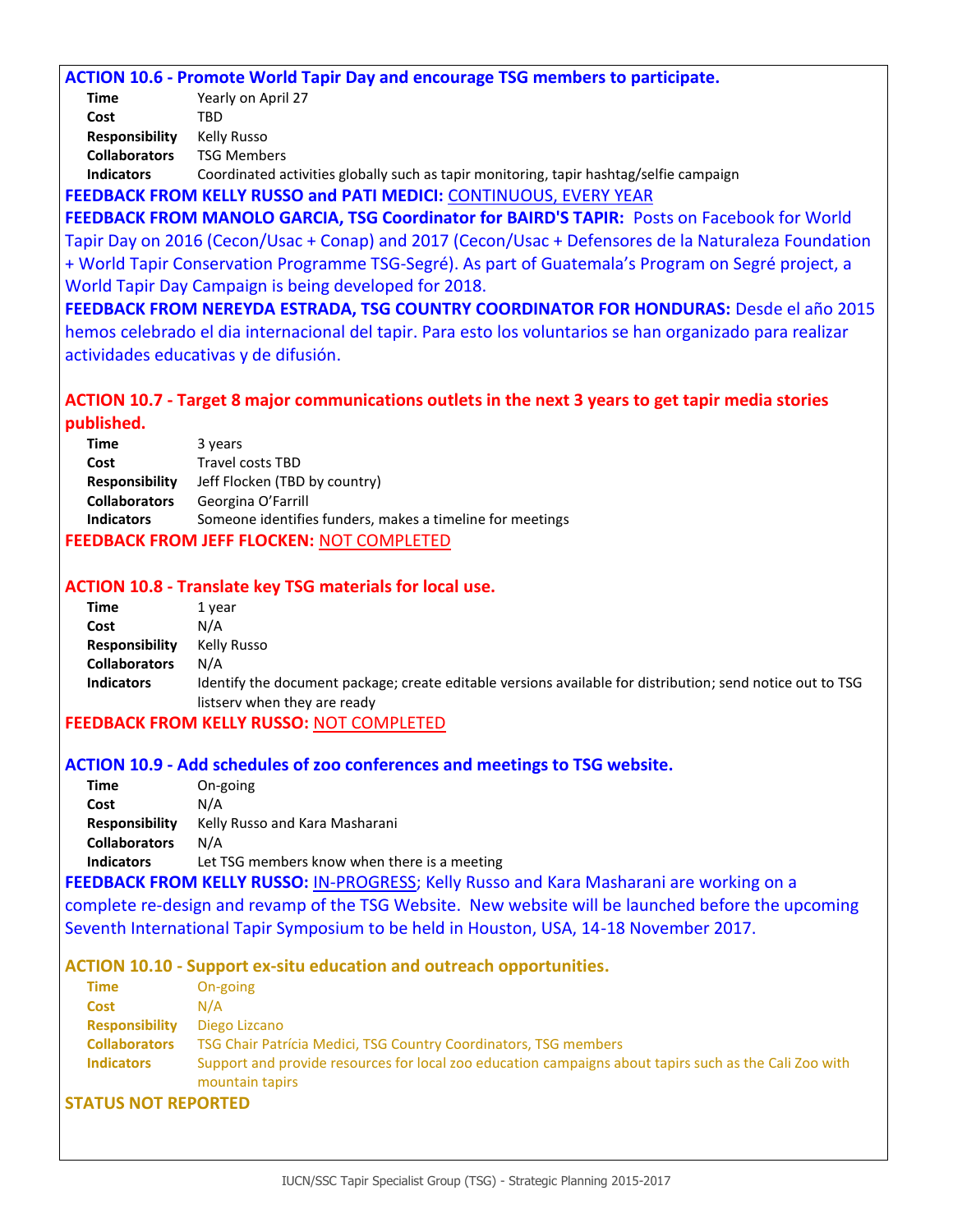# **ACTION 10.11 - Hold a Communications Seminar adjacent to the 2017 Seventh International Tapir Symposium in Colombia.**

| Time                  | 2017                                |
|-----------------------|-------------------------------------|
| Cost                  | US \$16,000                         |
| <b>Responsibility</b> | Kelly Russo                         |
| <b>Collaborators</b>  | Professional communications trainer |
| <b>Indicators</b>     | Half-day training seminar occurs    |

FEEDBACK FROM PATI MEDICI and JEFF FLOCKEN: **TO BE IMPLEMENTED** during the upcoming Seventh International Tapir Symposium to be held in Houston, USA, 14-18 November 2017.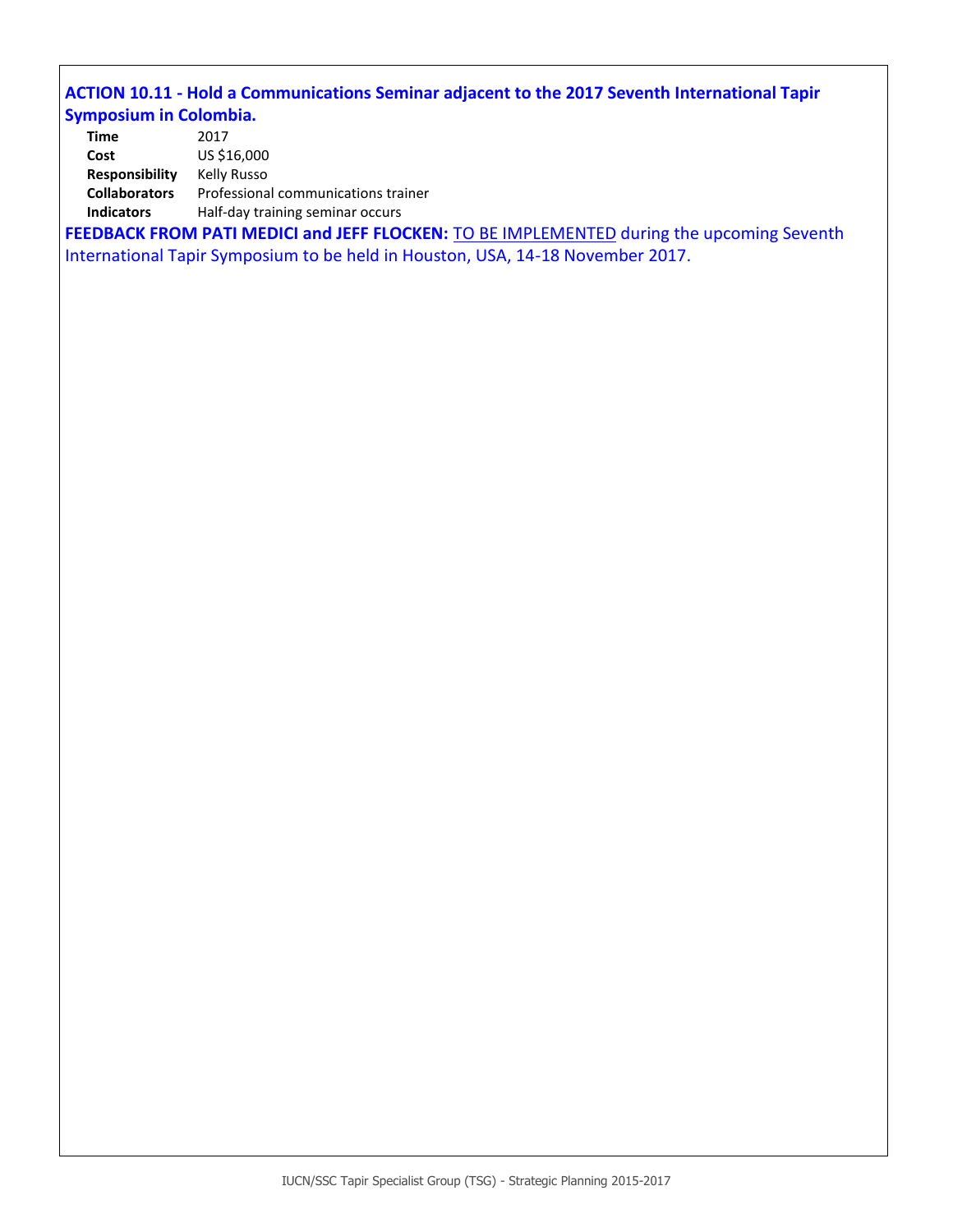# **GOAL 11.** The impact of tapir health on in-situ and ex-situ conservation is well understood and integrated in TSG Tapir Action Plans.

# **ACTION 11.1 - Identify gaps in the existing knowledge on tapir health to better understand how this information can be effectively used for the conservation of the four tapir species.**

| Time                                                                                               | 2017                                                         |
|----------------------------------------------------------------------------------------------------|--------------------------------------------------------------|
| Cost                                                                                               | N/A                                                          |
| <b>Responsibility</b>                                                                              | Renata Carolina Fernandes Santos                             |
| <b>Collaborators</b>                                                                               | Paulo Rogerio Mangini, Viviana Quse, Zainal Zahari Zainuddin |
| <b>Indicators</b>                                                                                  | Health issues for each tapir species compiled                |
| <b>FEEDBACK FROM RENATA SANTOS: PARTIALLY COMPLETED; Please see attached. This list of gaps in</b> |                                                              |

existing knowledge on tapir health will be finalized and widely distributed before the upcoming Seventh International Tapir Symposium to be held in Houston, USA, 14-18 November.

# **ACTION 11.2 - Identify ways to improve the understanding and interpretation of results from tapir health assessments and what do these results mean for tapir conservation (Infection and Disease Risk Analysis approach).**

|                                                                                              | <b>Time</b>           | 2017                                                                                             |
|----------------------------------------------------------------------------------------------|-----------------------|--------------------------------------------------------------------------------------------------|
|                                                                                              | Cost                  | N/A                                                                                              |
|                                                                                              | <b>Responsibility</b> | Renata Carolina Fernandes Santos                                                                 |
|                                                                                              | <b>Collaborators</b>  | Paulo Rogerio Mangini, IUCN/SSC Wildlife Health Specialist Group (WHSG)                          |
|                                                                                              | <b>Indicators</b>     | Results of discussions presented during Seventh International Tapir Symposium in Colombia (2017) |
| <b>FEEDBACK FROM RENATA SANTOS and PATI MEDICI: PARTIALLY COMPLETED; The largest body of</b> |                       |                                                                                                  |
|                                                                                              |                       |                                                                                                  |

information about tapir health available today comes from the Lowland Tapir Conservation Initiative (LTCI), IPÊ - Instituto de Pesquisas Ecológicas, Brazil, coordinated by Dr. Patrícia Medici. The LTCI has been collecting data and evaluating lowland tapir health for the past 21 years and will soon reach the point where it will be possible to perform Disease Risk Analysis (DRA). The use of DRA will be part of the PhD of LTCI's Veterinarian Renata Santos, to be started in 2018.

# **ACTION 11.3 - Continue to hold Veterinary Issues paper/poster sessions and working groups during future Tapir Symposiums, creating the opportunity to present relevant findings and discuss the importance of tapir health evaluations in field studies.**

| Time                                            | Continuous                                                                                        |
|-------------------------------------------------|---------------------------------------------------------------------------------------------------|
| Cost                                            | N/A                                                                                               |
| <b>Responsibility</b>                           | TSG Chair Patrícia Medici                                                                         |
| <b>Collaborators</b>                            | Renata Carolina Fernandes Santos, Viviana Quse                                                    |
| <b>Indicators</b>                               | Veterinary Issues paper/poster sessions and working groups carried out in future Tapir Symposiums |
| <b>FEEDBACK FROM PATI MEDICI: NOT COMPLETED</b> |                                                                                                   |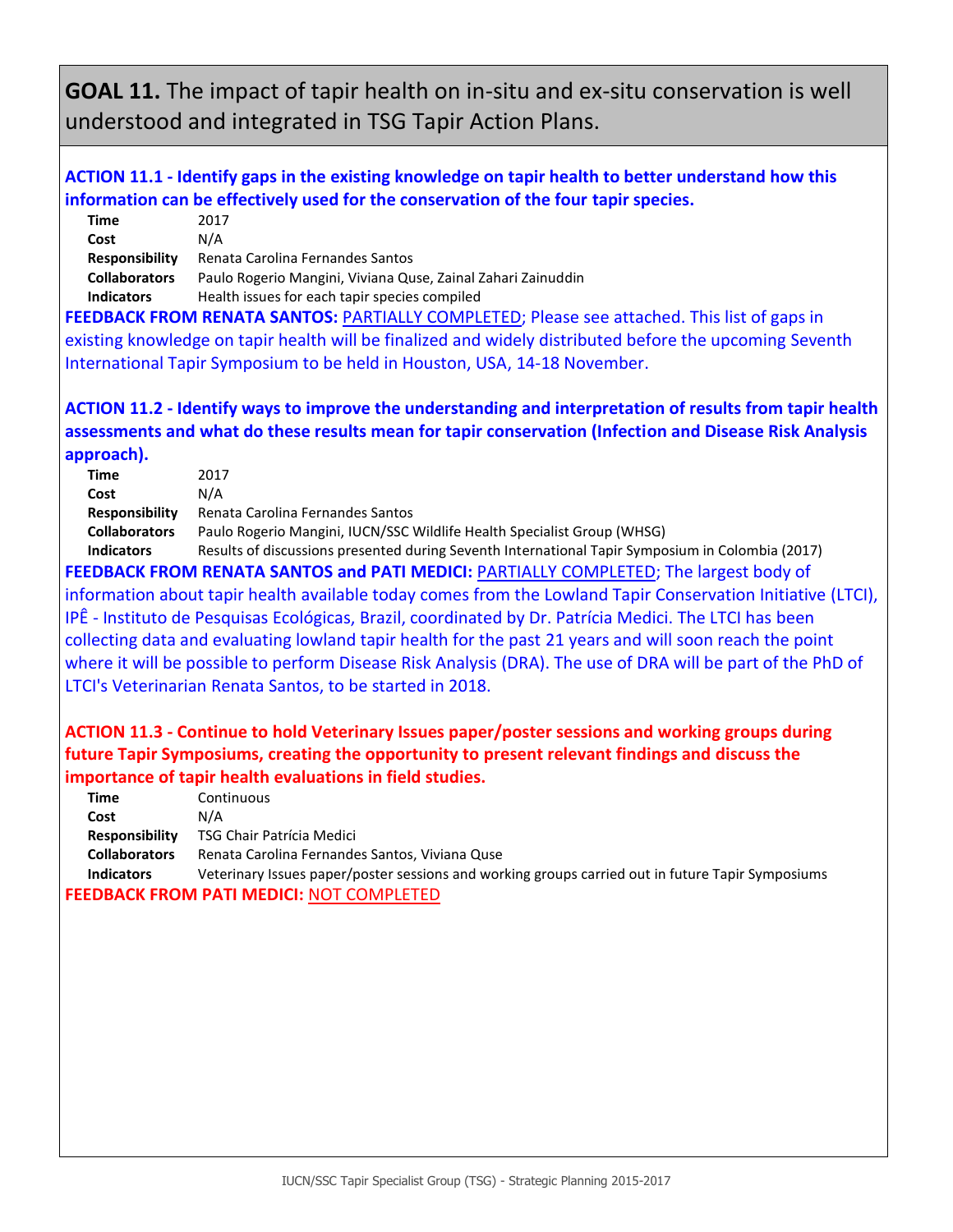# **GOAL 12.** To increase TSG representation and activity in all tapir range countries.

### **ACTION 12.1 - Identify countries where TSG Membership is weak.**

**Time** January 2015, 2016, 1017 **Cost** N/A **Responsibility** TSG Chair Patrícia Medici **Indicators** Countries identified

**FEEDBACK FROM PATI MEDICI:** COMPLETED; Please see attached.

### **ACTION 12.2 - Recruit members in these countries.**

| Time                  | June 2015                                                                                              |
|-----------------------|--------------------------------------------------------------------------------------------------------|
| Cost                  | N/A                                                                                                    |
| <b>Responsibility</b> | TSG Species Coordinators: Manolo Garcia (Baird's Tapir), Armando Castellanos (Mountain Tapir), Viviana |
|                       | Quse (Lowland Tapir), Carl Traeholt (Malayan Tapir)                                                    |
| <b>Collaborators</b>  | <b>TSG Country Coordinators</b>                                                                        |
| <b>Indicators</b>     | Membership increased                                                                                   |

### **FEEDBACK FROM PATI MEDICI:** CONTINUOUS PROCESS

FEEDBACK FROM MANOLO GARCIA, TSG Coordinator for BAIRD'S TAPIR: Guatemala Program has recruited students and researchers for the implementation of activities (5 in 2016 and 10 in 2017). **FEEDBACK FROM CHRISTOPHER JORDAN:** Working on transition to local coordination in Nicaragua.

### **ACTION 12.3 - Identify & participate in relevant forums/groups where the TSG should be represented.**

| January 2016, 1017 (annual short report)                                                               |
|--------------------------------------------------------------------------------------------------------|
| N/A                                                                                                    |
| TSG Species Coordinators: Manolo Garcia (Baird's Tapir), Armando Castellanos (Mountain Tapir), Viviana |
| Quse (Lowland Tapir), Carl Traeholt (Malayan Tapir)                                                    |
| <b>TSG Country Coordinators</b>                                                                        |
| Submit short report to TSG Chair Patrícia Medici                                                       |
|                                                                                                        |

**FEEDBACK FROM PATI MEDICI: DIFFICULT TO EVALUATE?** 

**FEEDBACK FROM MANOLO GARCIA, TSG Coordinator for BAIRD'S TAPIR:** TSG is represented in Guatemala at the Maya Biosphere Reserve Monitoring Round table through the representative of Cecon/Usac (Guatemala Baird's Tapir Program).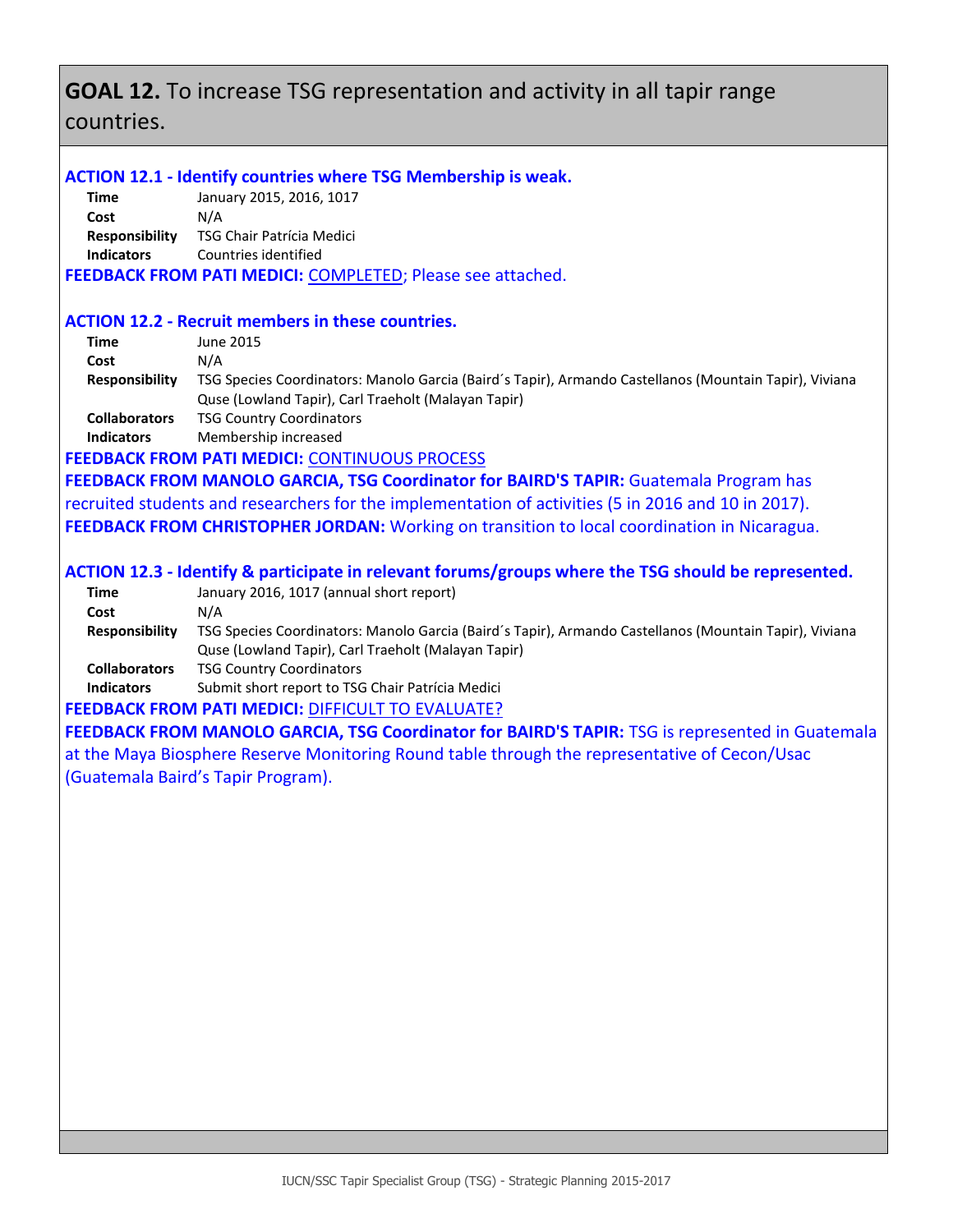# **GOAL 13.** Tapir researchers are using the best field methods and statistical tools.

### **ACTION 13.1 - Publish the TSG Tapir Field Methods Manual.**

| Time                  | 12 months                                                                                            |
|-----------------------|------------------------------------------------------------------------------------------------------|
| Cost                  | N/A                                                                                                  |
| <b>Responsibility</b> | Mathias Tobler, Christopher Jordan                                                                   |
| <b>Collaborators</b>  | Diego Lizcano, Silvia Alvarez                                                                        |
| <b>Indicators</b>     | Manual published and made available online on the TSG Website (in English); Regular citations of the |
|                       | Manual in publications                                                                               |

**FEEDBACK FROM CHRISTOPHER JORDAN:** I have not spoken with Mathias about this in the past year, but my impression is that he has been far too busy to be involved in this type of process. Perhaps this is something that we will have to raise funds to hire a consultant with the time to write the manual and the TSG can assist and review the document. If no one has advanced on this manual, we should re-visit it during the upcoming symposium in Houston and decide how big of a priority it is.

# **ACTION 13.2 - Hold at least one course on field methods for tapir research per year in a tapir range**

**country.**

| <b>Time</b>           | On-going                        |
|-----------------------|---------------------------------|
| Cost                  | Variable                        |
| <b>Responsibility</b> | Diego Lizcano, Mathias Tobler   |
| <b>Collaborators</b>  | <b>TSG Country Coordinators</b> |
| <b>Indicators</b>     | 50 students trained             |
|                       |                                 |

### **FEEDBACK FROM PATI MEDICI:** OVERALL, NOT COMPLETED

**FEEDBACK FROM MANOLO GARCIA, TSG Coordinator for BAIRD'S TAPIR:** A Monitoring Protocol has been developed for the Mayan Biosphere Reserve in Guatemala and for its implementation there have been workshops on field methods with governmental and non-governmental organizations.

**FEEDBACK FROM CHRISTOPHER JORDAN:** Held a "Wildlife Monitoring Techniques Course" with Bluefields Indian and Caribbean University, Nicaragua in 2016 and will do so again before the symposium in 2017. This was not specific to just tapirs but included a review of the field methods we use with tapirs, including camera trapping and radiotelemetry. The course is one component of the World Tapir Conservation Programme.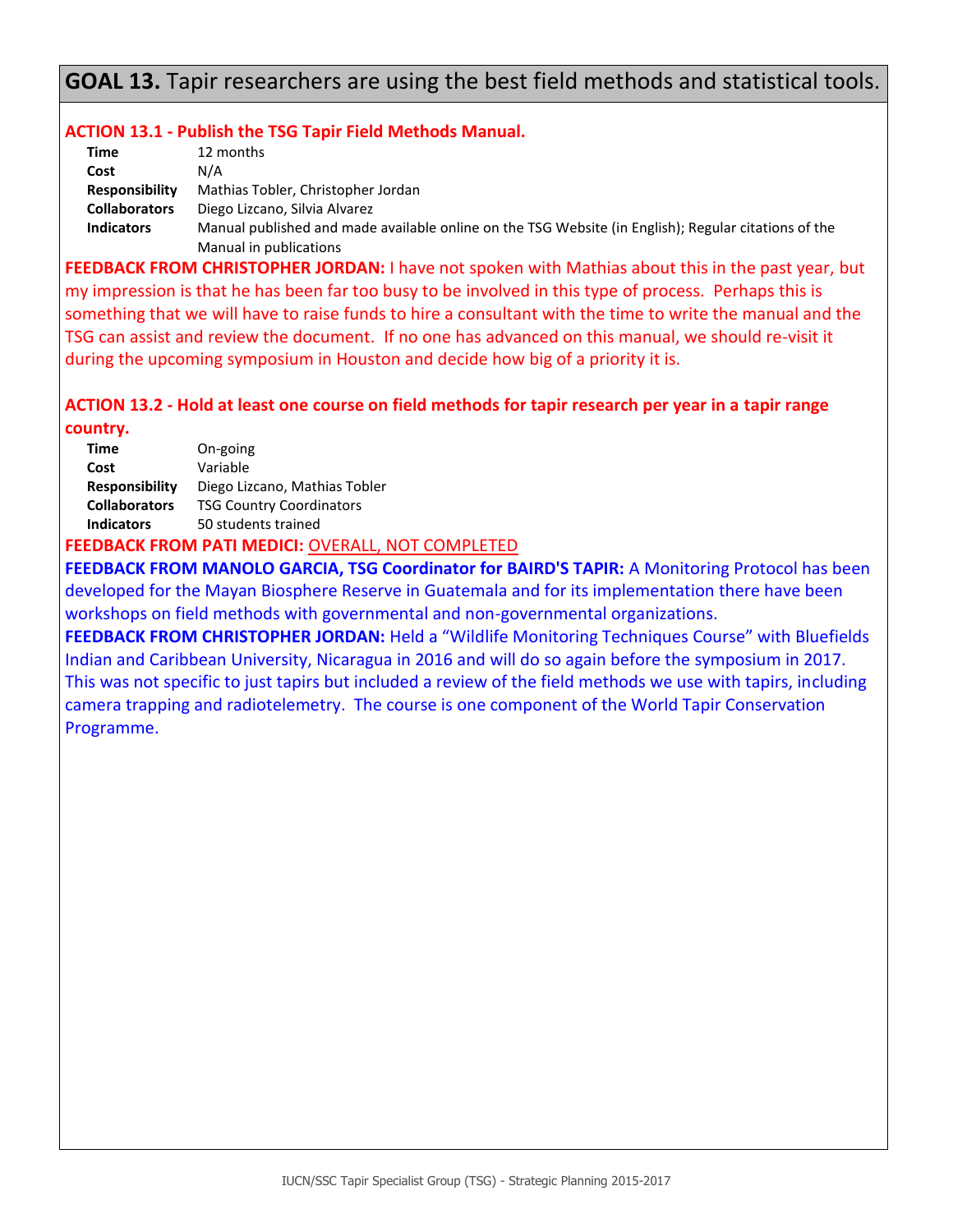**GOAL 14.** To have platforms to address the following issues: *Tapirus kabomani*, Amazon Initiative, Sustainable Hunting and Indigenous Communities.

# **ACTION 14.3 - Establish the Amazon/Andes Initiative Taskforce to have a deeper understanding of the status of tapirs in the Amazon and in the Andes.**

| January 2015                     |
|----------------------------------|
| N/A                              |
| TSG Chair Patrícia Medici        |
| Benoit de Thoisy, Jessica Amanzo |
| Taskforce established            |
|                                  |

**FEEDBACK FROM PATI MEDICI:** COMPLETED; Taskforce created during Sixth International Tapir Symposium held in Campo Grande, MS, Brazil in November 2014. Since then, there was no evidence of activities carried out by this taskforce.

### **ACTION 14.4 - Establish the** *Tapirus kabomani* **Taskforce.**

| January 2015                                         |
|------------------------------------------------------|
| N/A                                                  |
| TSG Chair Patrícia Medici, Anders Gonçalves da Silva |
| Mario Cozzuol, Benoit de Thoisy                      |
| Taskforce established                                |
|                                                      |

**FEEDBACK FROM PATI MEDICI:** COMPLETED; Taskforce created during Sixth International Tapir Symposium held in Campo Grande, MS, Brazil in November 2014.

**ACTION 14.5 - Create the Indigenous Community Working Group to establish priorities and actions to be taken.**

| Time                  | January 2016                     |
|-----------------------|----------------------------------|
| Cost                  | N/A                              |
| <b>Responsibility</b> | <b>TSG Chair Patrícia Medici</b> |
| <b>Collaborators</b>  | Fernando Nogales, Andrés Tapia   |
| <b>Indicators</b>     | Working Group created            |

**FEEDBACK FROM PATI MEDICI:** COMPLETED; Working group created during Sixth International Tapir Symposium held in Campo Grande, MS, Brazil in November 2014. Since then, there was no evidence of activities carried out by this working group.

### **ACTION 14.6 - Create the Sustainable Hunting Working Group to establish priorities and actions to be taken.**

**Time** January 2016 **Cost** N/A **Responsibility** TSG Chair Patrícia Medici **Collaborators** Eduardo Naranjo **Indicators** Working Group created

**FEEDBACK FROM PATI MEDICI: COMPLETED; Working group created during Sixth International Tapir** Symposium held in Campo Grande, MS, Brazil in November 2014. Since then, there was no evidence of activities carried out by this working group.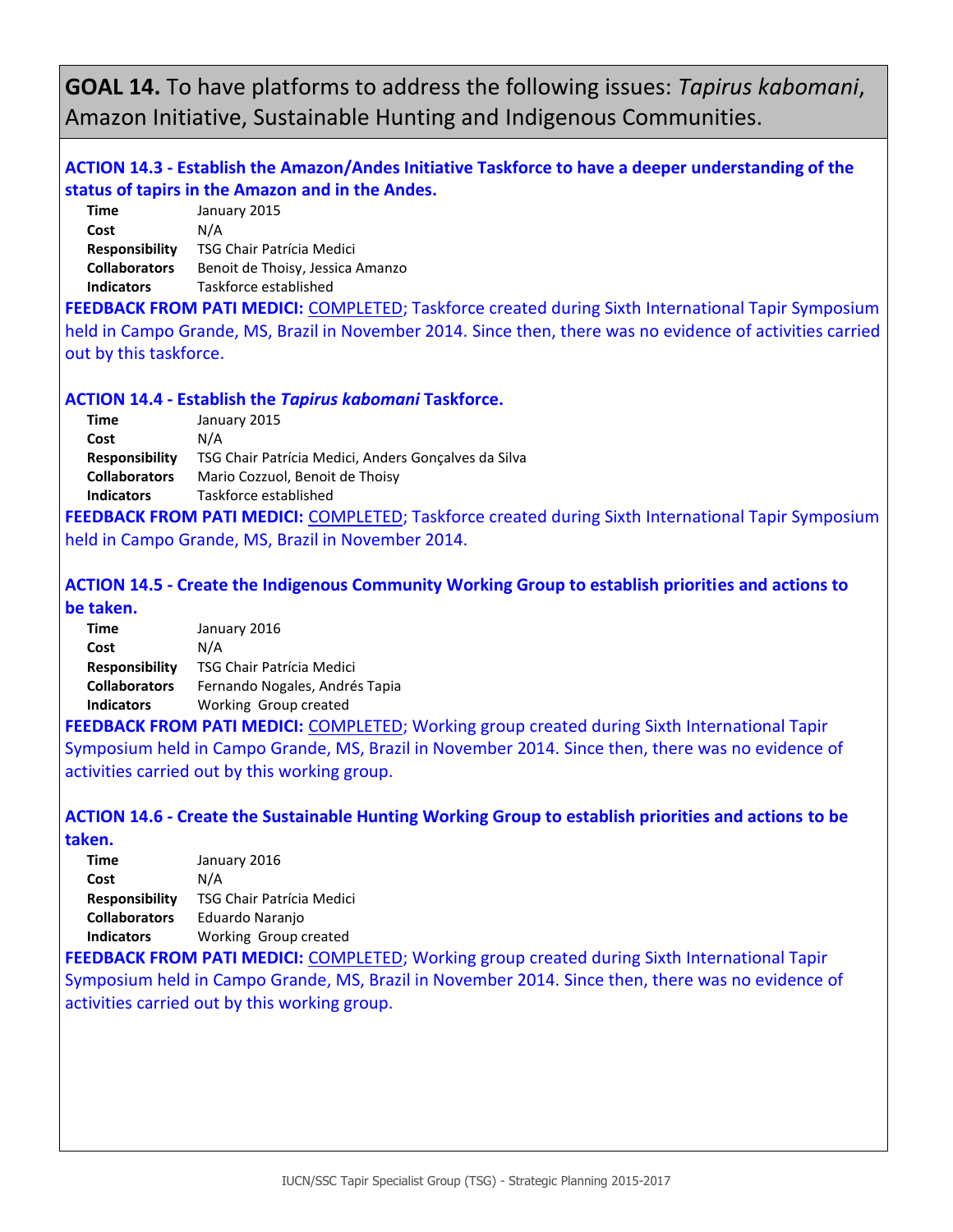**GOAL 15.** Ex-situ tapir populations are genetically, behaviorally and physically healthy in order to contribute to conservation.

# **ACTION 15.1 - Translate and make available online the AZA Tapir Animal Care Manual in Spanish, Portuguese, Japanese, Thai, Bahasa Malaysia and Bahasa Indonesia.**

| December 2015                                                                                         |
|-------------------------------------------------------------------------------------------------------|
| N/A                                                                                                   |
| Michele Stancer (Chair, AZA Tapir TAG)                                                                |
| Spanish (Frank Camacho); Portuguese (Patrícia Medici); Japanese (Yuko Onuma); Bahasa (Carl Traeholt); |
| Thai (Budhan Pukazhenthi)                                                                             |
| The AZA Tapir Animal Care Manual is available online in Spanish, Portuguese, Japanese, Thai, Bahasa   |
| Malaysia and Bahasa Indonesia                                                                         |
|                                                                                                       |

**FEEDBACK FROM MICHELE STANCER:** PARTIALLY COMPLETED; The AZA Tapir Animal Care Manual was translated into Spanish.

### **ACTION 15.2 - Produce a basic tapir husbandry training protocol in Spanish.**

| Time                  | May 2015                                                                 |
|-----------------------|--------------------------------------------------------------------------|
| <b>Cost</b>           | N/A                                                                      |
| <b>Responsibility</b> | Paula Gonzales Ciccia                                                    |
| <b>Collaborators</b>  | Cristian Gillet (Temaikèn, Argentina)                                    |
| <b>Indicators</b>     | Basic tapir training husbandry protocol is available online and in print |

#### **STATUS NOT REPORTED**

### **ACTION 15.3 - Translate the basic tapir husbandry training protocol (Action 15.2) in English and**

#### **Portuguese.**

| Time                                                | December 2015                                                                                      |
|-----------------------------------------------------|----------------------------------------------------------------------------------------------------|
| Cost                                                | N/A                                                                                                |
| <b>Responsibility</b>                               | Michele Stancer (Chair, AZA Tapir TAG)                                                             |
| <b>Indicators</b>                                   | Basic tapir husbandry training protocol is available online and in print in English and Portuguese |
| <b>FEEDBACK FROM MICHELE STANCER: NOT COMPLETED</b> |                                                                                                    |

### **ACTION 15.4 - Implement communication tools to allow tapir holders worldwide to exchange animal management expertise.**

| Time                  | December 2015                                                                                                                                      |
|-----------------------|----------------------------------------------------------------------------------------------------------------------------------------------------|
| <b>Cost</b>           | N/A                                                                                                                                                |
| <b>Responsibility</b> | <b>Aude Desmoulins</b>                                                                                                                             |
| <b>Collaborators</b>  | <b>TSG Marketing &amp; Education Committee</b>                                                                                                     |
| <b>Indicators</b>     | Tapir management information is available on social media (Facebook), on the web (Google documents, list<br>serve, YouTube), and non-internet user |
|                       |                                                                                                                                                    |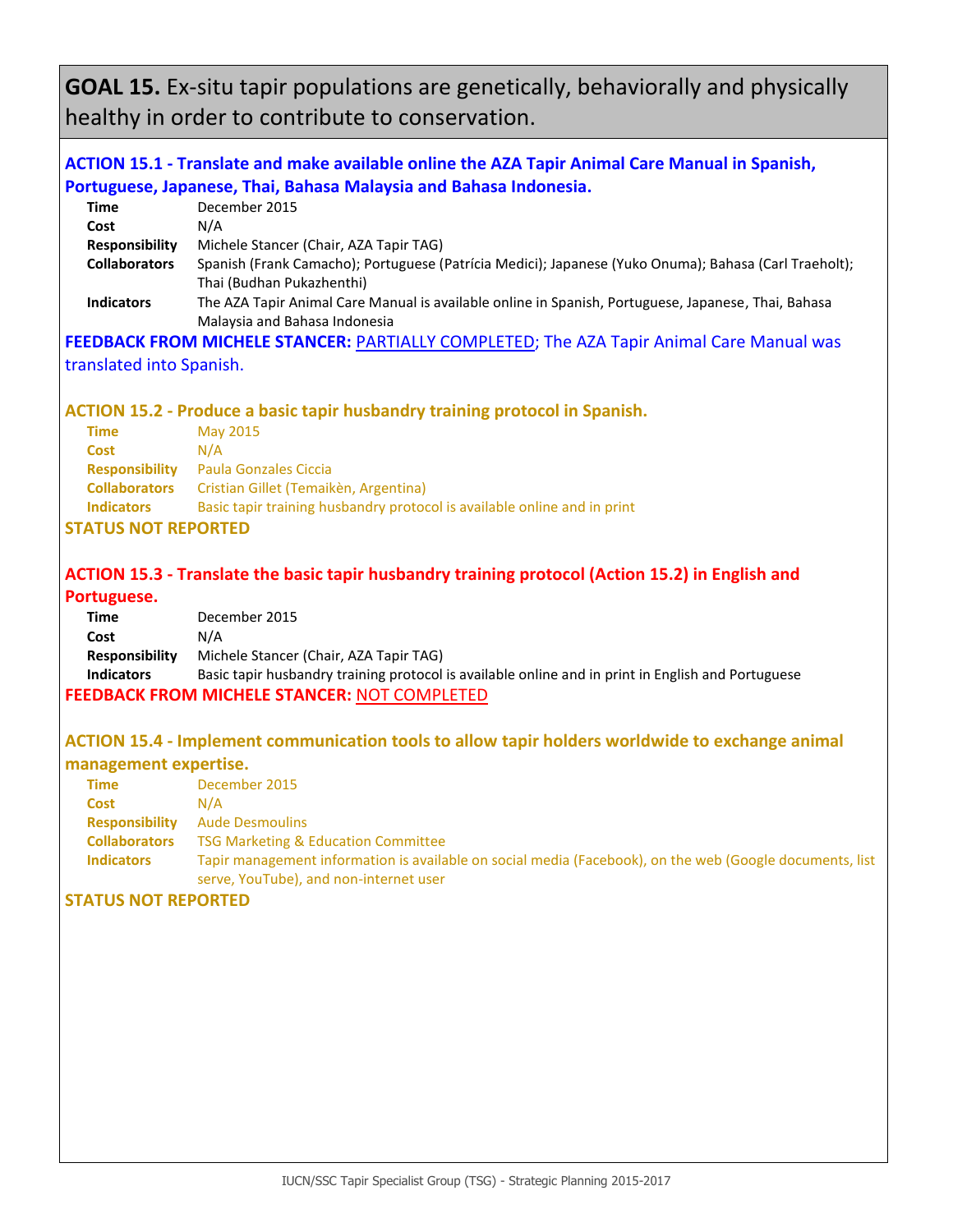# **GOAL 16.** One Plan Approach is implemented for tapir conservation.

### **ACTION 16.1 - Re-structure the current TSG Zoo Committee.**

| Time                  | July 2015                                                     |
|-----------------------|---------------------------------------------------------------|
| Cost                  | N/A                                                           |
| <b>Responsibility</b> | TSG Chair Patrícia Medici                                     |
| <b>Collaborators</b>  | Paula Gonzalez Ciccia, Michele Stancer (Chair, AZA Tapir TAG) |
| <b>Indicators</b>     | New TSG Zoo Committee structure established                   |
|                       | .<br>.                                                        |

FEEDBACK FROM PATI MEDICI: CHANGE OF DIRECTION; It was detected that there is very little need for a Zoo Committee within the structure of the TSG given that we have such a strong partnership with the AZA and EAZA Tapir TAGs.

### **ACTION 16.2 - Continue to communicate about the One Plan Approach philosophy to all TSG members and tapir holders worldwide.**

| Time                                         | 2017                                                                                                   |
|----------------------------------------------|--------------------------------------------------------------------------------------------------------|
| Cost                                         | N/A                                                                                                    |
| <b>Responsibility</b>                        | New TSG Zoo Committee                                                                                  |
| <b>Collaborators</b>                         | TSG Chair Patrícia Medici                                                                              |
| <b>Indicators</b>                            | In three years, at least five presentations have been made in regional/national/international meetings |
| <b>FEEDBACK FROM PATI MEDICI: CONTINUOUS</b> |                                                                                                        |

IUCN/SSC Tapir Specialist Group (TSG) - Strategic Planning 2015-2017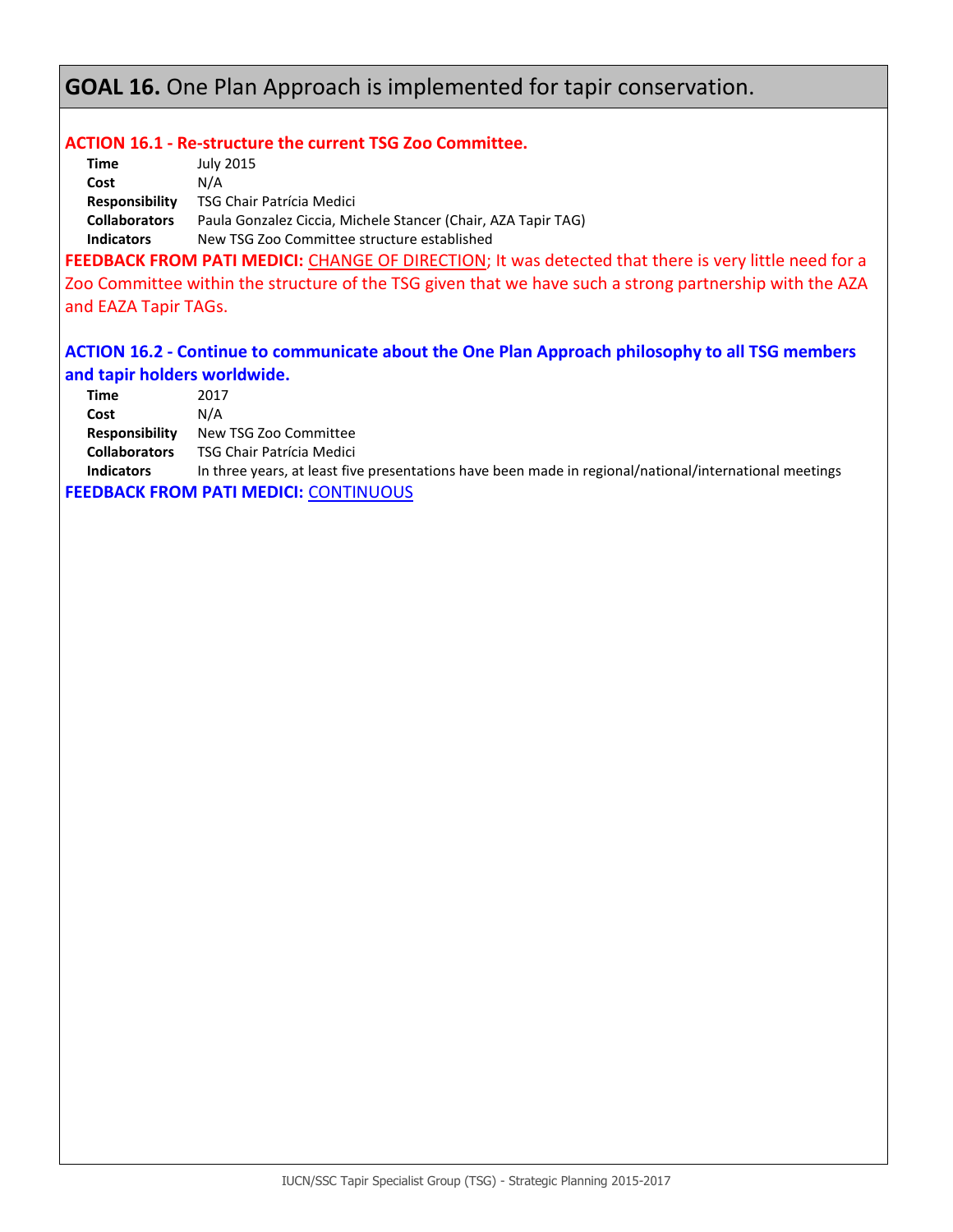# **GOAL 17.** Ex-situ tapir populations are utilized in basic and applied research in order to contribute to conservation.

### **ACTION 17.1 - Generate a list of ex-situ research priorities for all four tapir species.**

**Time** December 2015 **Cost** N/A **Responsibility** Budhan Pukazhenthi **Collaborators** Zainal Zahari Zainuddin **Indicators** A list of research needs is available for TSG members to prioritize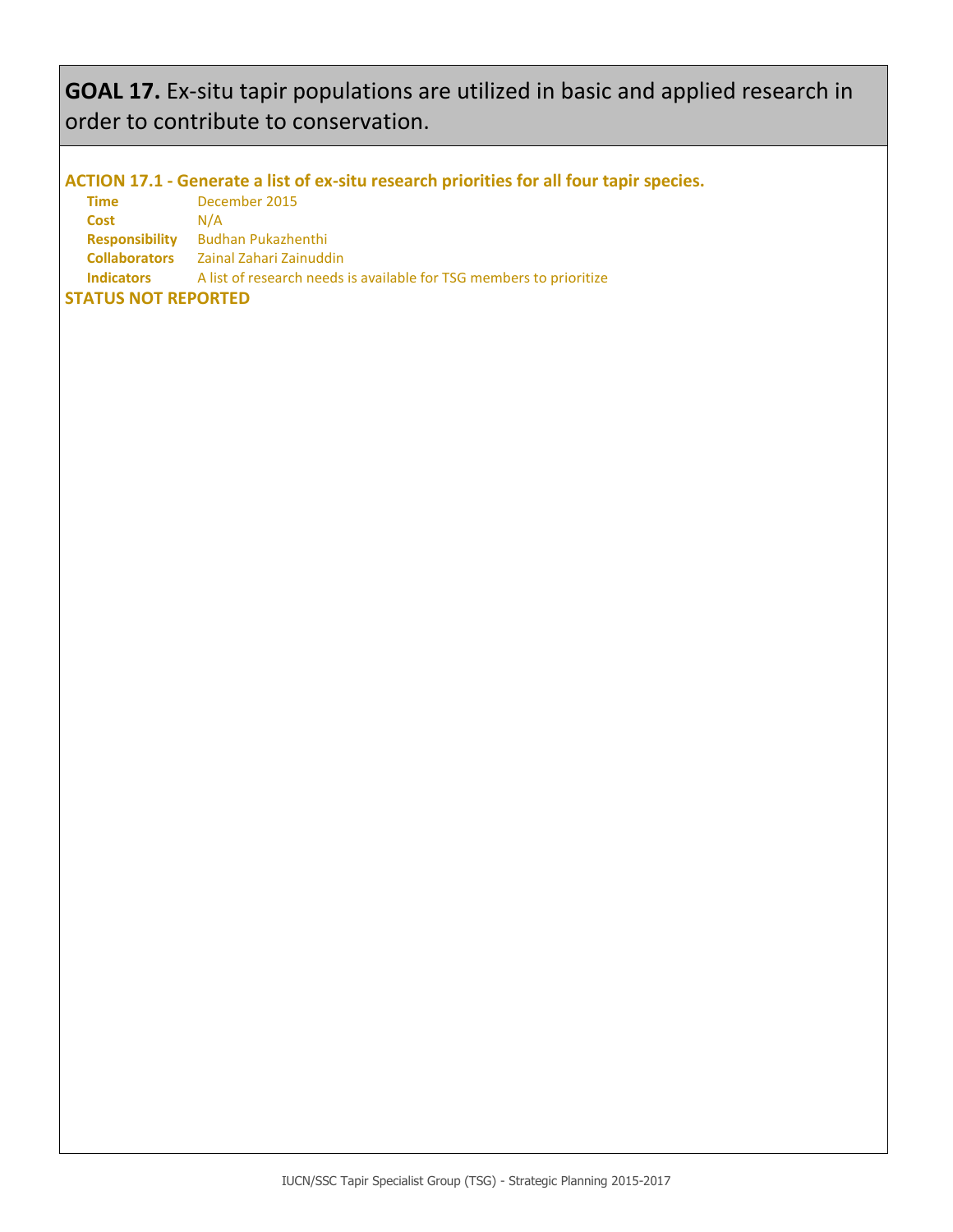**GOAL 18.** TSG plays a coordinating role in prioritizing tapir conservation research and providing network to facilitate research.

### **ACTION 18.1 - Update list of tapir projects and contacts on the TSG Website.**

| Time                  | May 2015                                           |
|-----------------------|----------------------------------------------------|
| Cost                  | N/A                                                |
| <b>Responsibility</b> | Patrícia Medici, Andressa Gatti, Carolina Cheida   |
| <b>Collaborators</b>  | TSG Species Coordinators; TSG Country Coordinators |
| <b>Indicators</b>     | Updated list available on the TSG Website          |

**FEEDBACK FROM PATI MEDICI:** COMPLETED; Carolina Cheida and Andressa Gatti compiled all the information. However, when this work was concluded we started the re-design of the TSG website and the database of projects was not made available online. It will be updated again and made available as soon as the new version of the website is launched.

### **ACTION 18.2 - Contact universities in logistic range of tapir population in order to seek partnerships and or stimulate tapir research projects; Organize lectures, seminars, workshops, etc.**

| Time                  | Continuous                                                                                                                   |
|-----------------------|------------------------------------------------------------------------------------------------------------------------------|
| Cost                  | N/A                                                                                                                          |
| <b>Responsibility</b> | Andressa Gatti, Wilson Novarino, Carl Traeholt, Andrea Herrera, Ninon Meyer, Celso Poot, Carolina Cheida,<br>all TSG Members |
| <b>Collaborators</b>  | TSG Species Coordinators; TSG Country Coordinators; Professors in universities within logistic range of tapir<br>populations |
| Indicators            | New tapir scientists and new tapir projects                                                                                  |

**Indicators** New tapir scientists and new tapir projects

FEEDBACK FROM PATI MEDICI: CONTINUOUS; Through the work of individual researchers in tapir range countries.

**FEEDBACK FROM CHRISTOPHER JORDAN:** Esteban Brenes has developed a collaboration with the University of Costa Rica to conduct tapir genetic research.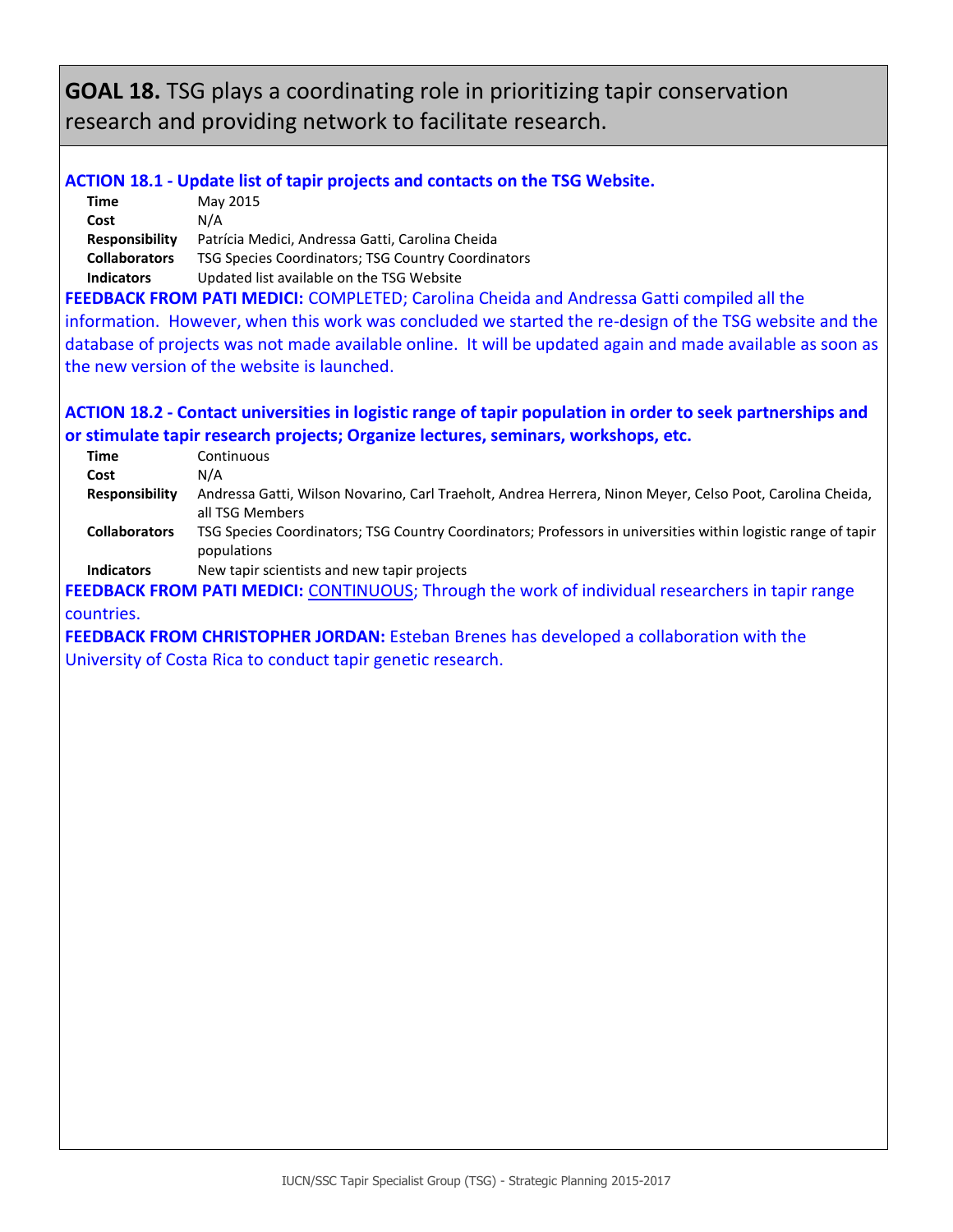# **GOAL 19.** Optimal reproductive capacity and genetic diversity

### **ACTION 19.1 - Identify gaps in the existing knowledge on tapir reproductive biology, and promote awareness and understanding about the importance of reproductive capacity for tapir health and conservation. Consider recommended research topics included in the Tapir Veterinary Manual (2014).**

| Time                                                                                            | 2017                                                                                                                                                                                                                          |
|-------------------------------------------------------------------------------------------------|-------------------------------------------------------------------------------------------------------------------------------------------------------------------------------------------------------------------------------|
| Cost                                                                                            | N/A                                                                                                                                                                                                                           |
| <b>Responsibility</b>                                                                           | Zainal Zahari Zainuddin, Budhan S. Pukazhenthi                                                                                                                                                                                |
| <b>Collaborators</b>                                                                            | Viviana Quse, Matt Hartley, Rogério Loesch Zacariotti                                                                                                                                                                         |
| <b>Indicators</b>                                                                               | Results of discussions presented during Seventh International Tapir Symposium in Colombia (2017)                                                                                                                              |
| FEEDBACK FROM ROGÉRIO ZACARIOTTI: Although there is some scientific information published about |                                                                                                                                                                                                                               |
|                                                                                                 | . The second contract is a second contract of the contract of the contract of the contract of the contract of the contract of the contract of the contract of the contract of the contract of the contract of the contract of |

reproductive biology in Malayan and Baird's tapirs, there is a lack of crucial data for the lowland and mountain tapirs. There is an urgent need for studies, both in captivity and in the field. Bellow is a list of suggestions: 1-) Semen collection techniques and spermogram parameters for tapir species; 2-) Comprehensive sexual steroids evaluation in tapirs, especially in the lowland and mountain tapirs; 3-) Detailed ultrasound parameters of gestation development in tapirs, in order to allow parturition date; 4-) Reproductive behavior studies including courtship, matting and parental care in tapirs.

# **ACTION 19.2 - Optimize assisted reproduction in captivity to have guidelines for reproductive assessment, considering methodologies that could be implemented also in field assessments.**

| Time                  | 2017                                                                                                                                                                                                                                                                                                                                                                      |
|-----------------------|---------------------------------------------------------------------------------------------------------------------------------------------------------------------------------------------------------------------------------------------------------------------------------------------------------------------------------------------------------------------------|
| Cost                  | N/A                                                                                                                                                                                                                                                                                                                                                                       |
| <b>Responsibility</b> | Budhan S. Pukazhenthi, Rogério Loesch Zacariotti                                                                                                                                                                                                                                                                                                                          |
| <b>Collaborators</b>  | Viviana Quse, Matt Hartley                                                                                                                                                                                                                                                                                                                                                |
| <b>Indicators</b>     | Reproductive assessments in captivity and proposals about tapir reproduction research in the field<br>_ _ _ _ _ _ <del>_</del> _ _ _<br>$\mathbf{1}$ , and a set of the set of the set of the set of the set of the set of the set of the set of the set of the set of the set of the set of the set of the set of the set of the set of the set of the set of the set of |

**FEEDBACK FROM ROGÉRIO ZACARIOTTI and RENATA SANTOS:** Undergoing and future projects about reproductive biology of lowland tapirs:

- 1) Micro and macroscopic morphology of reproductive system of female lowland tapirs. Two abstracts presented at the XXII Congresso Brasileiro de Reprodução Animal in 2017 and full papers will be submitted by December 2017.
- 2) Micro and macroscopic morphology of reproductive system of male lowland tapirs is under development. DVMs Renata Santos and Carolina Testa have collected the reproductive traits from road-kill male tapirs during expeditions in the Cerrado biome [Lowland Tapir Conservation Initiative, IPÊ – Instituto de Pesquisas Ecológicas, Brazil; Coordinator: Dr. Patrícia Medici]. The material collected will be submitted for anatomic description by Dr. Rogério Zacariotti until November 2017.
- 3) Ultrasound evaluation of reproductive system in the lowland tapirs is undergoing at the Sorocaba Zoo in Brazil, where males and pregnant females have been examined periodically by Dr. Rogério Zacariotti. In the field, two pregnant females were detected by ultrasound by Dr. Rogério Zacariotti during an expedition to the Cerrado biome in July 2016 [Lowland Tapir Conservation Initiative, IPÊ – Instituto de Pesquisas Ecológicas, Brazil; Coordinator: Dr. Patrícia Medici].
- 4) DVMs Renata Santos and Carolina Testa have collected vaginal cytology from wild lowland tapirs in the Pantanal and Cerrado biomes [Lowland Tapir Conservation Initiative, IPÊ – Instituto de Pesquisas Ecológicas, Brazil; Coordinator: Dr. Patrícia Medici]. The smears are being regularly evaluated by Dr. Rogério Zacariotti.
- 5) Semen collection and evaluation: Performed in the Bela Vista Biological Sanctuary, ITAIPU Binacional, Brazil, in 2015 and 2016 by Dr. Budhan S. Pukazhenthi (results under evaluation); To be performed in captive lowland tapirs in 2018, after completion of morphological studies (micro, macro morphology and ultrasound studies) by Dr. Rogério Zacariotti.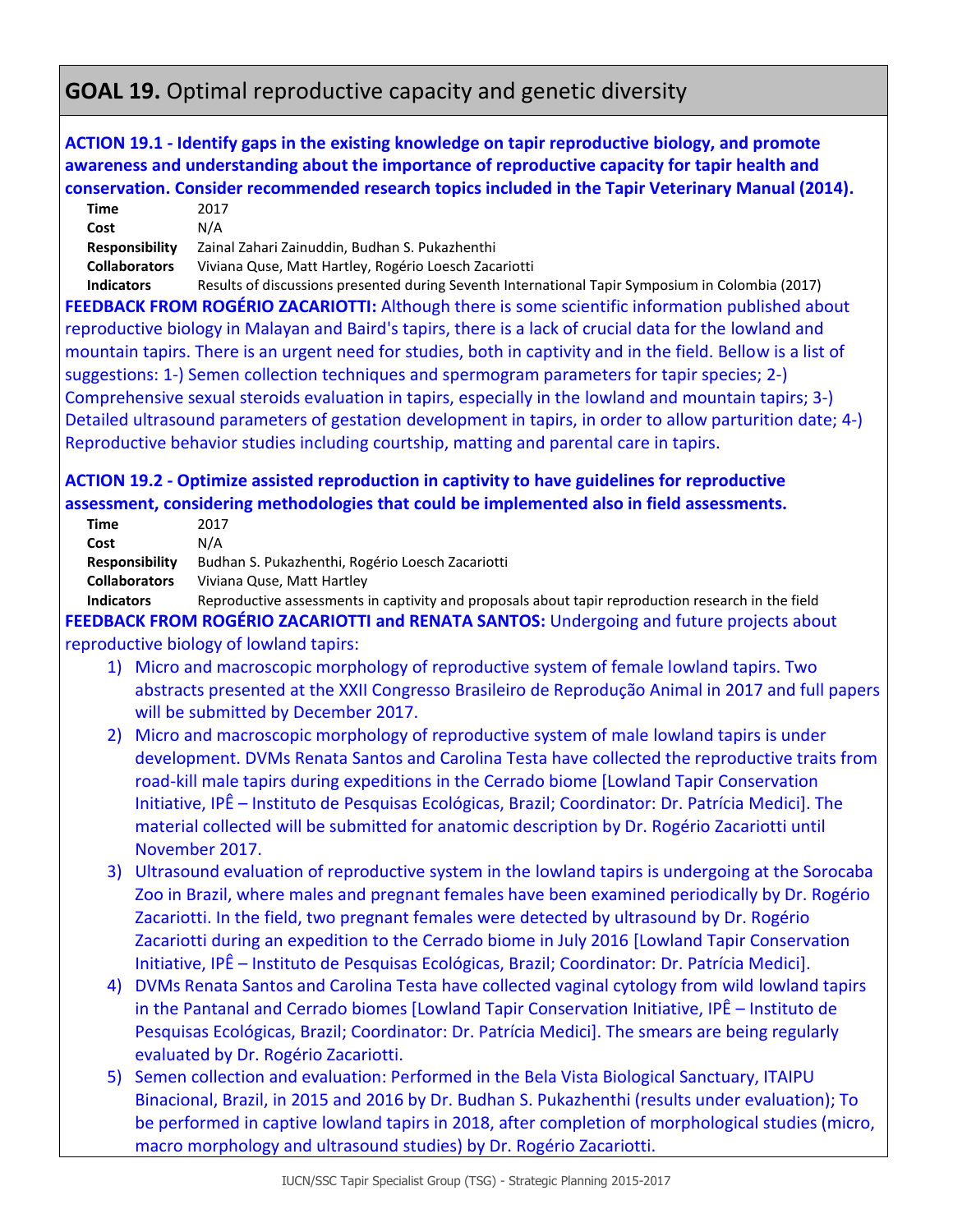# **GOAL 20.** Ex-situ tapir management plans (studbooks, collection plans) are available at national and regional levels.

# **ACTION 20.1 - Update studbooks for all tapir species.**

| Time                  | Annually                                             |
|-----------------------|------------------------------------------------------|
| <b>Cost</b>           | N/A                                                  |
| <b>Responsibility</b> | Species studbook keepers                             |
| <b>Collaborators</b>  | Regional/national and international zoo associations |
| <b>Indicators</b>     | All tapir studbook are current                       |
|                       |                                                      |

#### **STATUS NOT REPORTED**

# **ACTION 20.2 - Utilize tapir studbooks to prepare population management plans.**

| <b>Time</b>           | Annually                                              |
|-----------------------|-------------------------------------------------------|
| Cost                  | N/A                                                   |
| <b>Responsibility</b> | <b>Tapir Studbook Keepers</b>                         |
| <b>Collaborators</b>  | Regional, National and International Zoo Associations |
| <b>Indicators</b>     | All tapir species have a written management plan      |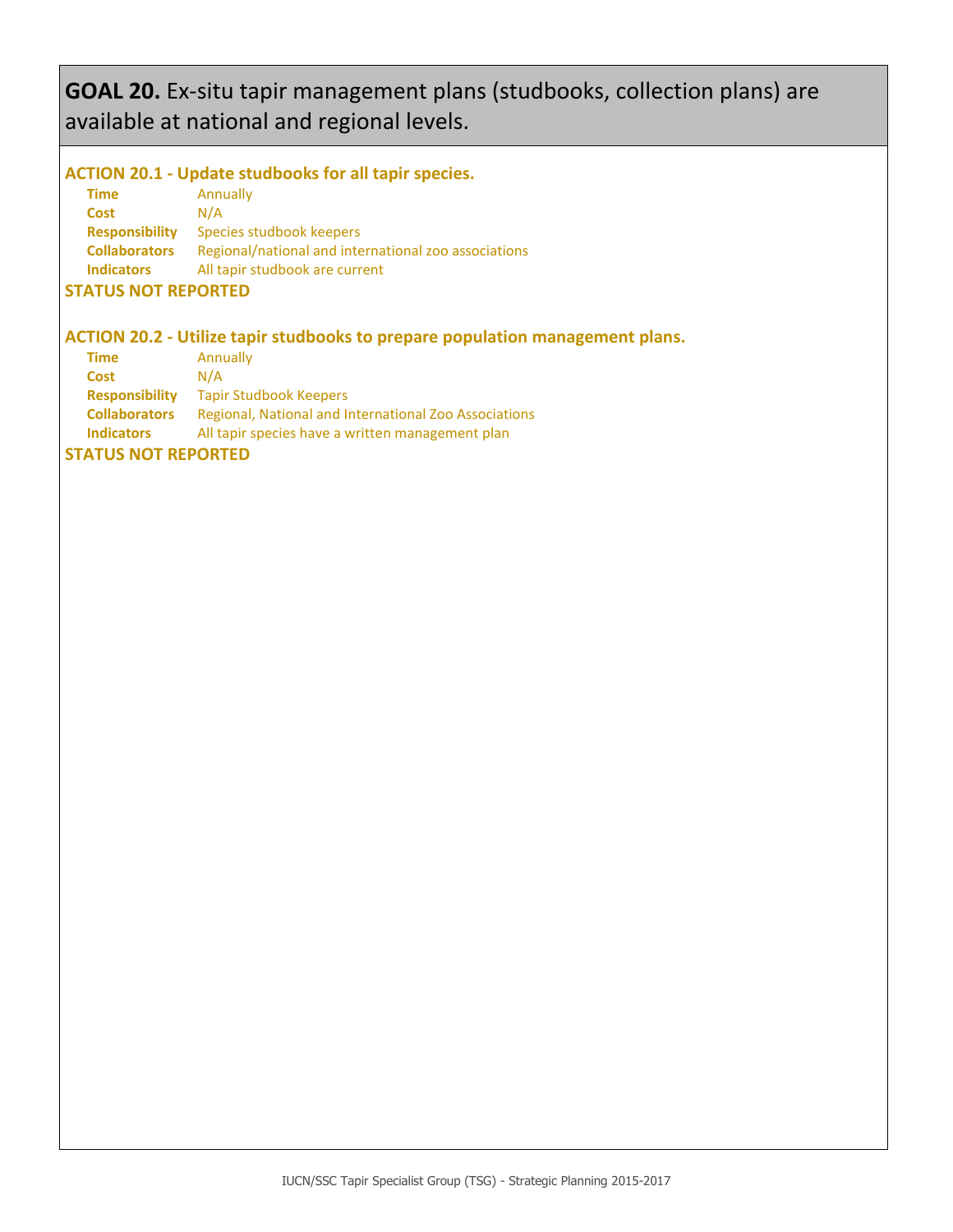# **GOAL 21.** More tapir research addresses conservation priorities.

### **ACTION 21.1** - **To make a seal of approval to promote research projects that tackle conservation priorities.**

| <b>Time</b>           | 3 months                  |
|-----------------------|---------------------------|
| Cost                  | N/A                       |
| <b>Responsibility</b> | Anders Goncalves da Silva |
| <b>Collaborators</b>  | Danielle Lalonde          |
| <b>Indicators</b>     | Seal created              |
|                       |                           |

### **STATUS NOT REPORTED**

# **ACTION 21.2 - Use the Tapir Conservation Newsletter Editorial Committee to review and approve projects for receiving a TSG Seal of Approval.**

| <b>Time</b>           | On-going                                                                     |
|-----------------------|------------------------------------------------------------------------------|
| Cost                  | N/A                                                                          |
| <b>Responsibility</b> | Anders Goncalves da Silva                                                    |
| <b>Collaborators</b>  | Tapir Conservation Newsletter Editorial Committee; TSG Chair Patrícia Medici |
| <b>Indicators</b>     | 10 tapir projects carrying the TSG Seal of Approval for next Tapir Symposium |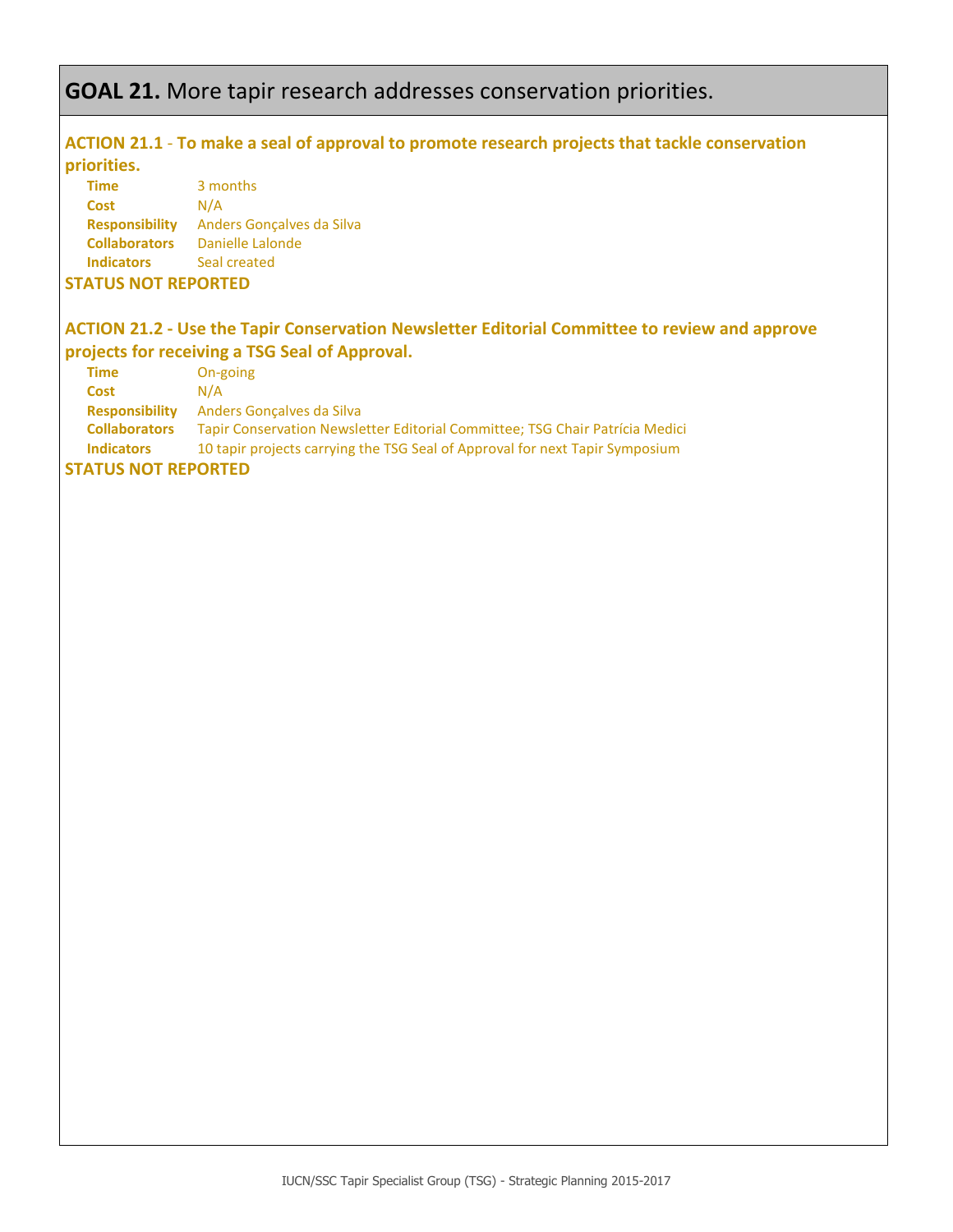# **GOAL 22.** Development financing includes tapir conservation.

### **ACTION 22.1 - Contact IUCN/SSC Primate Specialist Group (PSG) to find out how they achieved success in integrating apes in development planning.**

| Time                  | February 2015                                    |
|-----------------------|--------------------------------------------------|
| Cost                  | N/A                                              |
| <b>Responsibility</b> | <b>Carl Traeholt</b>                             |
| <b>Collaborators</b>  | <b>TSG Chair Patrícia Medici</b>                 |
| <b>Indicators</b>     | Information about how to approach the World Bank |
|                       |                                                  |

#### **STATUS NOT REPORTED**

### **ACTION 22.2 - Contact UNDP in each tapir range country to try and initiate similar processes.**

| Time                  | November 2017                                 |
|-----------------------|-----------------------------------------------|
| <b>Cost</b>           | N/A                                           |
| <b>Responsibility</b> | <b>Carl Traeholt</b>                          |
| <b>Collaborators</b>  | <b>TSG Chair Patrícia Medici</b>              |
| <b>Indicators</b>     | Contacts made and short report on the results |
|                       |                                               |

#### **STATUS NOT REPORTED**

### **ACTION 22.3 - Contact international and local funding agencies in each tapir range country to promote new grant opportunities for tapir conservation.**

| <b>Time</b>           | November 2017                   |
|-----------------------|---------------------------------|
| Cost                  | N/A                             |
| <b>Responsibility</b> | <b>Wilson Novarino</b>          |
| <b>Collaborators</b>  | <b>TSG Country Coordinators</b> |
| <b>Indicators</b>     | Contacts made and short repor   |

**Indicators** Contacts made and short report on the results

#### **STATUS NOT REPORTED**

**FEEDBACK FROM CHRISTOPHER JORDAN**: We have developed contacts within some of these agencies but

have not discussed tapir funding initiatives with them.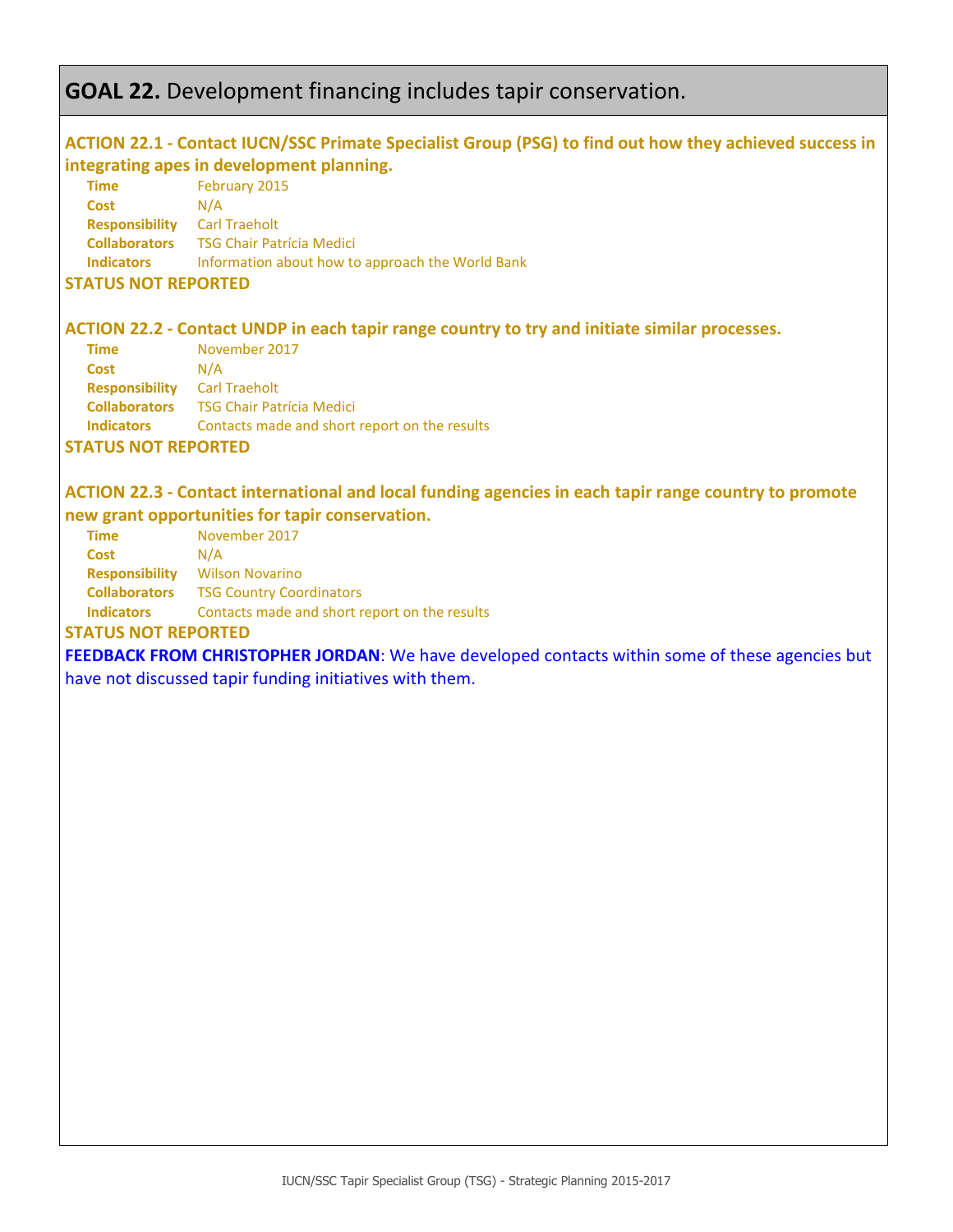# **GOAL 23.** To have a deeper understanding of the status of tapirs in the Amazon/Andes.

# **ACTION 23.2 - Taskforce (Goal 14, Action 14.3) has to define a strategy for conservation of the tapirs along the Andes-Amazonian continuum.**

| Time                      | 12 months                                                             |
|---------------------------|-----------------------------------------------------------------------|
| <b>Cost</b>               | N/A                                                                   |
| <b>Responsibility</b>     | Taskforce                                                             |
| <b>Collaborators</b>      | Taskforce members; TSG Species Coordinators; TSG Country Coordinators |
| <b>Indicators</b>         | Strategy published on the TSG Website                                 |
| <b>TATUC NAT BEBARTER</b> |                                                                       |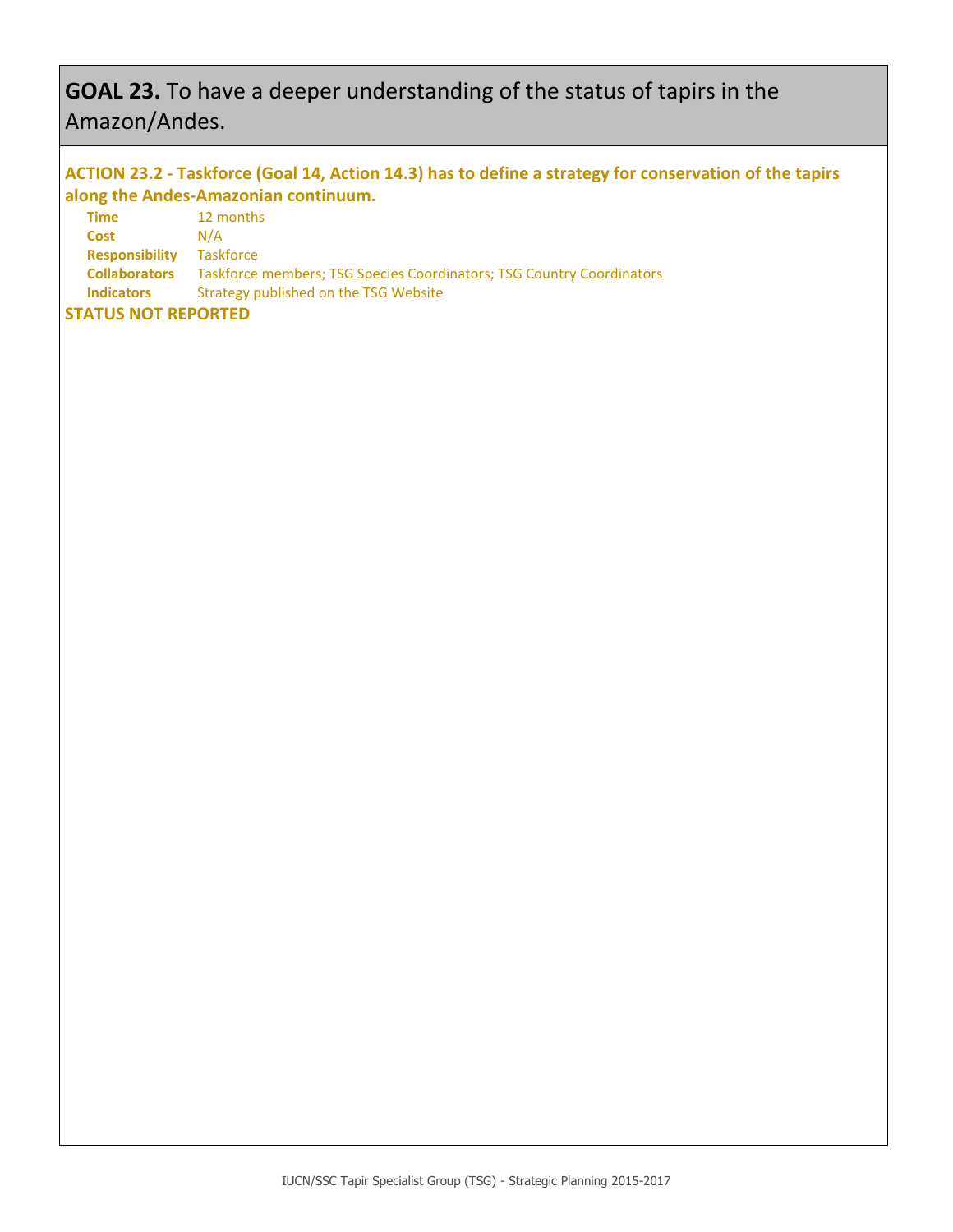# **GOAL 24.** Reduce the impact of infrastructure projects on tapirs and their habitats.

### **ACTION 24.1 - Compile information to promote the tapirs as indicator species to be used in Environmental Impact Assessments.**

| Time                      | To be defined in consultation with the TSG Marketing & Education Committee                        |
|---------------------------|---------------------------------------------------------------------------------------------------|
| <b>Cost</b>               | N/A                                                                                               |
| <b>Responsibility</b>     | Cristina Lopez                                                                                    |
| <b>Collaborators</b>      | TSG Marketing & Education Committee, Rafael Ferreira                                              |
| <b>Indicators</b>         | Communication strategy and resources available to target corporations and infrastructure projects |
| <b>TATUC NAT BEBABTER</b> |                                                                                                   |

### **STATUS NOT REPORTED**

# **ACTION 24.2 - Compile information on mitigation strategies of the impact of infrastructure projects on**

# **tapirs.**

| <b>Time</b>                          | December 2015 (12 months)                                               |
|--------------------------------------|-------------------------------------------------------------------------|
| <b>Cost</b>                          | N/A                                                                     |
| <b>Responsibility</b> Cristina Lopez |                                                                         |
| <b>Collaborators</b>                 | Jessica Amanzo, Gustavo Góes, Rafael Ferreira, TSG Country Coordinators |
| <b>Indicators</b>                    | Excel DB shared on the TSG Website                                      |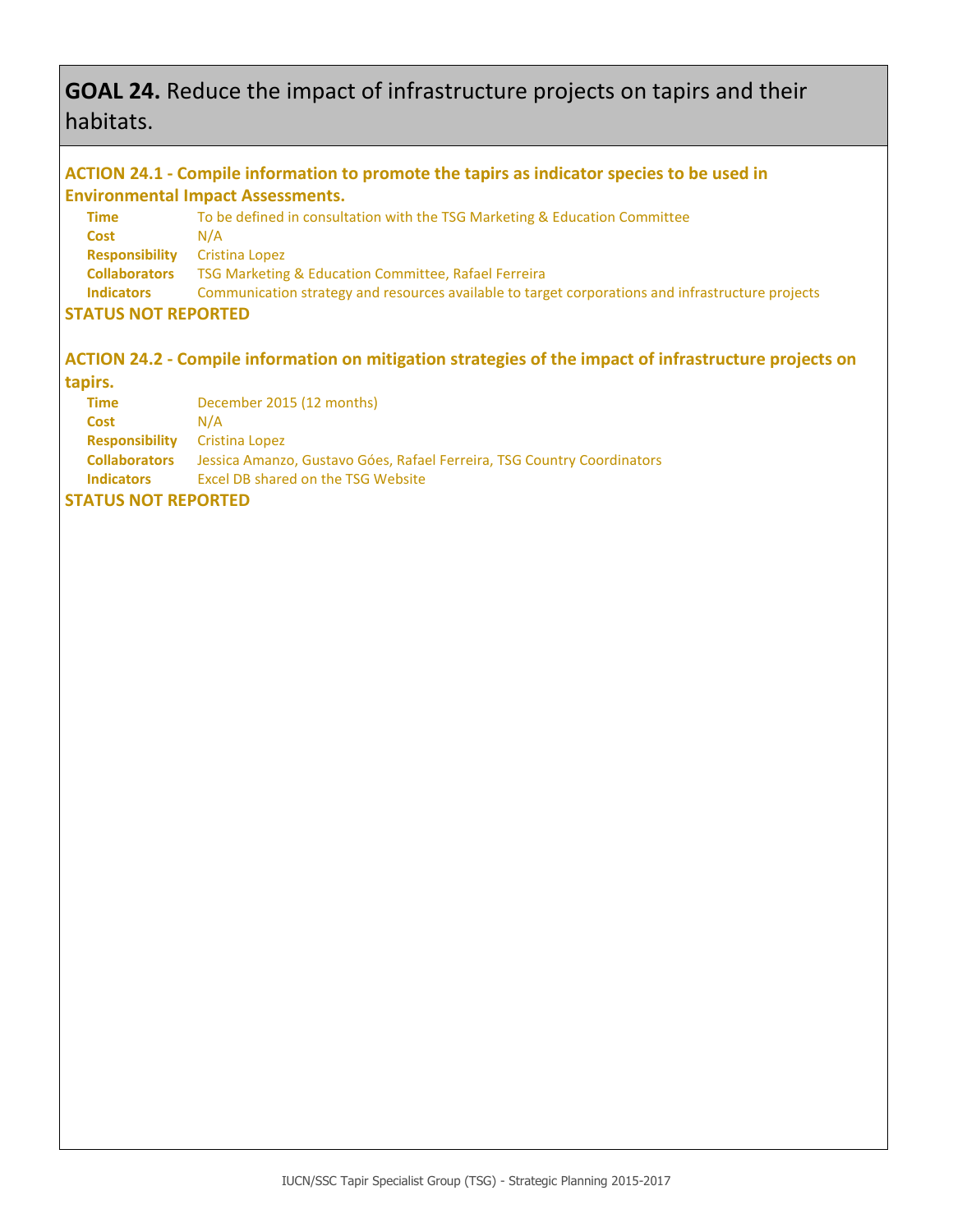# **GOAL 25.** Be active in the climate change debate.

#### **ACTION 25.1 - Prepare a review paper of potential climate changes impacts on all tapir species.**

| <b>Time</b>           | <b>July 2016</b>                                                                                       |
|-----------------------|--------------------------------------------------------------------------------------------------------|
| <b>Cost</b>           | N/A                                                                                                    |
| <b>Responsibility</b> | Anders Goncalves da Silva                                                                              |
| <b>Collaborators</b>  | Mathias Tobler, Diego Lizcano, Cody Schank, Carl Traeholt, Manolo García, Georgina O'Farrill, Patrícia |
|                       | <b>Medici</b>                                                                                          |
| <b>Indicators</b>     | Publication of the paper; Exposure of publication in at least 1 media body                             |

#### **STATUS NOT REPORTED**

**FEEDBACK FROM MANOLO GARCIA, TSG COORDINATOR FOR BAIRD'S TAPIR:** Manolo García and Raquel Leonardo wrote a chapter regarding Baird's tapir conservation status in Guatemala (titled "Natural History and Conservation of the Baird's Tapir (*Tapirus bairdii* Gill, 1865) in Guatemala") for a book related to Guatemala's Mammals current knowledge (in publishing process) were potential distribution models for the species on Climate change scenarios are presented as an approach of climate change potential impacts on the species distribution.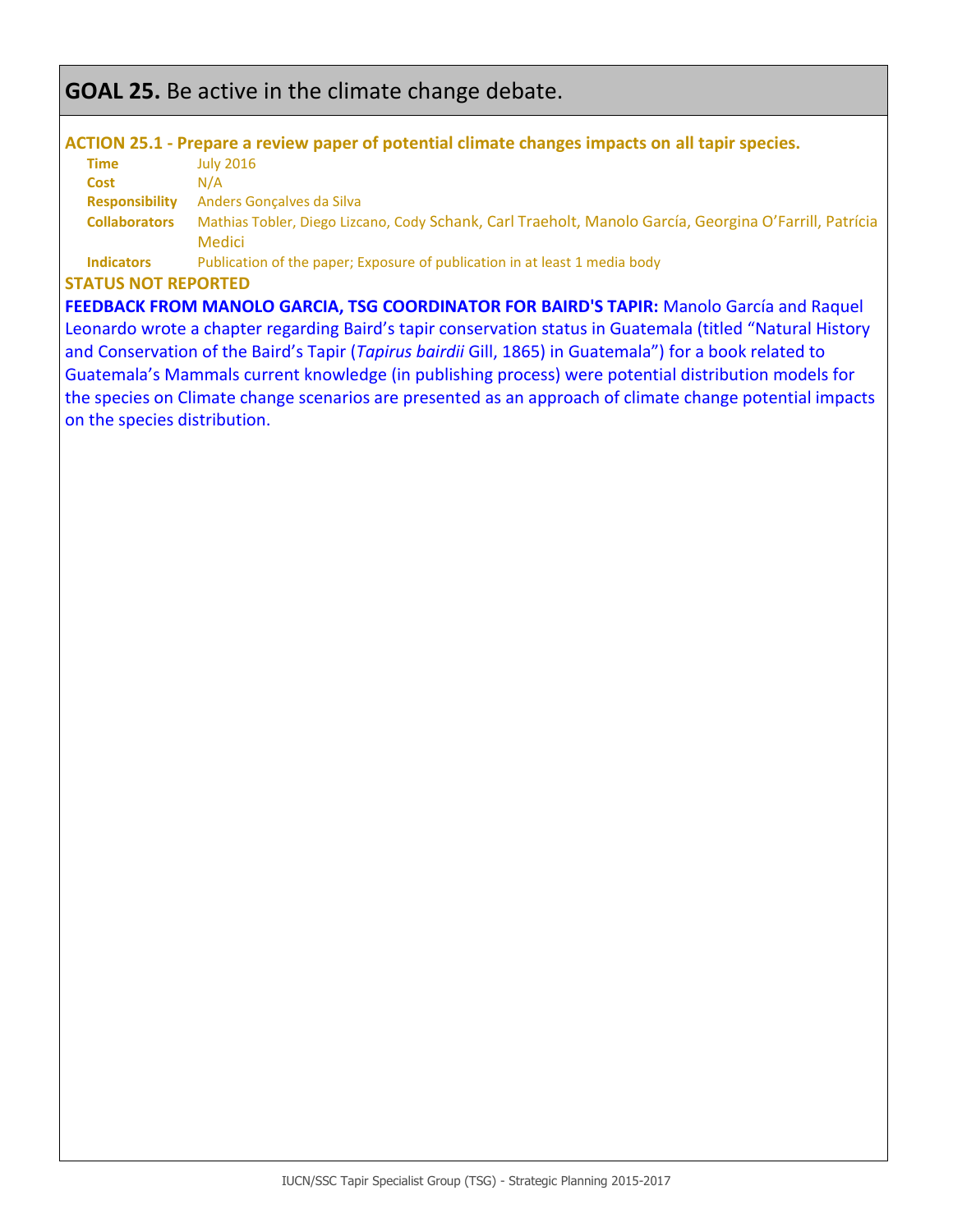# **GOAL 26.** Tapir conservation and awareness as an integrated part of Standard Operational Procedures (SOP) and Corporate Social Responsibility (CSR) in corporate sector.

#### **ACTION 26.1 - Compile list of corporations that have tapir populations on or adjacent to their properties. Time** April 2015 **Cost** N/A **Responsibility** Kevin Flesher, Wilson Novarino, Carl Traeholt, Ninon Meyer **Collaborators** TSG Country Coordinators **Indicators** List of companies compiled and made available to the entire TSG Membership **STATUS NOT REPORTED**

# **ACTION 26.2 - Contact corporations potentially impacting tapirs on or near their properties to discuss the possibility of creating conservation plans for tapirs.**

| <b>Time</b>           | November 2017                                              |
|-----------------------|------------------------------------------------------------|
| <b>Cost</b>           | <b>Travel costs</b>                                        |
| <b>Responsibility</b> | Kevin Flesher, Wilson Novarino, Carl Traeholt, Ninon Meyer |
| <b>Collaborators</b>  | <b>TSG Country Coordinators</b>                            |
| <b>Indicators</b>     | Report on results for each corporation                     |

### **STATUS NOT REPORTED**

### **ACTION 26.3 - Contact corporations whose activities do not impact tapir populations but who may be interested in participating in tapir conservation.**

| Time                  | November 2017                          |
|-----------------------|----------------------------------------|
| Cost                  | <b>Travel costs</b>                    |
| <b>Responsibility</b> | Carolina Cheida, Mariana Landis        |
| <b>Collaborators</b>  | <b>TSG Country Coordinators</b>        |
| <b>Indicators</b>     | Report on results for each corporation |
|                       |                                        |

**FEEDBACK MARIANA LANDIS:** NOT COMPLETED; However, we consider it important to reformulate and restate it at the Seventh International Tapir Symposium. The initial intention of ACTION 26.3 was that after the survey and registration of companies that directly or indirectly assist in the conservation of tapirs around the world, we worked on the elaboration of a stamp/seal issued by the TSG in recognition and appreciation of this aid. The Manacá Institute, through a project with tapirs that has been carried out in the Carlos Botelho State Park and region, has raised the possibility of issuing a stamp for companies (small, medium and large) that contribute in some way to the conservation of the species. In this situation, it was identified the involvement of several companies that already perform some type of activity linked to the conservation of tapir and all showed great interest in obtaining this seal. However, we consider important the viability of a seal issued by TSG itself, which can add value and visibility to companies. Thus, our proposal for a new action is: "Elaboration and issuance of TSG seal of protection to tapirs to be conferred to companies that directly or indirectly promote actions that result in the protection of the species".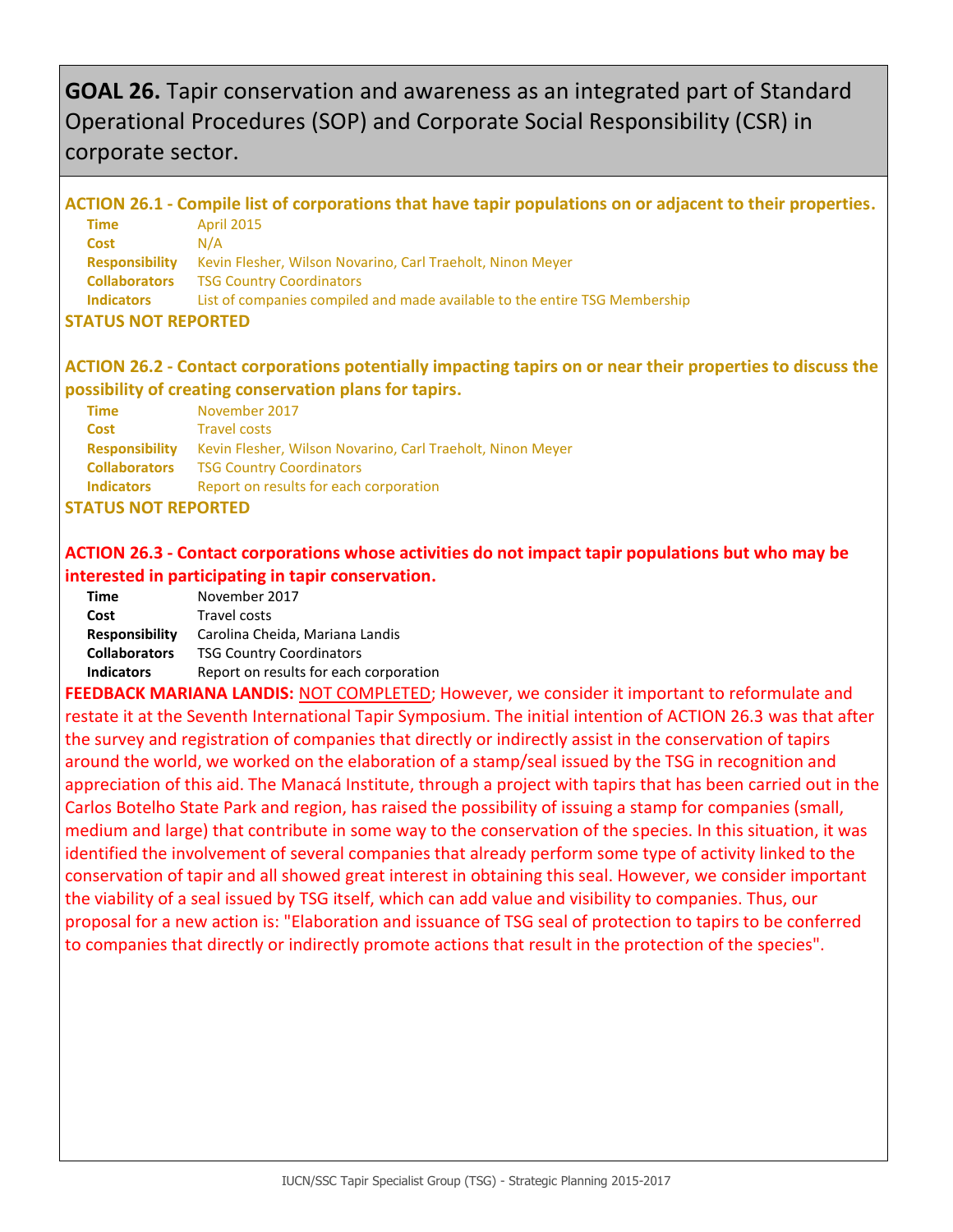# **GOAL 27.** Tapir is included as a priority species by conservation NGOs.

# **ACTION 27.1 - Contact relevant conservation NGOs and promote the inclusion of tapirs in their list of priority species.**

| <b>Time</b>           | November 2015                                                     |
|-----------------------|-------------------------------------------------------------------|
| <b>Cost</b>           | N/A                                                               |
| <b>Responsibility</b> | <b>Wilson Novarino</b>                                            |
| <b>Collaborators</b>  | Carl Traeholt: TSG Species Coordinators: TSG Country Coordinators |
| <b>Indicators</b>     | Tapirs included in NGOs lists of priority species                 |

### **STATUS NOT REPORTED**

**FEEDBACK FROM MANOLO GARCIA, TSG Coordinator for BAIRD'S TAPIR:** In the recently updated Master Plan of the Maya Biosphere Reserve (in 2015), Baird's tapir was selected as one of the Natural Elements of Conservation, as a result of the research that was developed by members of the TSG-Guatemala during the last decade. Currently, as part of Segré Project, tapir is part of the monitoring programs developed by Defensores de la Naturaleza Foundation in Sierra del Lacandón National Park. Guatemala Program promoted the creation of a Scientific Committee for tapir conservation at the Maya Biosphere Reserve including some NGOs (ProPetén Foundation, WCS, Fundaeco) as well as GOs.

**FEEDBACK FROM CHRISTOPHER JORDAN:** We are developing a tapir conservation program within Austin, Tx, USA based Global Wildlife Conservation.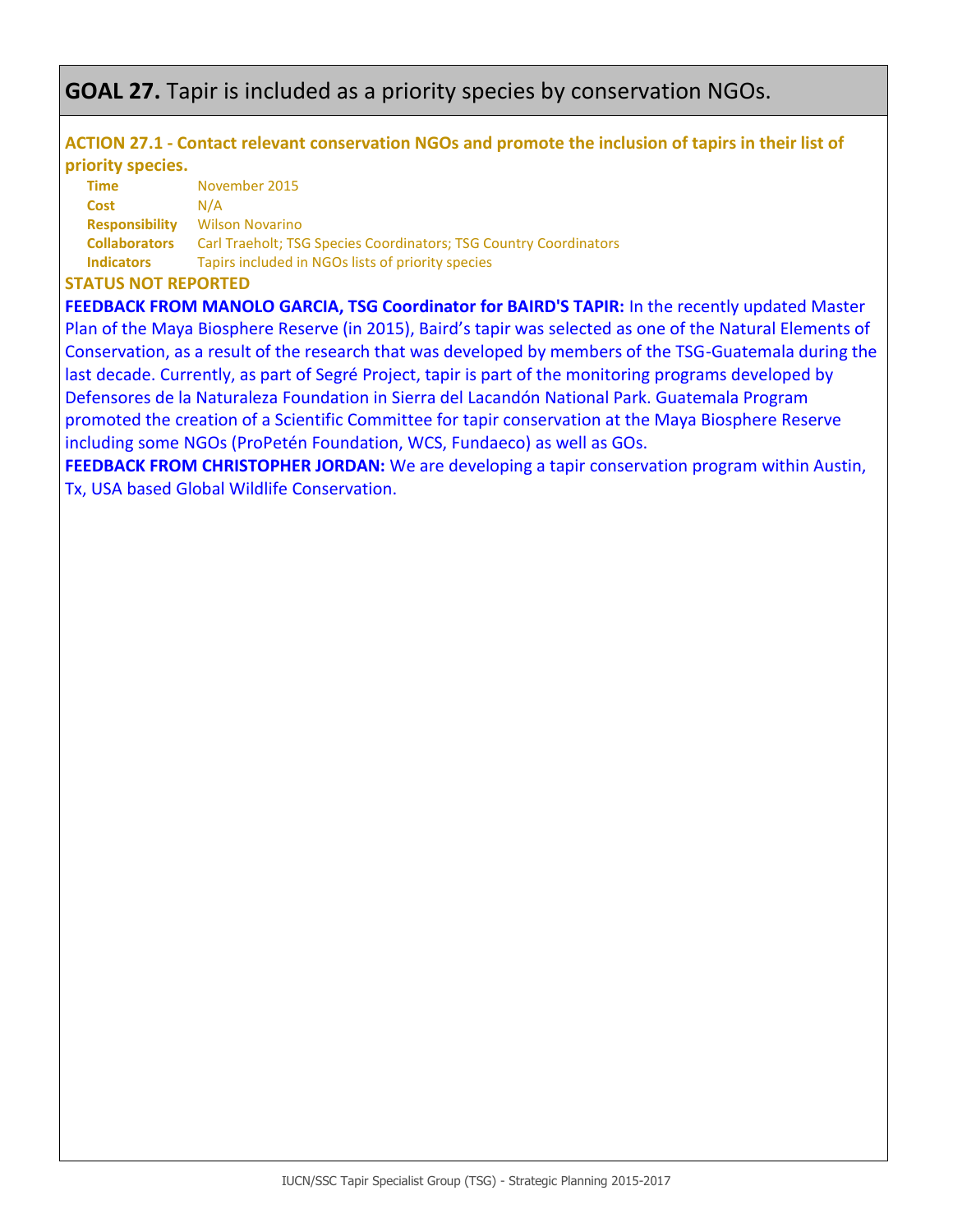**GOAL 28.** To have the conservation status of *Tapirus kabomani* defined and the need for an Action Plan evaluated.

# **ACTION 28.1** - **Taskforce goes to through the process of Red Listing and Action Planning of**  *Tapirus kabomani***.**

| Time                  | 6 months from favorable review of the Tapirus kabomani panel recommendation |  |
|-----------------------|-----------------------------------------------------------------------------|--|
| Cost                  | N/A                                                                         |  |
| <b>Responsibility</b> | Head of Tapirus kabomani Taskforce; TSG Chair Patrícia Medici               |  |
| <b>Collaborators</b>  | TSG Red List Authority Focal Point; Red Listing experts                     |  |
| <b>Indicators</b>     | Submission of the full assessment to IUCN                                   |  |

FEEDBACK FROM PATI MEDICI: NOT IMPLEMENTED; Depends on the implementation of ACTIONS 2.2 and 2.3, both not implemented.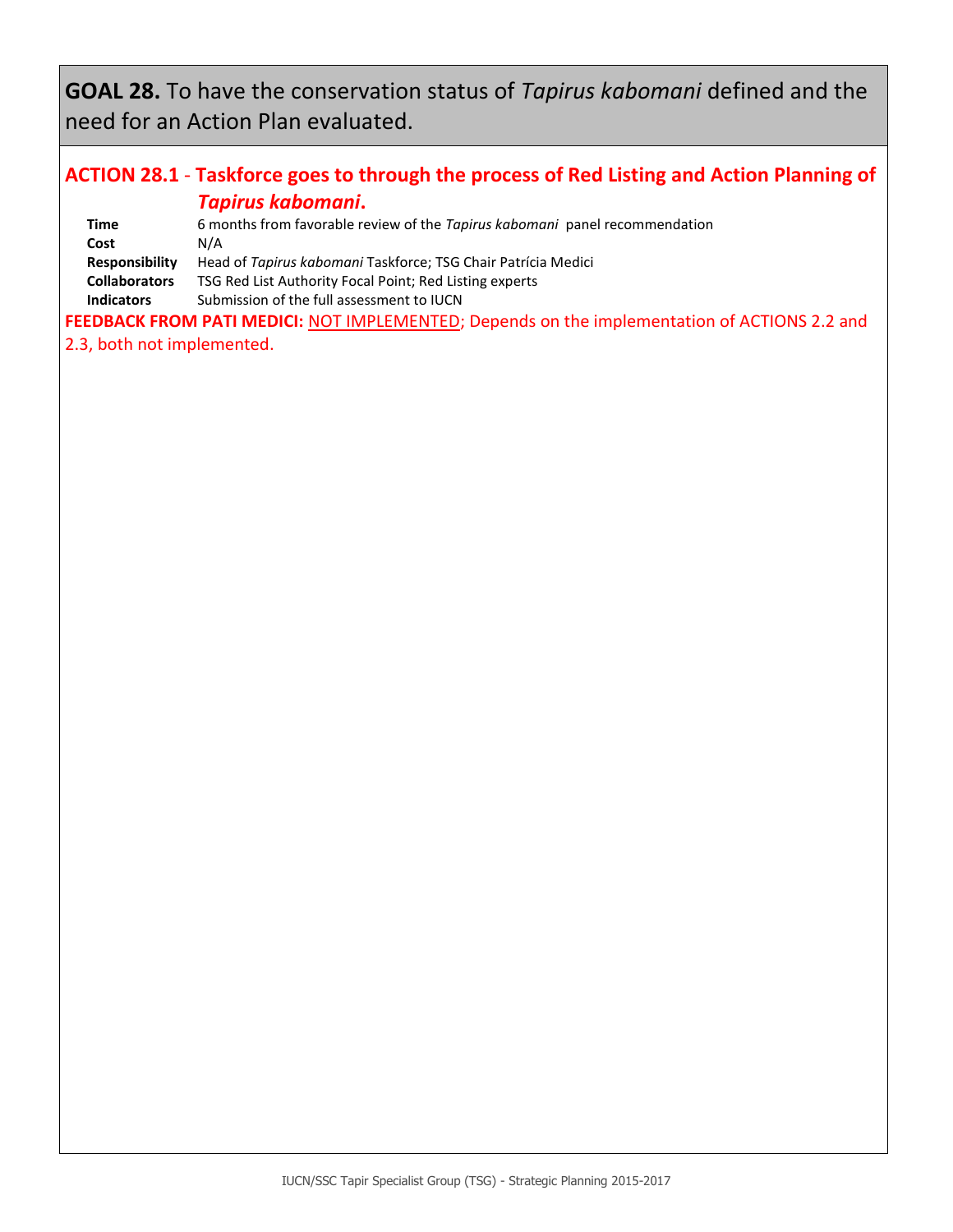# **GOAL 29.** All IUCN/SSC Specialist Groups are aware of the TSG model of action planning.

# **ACTION 29.1 - Present proposal for a presentation of the TSG planning process at next IUCN/SSC Specialist Group Chairs Meeting to be held in the UAE in September 2015.**

| Time                 | June 2015                 |
|----------------------|---------------------------|
| Cost                 | N/A                       |
| Responsibility       | <b>Onnie Byers</b>        |
| <b>Collaborators</b> | TSG Chair Patrícia Medici |
| <b>Indicators</b>    | Proposal reviewed         |
|                      |                           |

**FEEDBACK FROM PATI MEDICI:** NOT COMPLETED; This action was considered unnecessary.